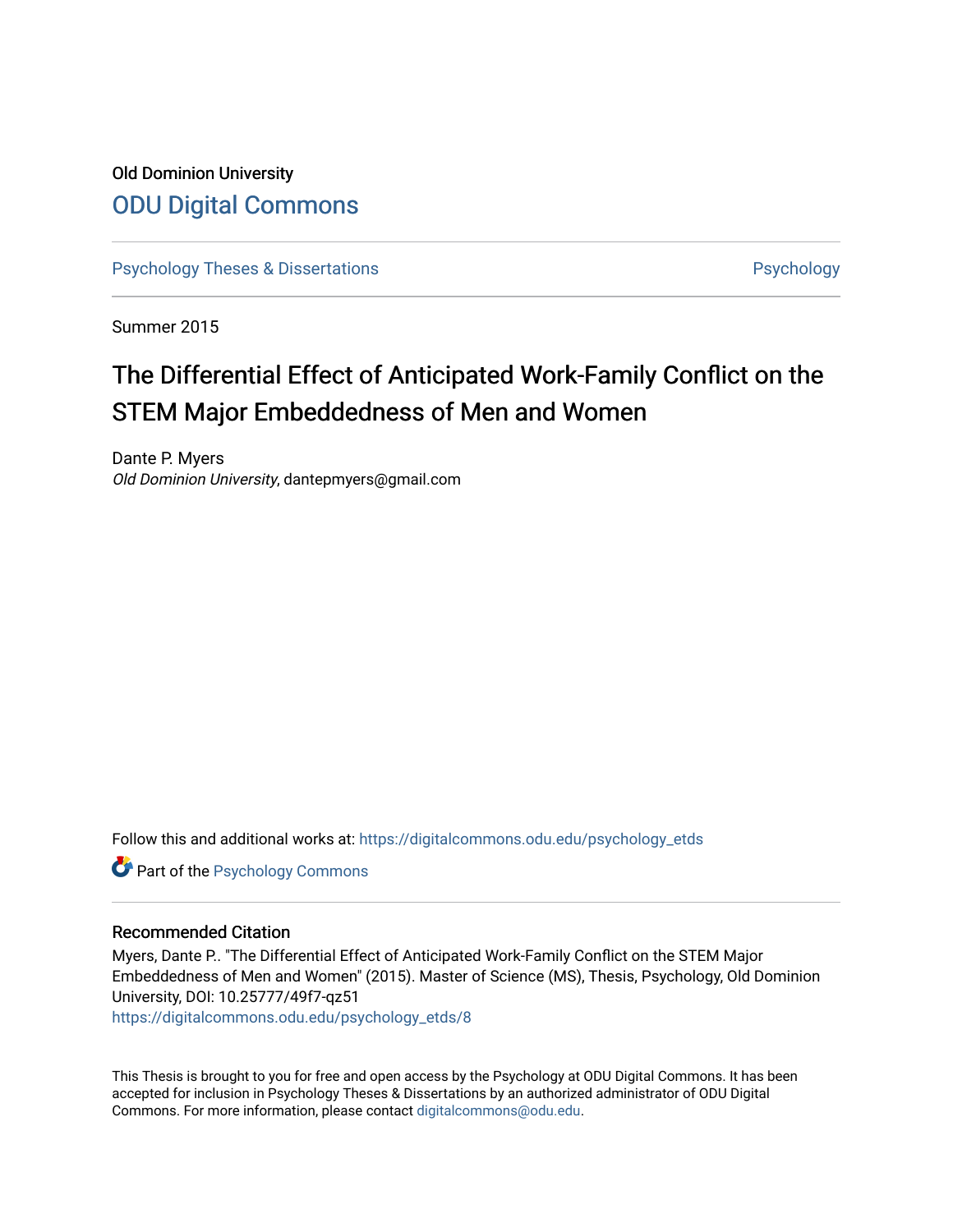## **THE DIFFERENTIAL EFFECT OF ANTICIPATED WORK-FAMILY**

## **CONFLICT ON THE STEM MAJOR EMBEDDEDNESS OF MEN AND WOMEN**

by

Dante P. Myers B.S., May 2013, Old Dominion University

A Thesis Submitted to the Faculty of Old Dominion University in Partial Fulfillment of the Requirements for the Degree of

MASTER OF SCIENCE

## **PSYCHOLOGY**

OLD DOMINION UNIVERSITY August 2015

Approved by:

Debra A. Major (Director)

\_\_\_\_\_\_\_\_\_\_\_\_\_\_\_\_\_\_\_\_\_\_\_\_

\_\_\_\_\_\_\_\_\_\_\_\_\_\_\_\_\_\_\_\_\_\_\_\_

Xiaoxiao Hu (Member)

\_\_\_\_\_\_\_\_\_\_\_\_\_\_\_\_\_\_\_\_\_\_\_\_ Cathy Lau-Barraco (Member)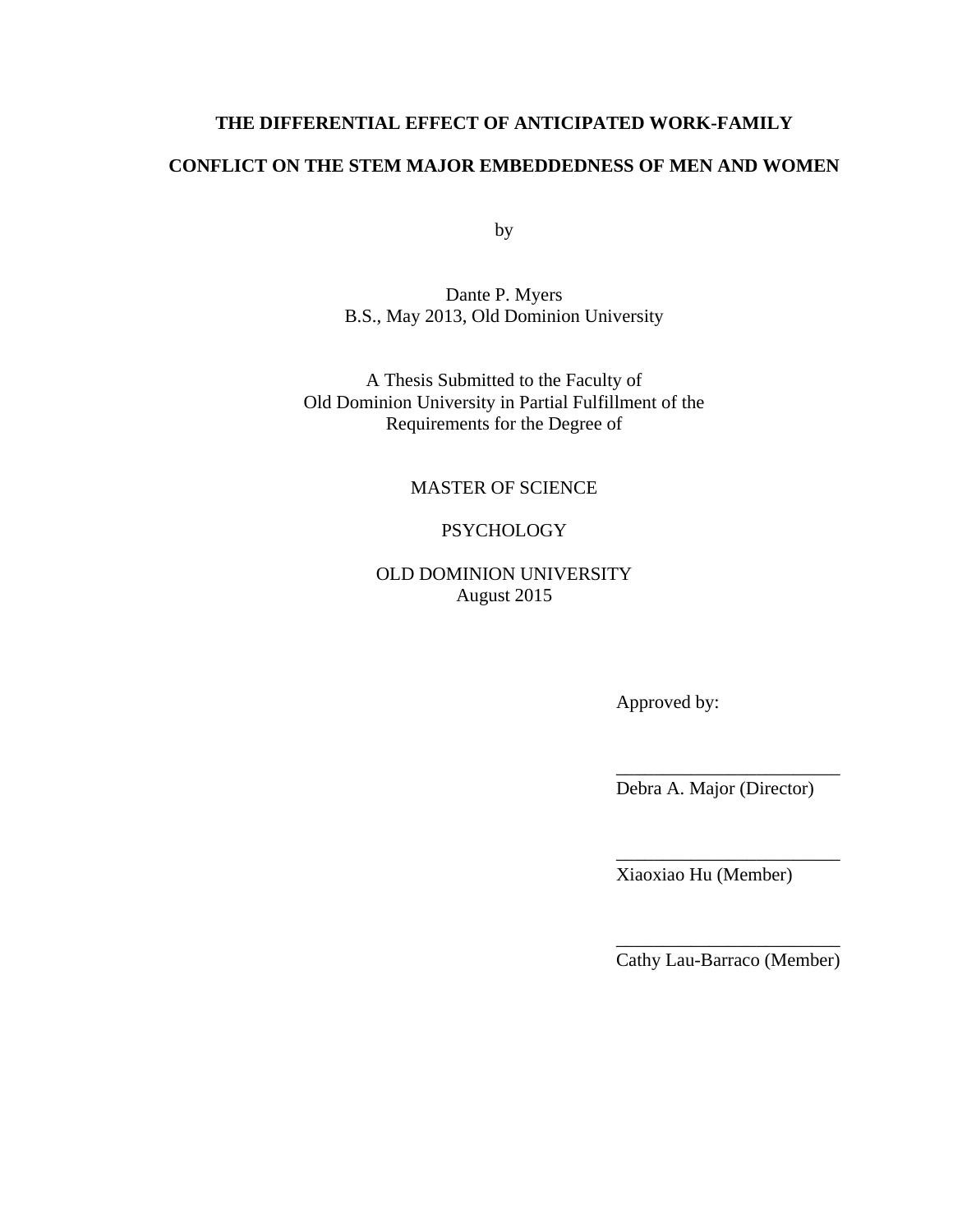#### **ABSTRACT**

### THE DIFFERENTIAL EFFECT OF ANTICIPATED WORK-FAMILY CONFLICT ON THE STEM MAJOR EMBEDDEDNESS OF MEN AND WOMEN

Dante P. Myers Old Dominion University, 2015 Director: Dr. Debra A. Major

It is nationally concerning that many students who begin as Science, Technology, Engineering and Mathematics (STEM) majors do not complete their degrees. Of additional concern is that among the STEM students who do persist to degree completion, women are severely underrepresented. The present research investigates the extent to which anticipated conflicts between work and family life (AWFC) are negatively related to students' embeddedness in their STEM majors, especially the STEM embeddedness of women. The hypothesized model was tested using structural equation modeling in Mplus-7 with a sample of 218 STEM students from an archival database. As hypothesized, work-family decision making self-efficacy had a negative relationship with both anticipated work interference with family (AWIF) and anticipated family interference with work (AFIW). Notably, only AFIW was negatively related to major embeddedness and only the indirect effect of WFSE on major embeddedness through AFIW was positive and significant, partially supporting each corresponding hypothesis. Additionally, the relationships among study variables did not significantly differ by gender. However, the relationship between AFIW and major embeddedness approached significance for women. Implications of this research, future directions, and study limitations are discussed.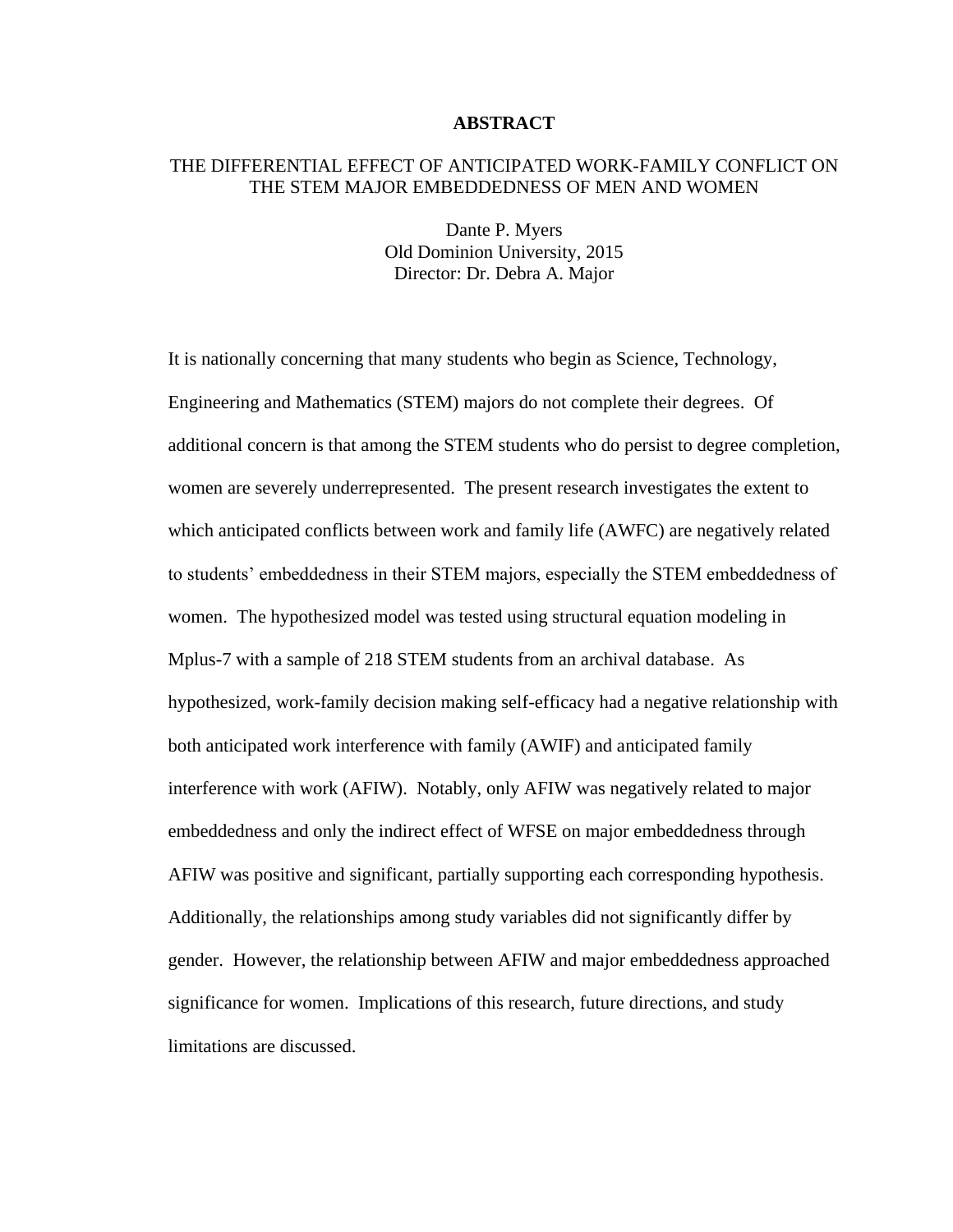Copyright, 2015, by Dante P. Myers and Old Dominion University,

All Rights Reserved.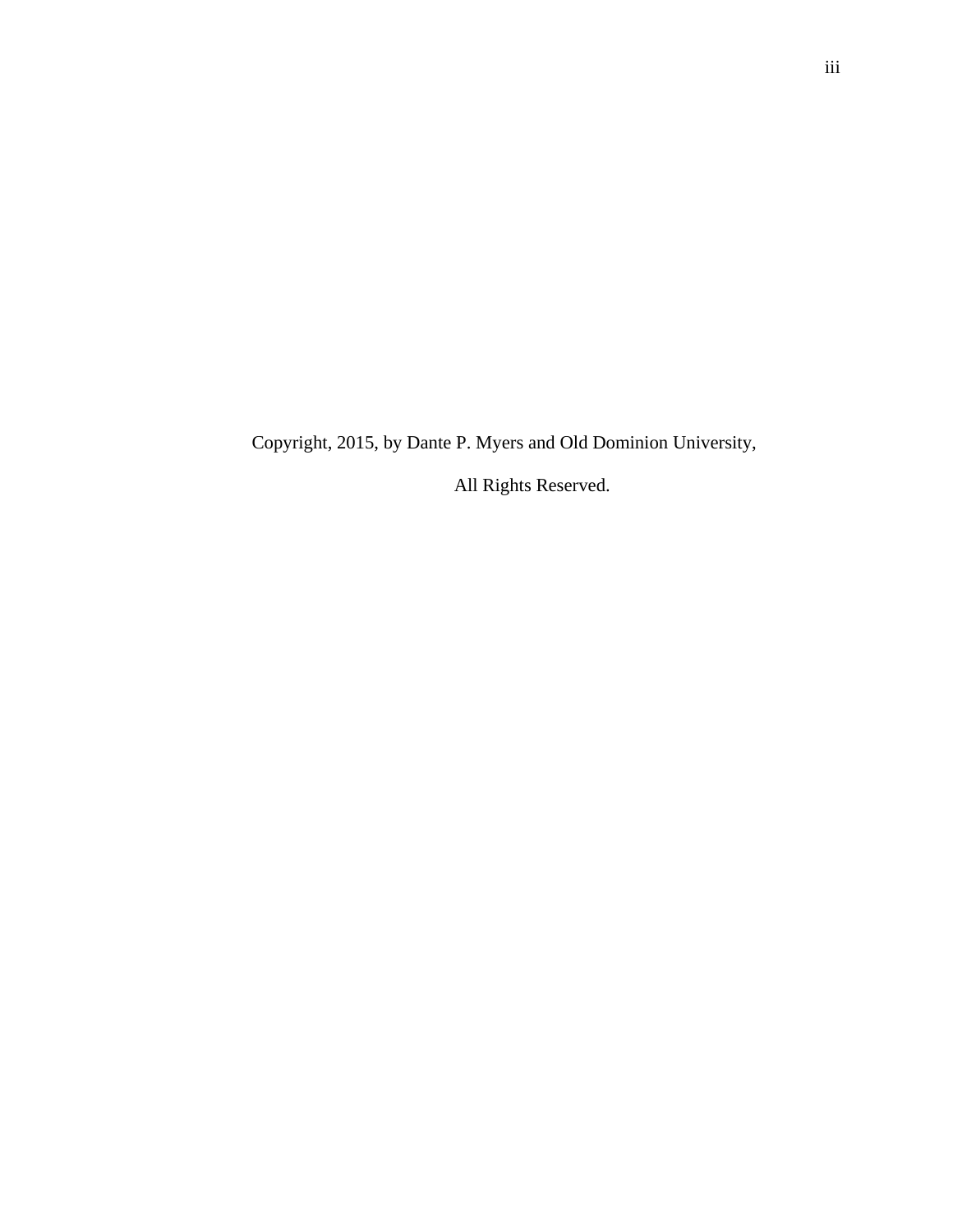This thesis is dedicated to my Lord and Savior, Jesus Christ.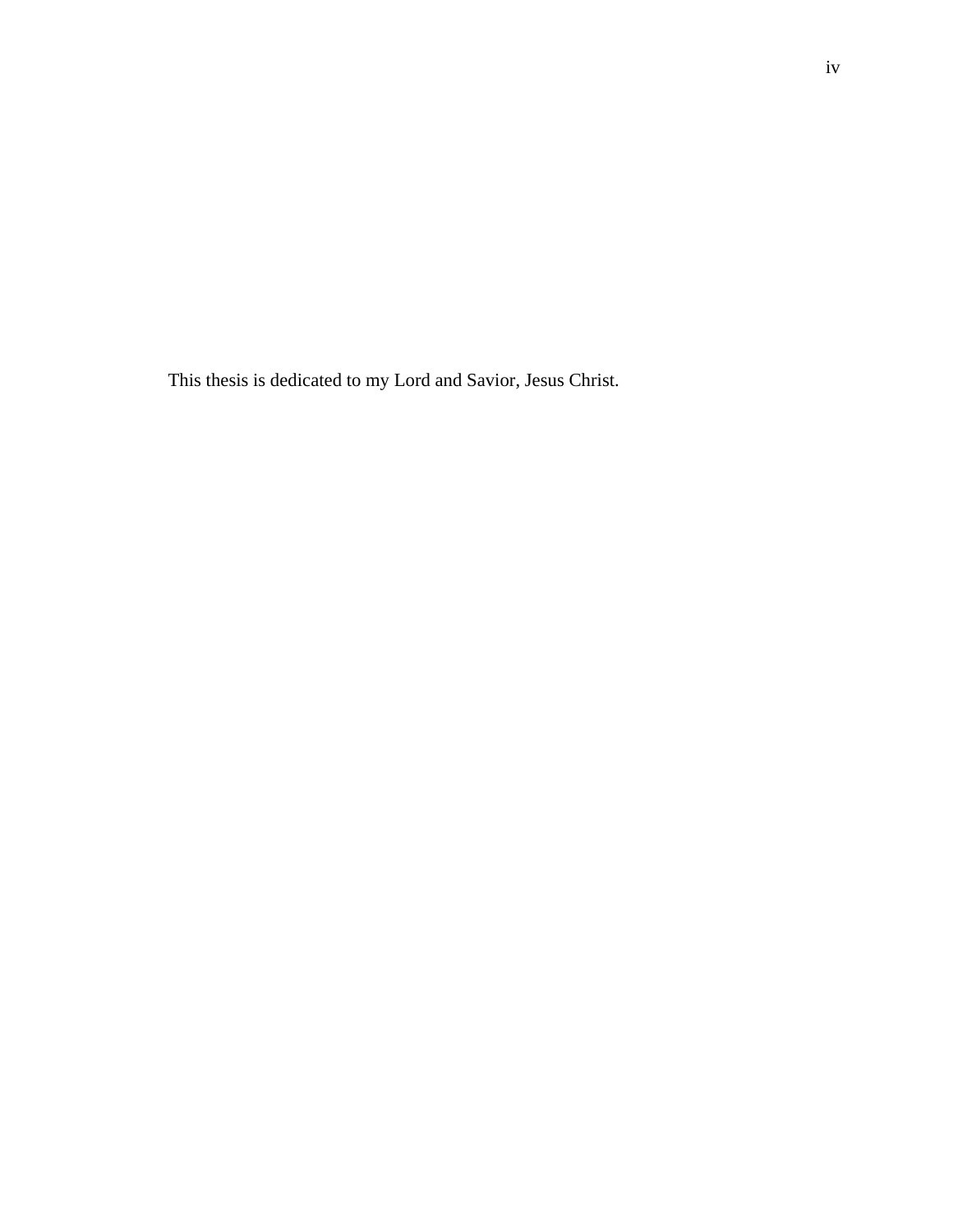#### **ACKNOWLEDGMENTS**

There are numerous individuals that have assisted me during this process that are well deserving of a proper acknowledgment. First and foremost, I would like to thank my Lord and Savior, Jesus Christ. I most assuredly would not be where I am at this moment without Him. I thank Him for the strength, courage, and grace that He has bestowed upon me throughout this process. This one if for you, my Lord and my God.

Next, I would like to thank my exceptional advisor Dr. Debra Major for her invaluable mentorship. Dr. Major's continued support and confidence in me are truly highlights in our mentor-mentee relationship. Dr. Major's approach to developing her students truly brings out our best and I personally would not want it any other way.

I would also like to thank my thesis committee: Dr. Debra Major, Dr. Xiaoxiao Hu, and Dr. Cathy Lau-Barracco. Your insight and assistance during this process cannot be quantified. Thank you for being flexible, accommodating, and willing to help out wherever needed. Your service is greatly appreciated.

I would like to thank my lab-mates and fellow members of the Career Development Lab: Valerie Streets and Michael Litano. It is truly a blessing to have two highly intelligent individuals as my lab-mates. Your peer mentorship has been imperative to my development.

Last but not least, I would like to thank family and friends. My friends have played an instrumental role during this process by providing moral support at every phase. Thank you for your countless prayers and belief in me. My family's unconditional love and comfort has been equal to that "last fitting piece" that completes the puzzle. Mom, thank you for always checking up on me and asking, "How's the thesis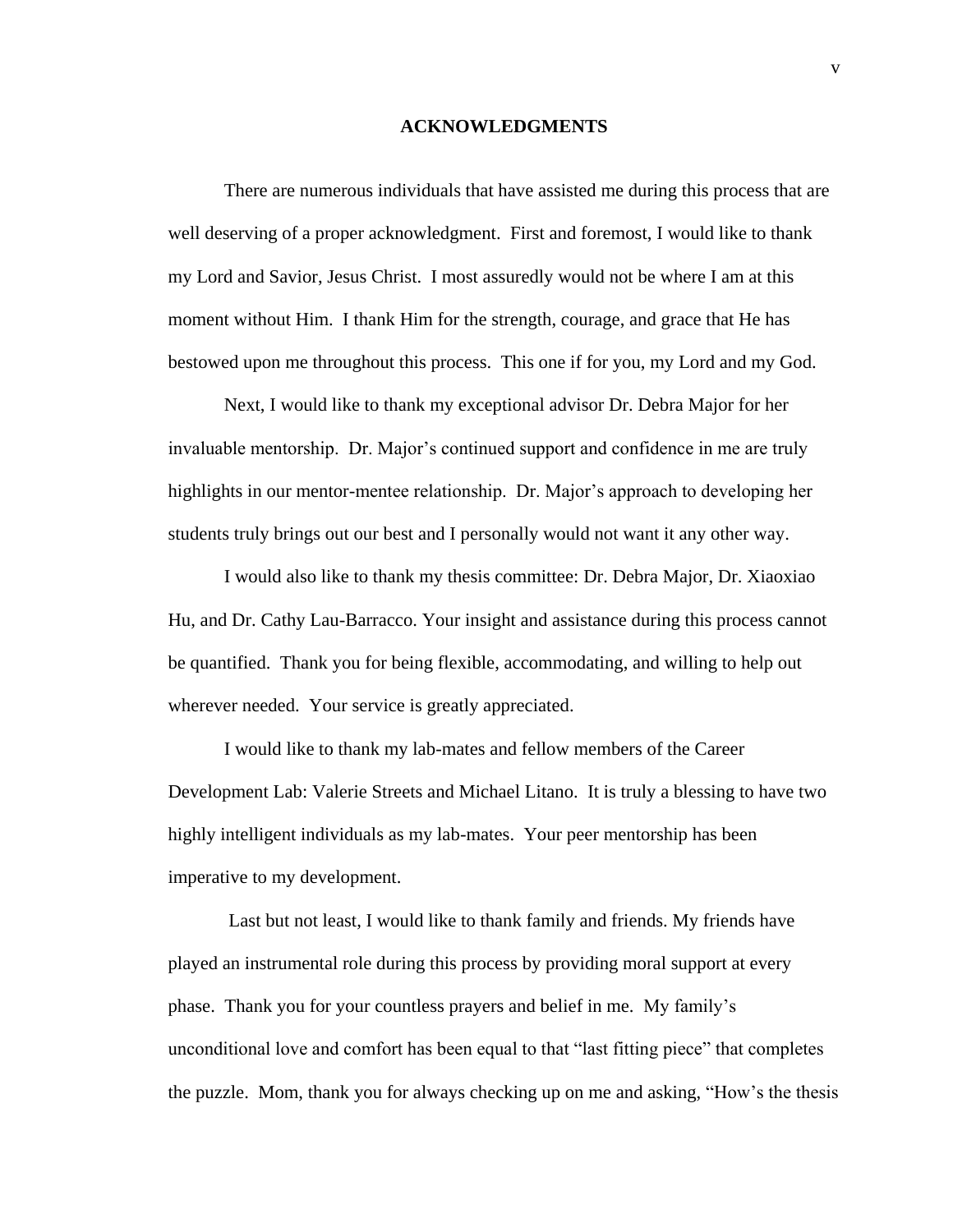coming along?" To know that you are constantly thinking about my development and progression is reassuring. My beautiful wife-to-be, Azalea Karina Flores, thank you for being everything that I ever hoped for. Without you, completion of my thesis would not have been possible. I thank you all, I thank you all so very much.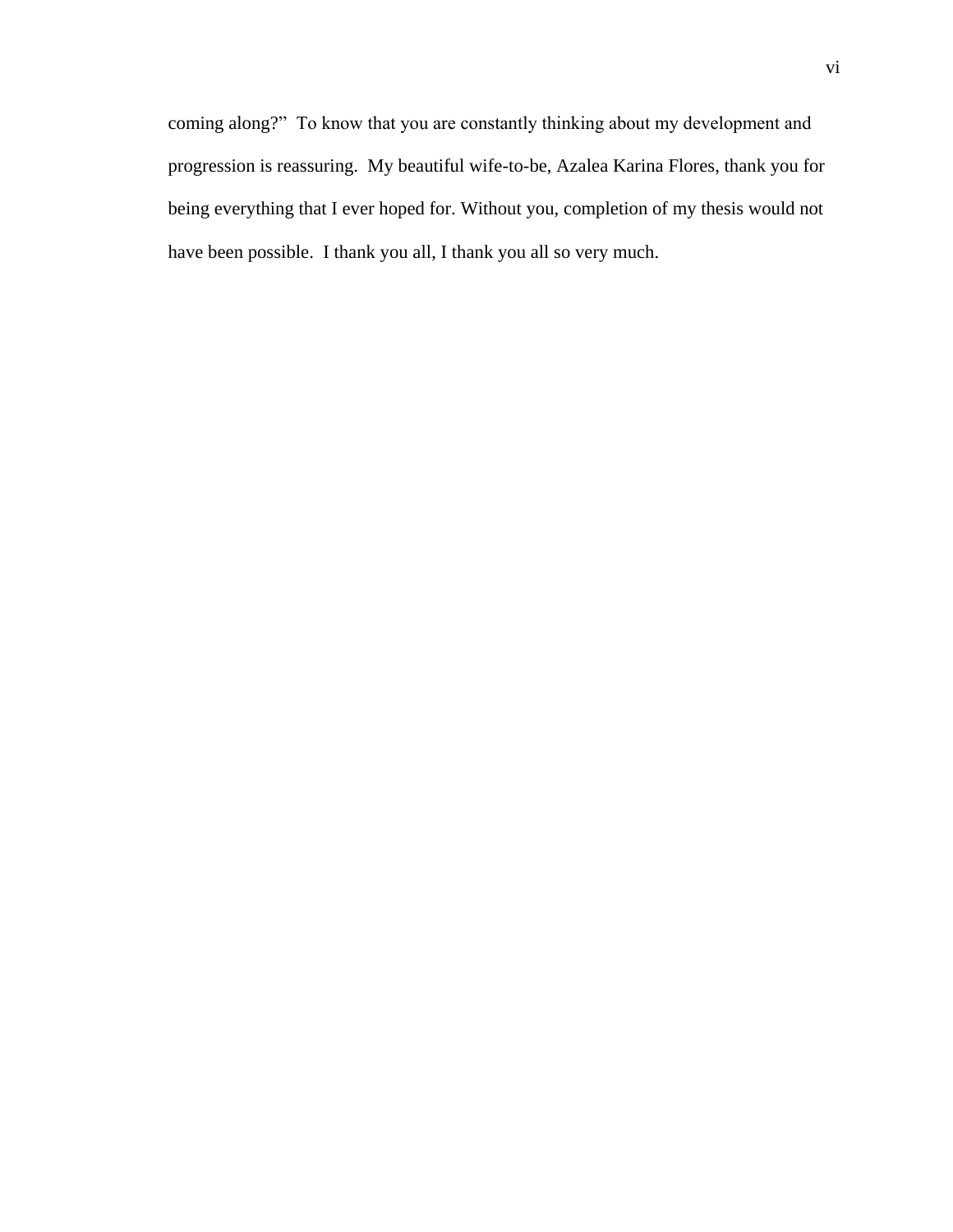## **TABLE OF CONTENTS**

| Chapter                                          |  |
|--------------------------------------------------|--|
|                                                  |  |
|                                                  |  |
|                                                  |  |
| STEM MAJOR EMBEDDEDNESS AS AN OUTCOME OF AWFC 10 |  |
|                                                  |  |
|                                                  |  |
|                                                  |  |
|                                                  |  |
|                                                  |  |
|                                                  |  |
|                                                  |  |
|                                                  |  |
|                                                  |  |
|                                                  |  |
|                                                  |  |
|                                                  |  |
|                                                  |  |
|                                                  |  |
|                                                  |  |
|                                                  |  |
|                                                  |  |
|                                                  |  |
|                                                  |  |
|                                                  |  |
|                                                  |  |
|                                                  |  |
|                                                  |  |
|                                                  |  |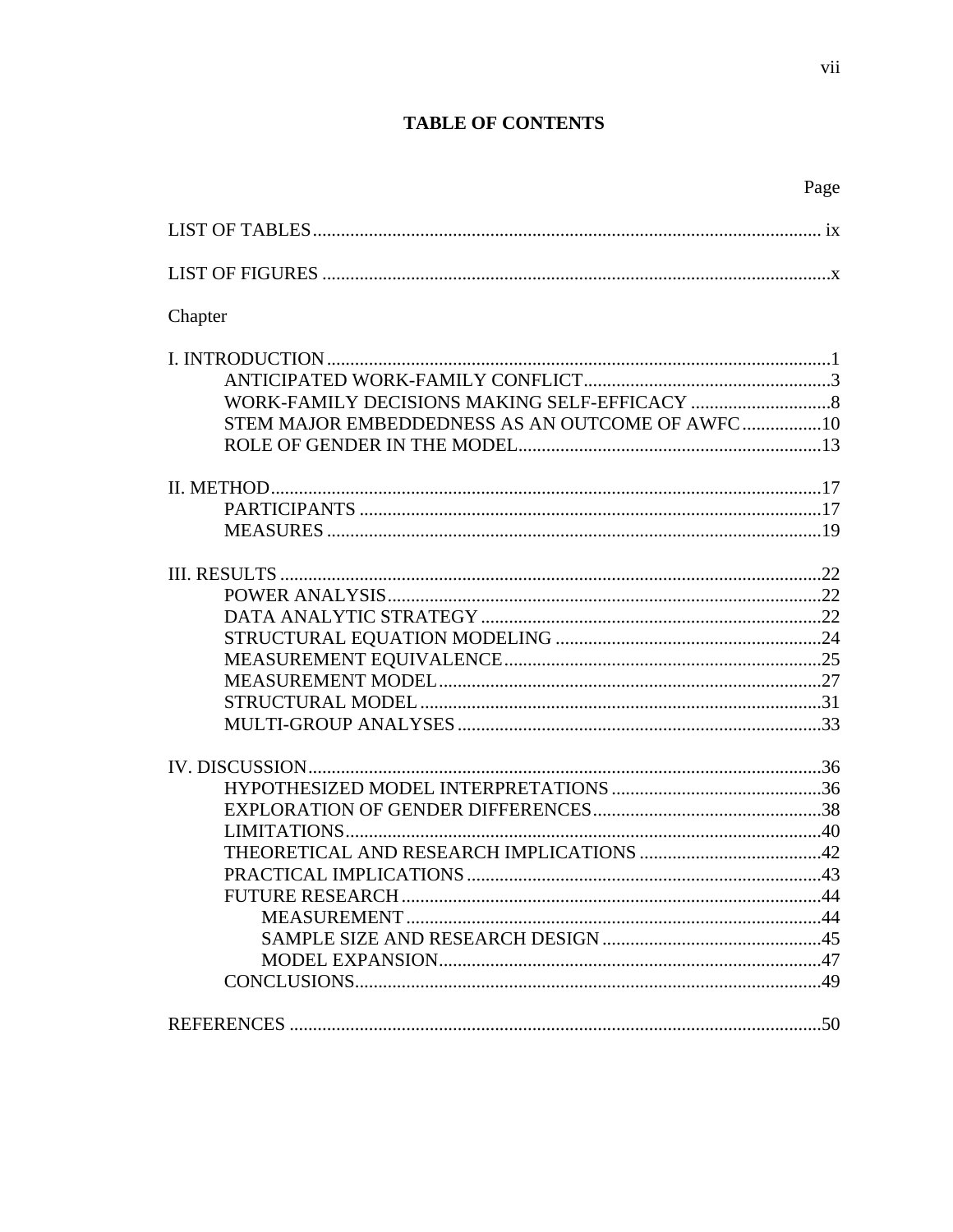# Page

| <b>APPENDICES</b> |  |
|-------------------|--|
|                   |  |
|                   |  |
|                   |  |
|                   |  |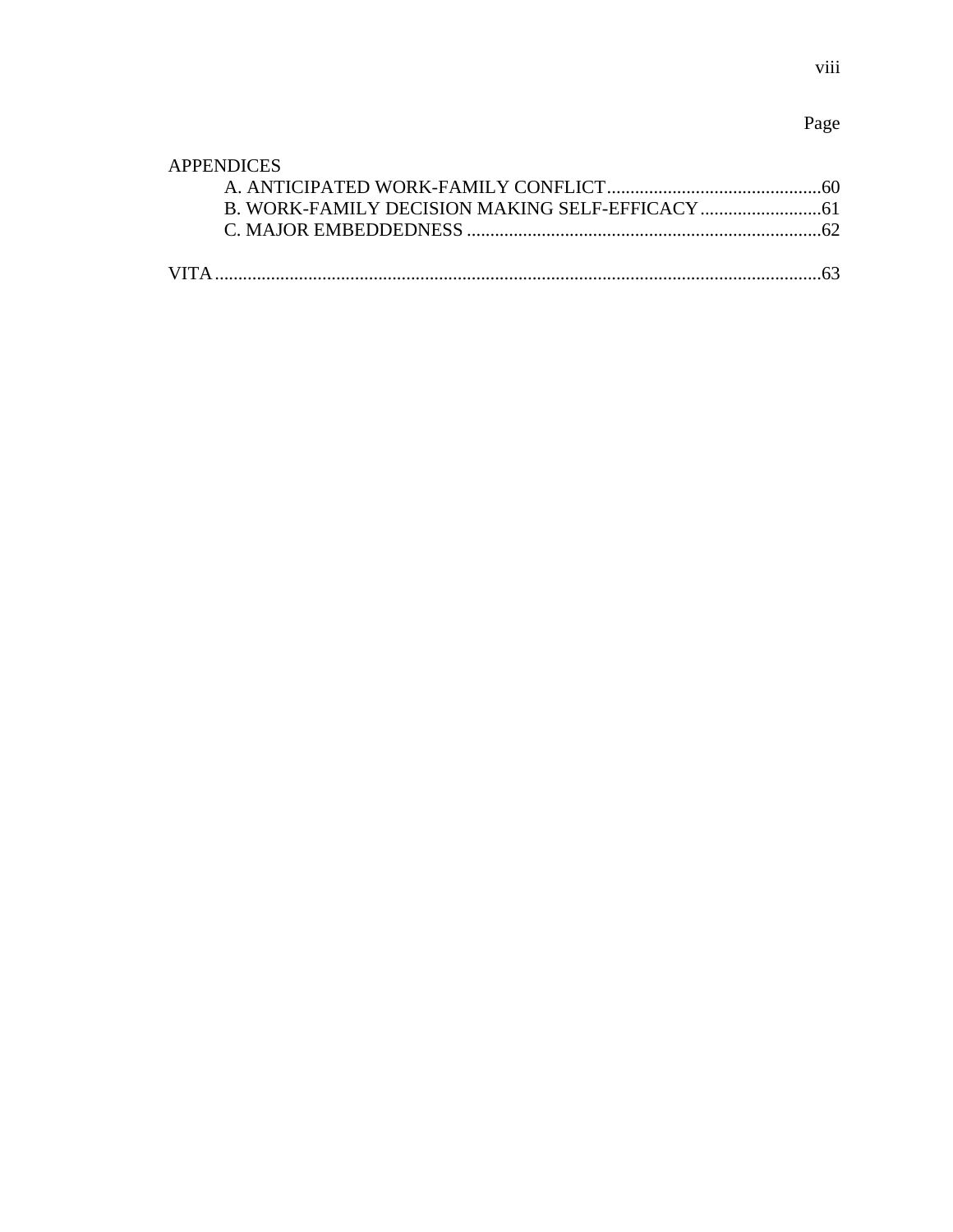## **LIST OF TABLES**

| Table | Page |
|-------|------|
| 1.    |      |
| 2.    |      |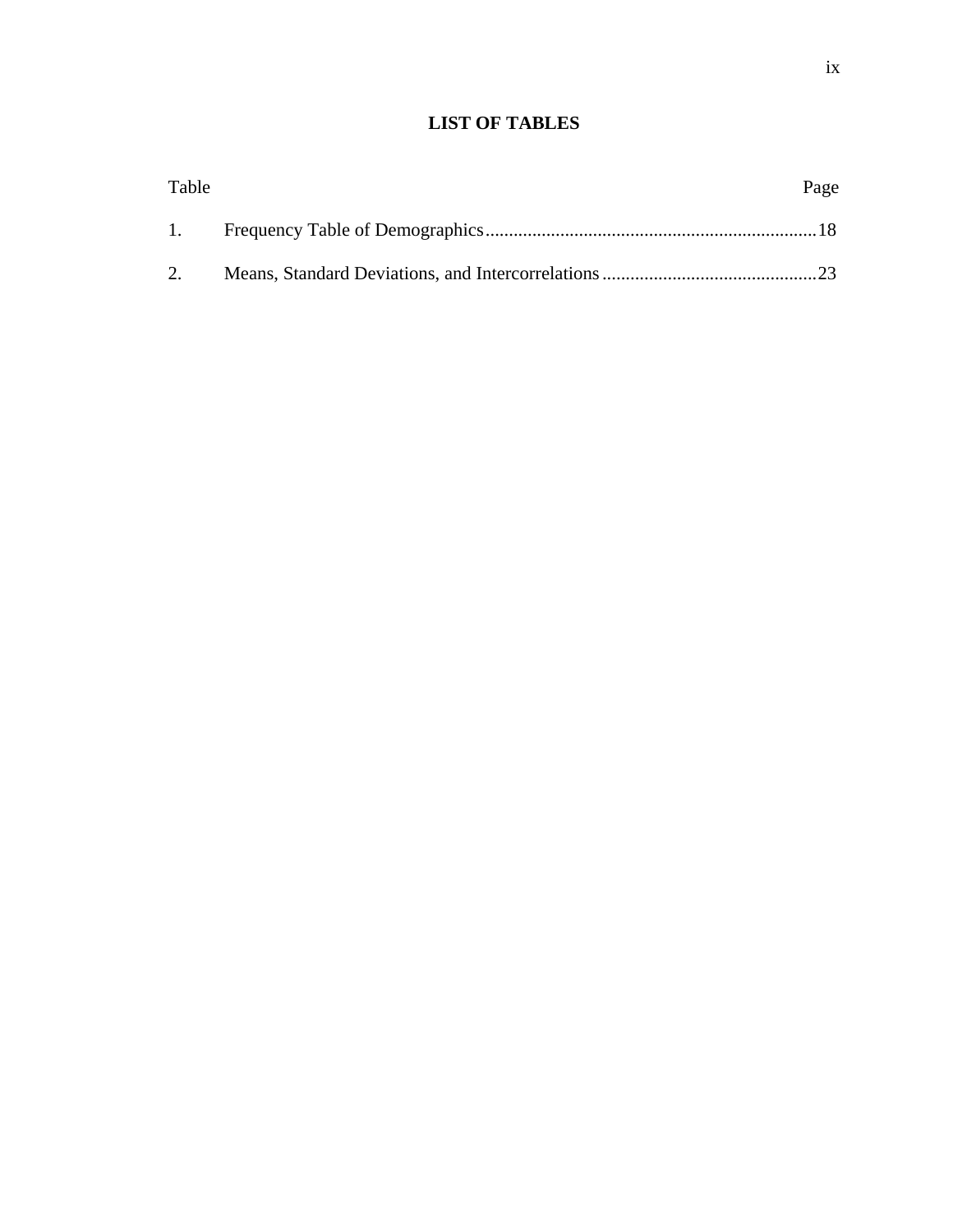## **LIST OF FIGURES**

| Figure | Page                                                                           |
|--------|--------------------------------------------------------------------------------|
| 1.     |                                                                                |
| 2.     | Measurement Model Depicting Work-Family Decision Making Self-Efficacy          |
| 3.     | Measurement Model Depicting Anticipated Work Interference with Family and      |
| 4.     | Measurement Model Depicting Major Embeddedness Item Loadings31                 |
| 5.     | <b>Structural Equation Model Depicting Standardized Parameter Estimates 33</b> |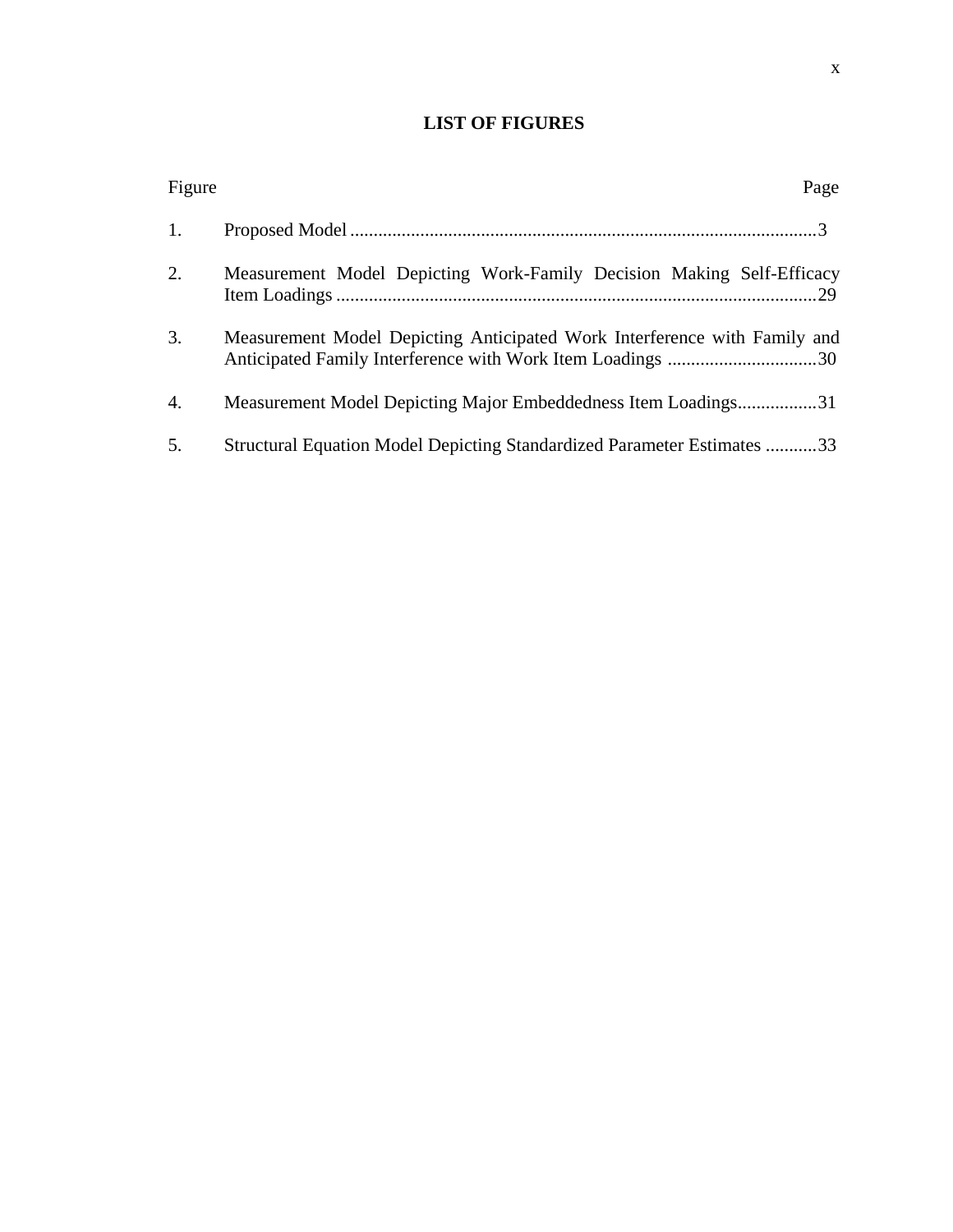## **CHAPTER I**

## **INTRODUCTION**

It is of national concern that many men and women who begin college as Science, Technology, Engineering, and Mathematics (STEM) majors do not persist through to degree completion [\(Chen, 2013;](#page-61-0) [NSB, 2007\)](#page-67-0). In 2012, the President's Council of Advisors on Science and Technology (PCAST) reported that among students enrolled in STEM fields in 2004, only 35% attained a degree in STEM as of 2009 [\(PCAST, 2012\)](#page-68-0). Because of this pervasive issue of students leaving STEM majors, the STEM pipeline is often described as "leaking." Moreover, this phenomenon occurs more frequently among women than men. In 2009, women earned fewer than 40 percent of all undergraduate degrees awarded in STEM [\(APS, 2011\)](#page-60-0). Research efforts have identified numerous factors that contribute to gender disparities in STEM retention, including unwelcoming "chilly" climates [\(Cheryan, Plaut, Davies, & Steele, 2009\)](#page-61-1), gender-typed attitudes [\(DiDonato & Strough, 2013\)](#page-62-0), lower self-efficacy among women [\(Heilbronner, 2013;](#page-63-0) [MacPhee, Farro, & Canetto, 2013\)](#page-66-0), perceived misalignment between STEM and women's values [\(e.g., communal goals; Diekman, Brown, Johnston, & Clark, 2010\)](#page-62-1), and negative stereotypes regarding STEM [\(Hill, Corbett, & St. Rose, 2010\)](#page-64-0).

An understudied contributor to why women are disproportionately less likely than men to stay in STEM majors is the influence of the *anticipation* of future conflict between work and family life. Workforce evidence suggests that men and women's careers are differentially impacted by their family circumstances, such that the effects of having a family are more negatively impactful for women than for men [\(Mason,](#page-66-1)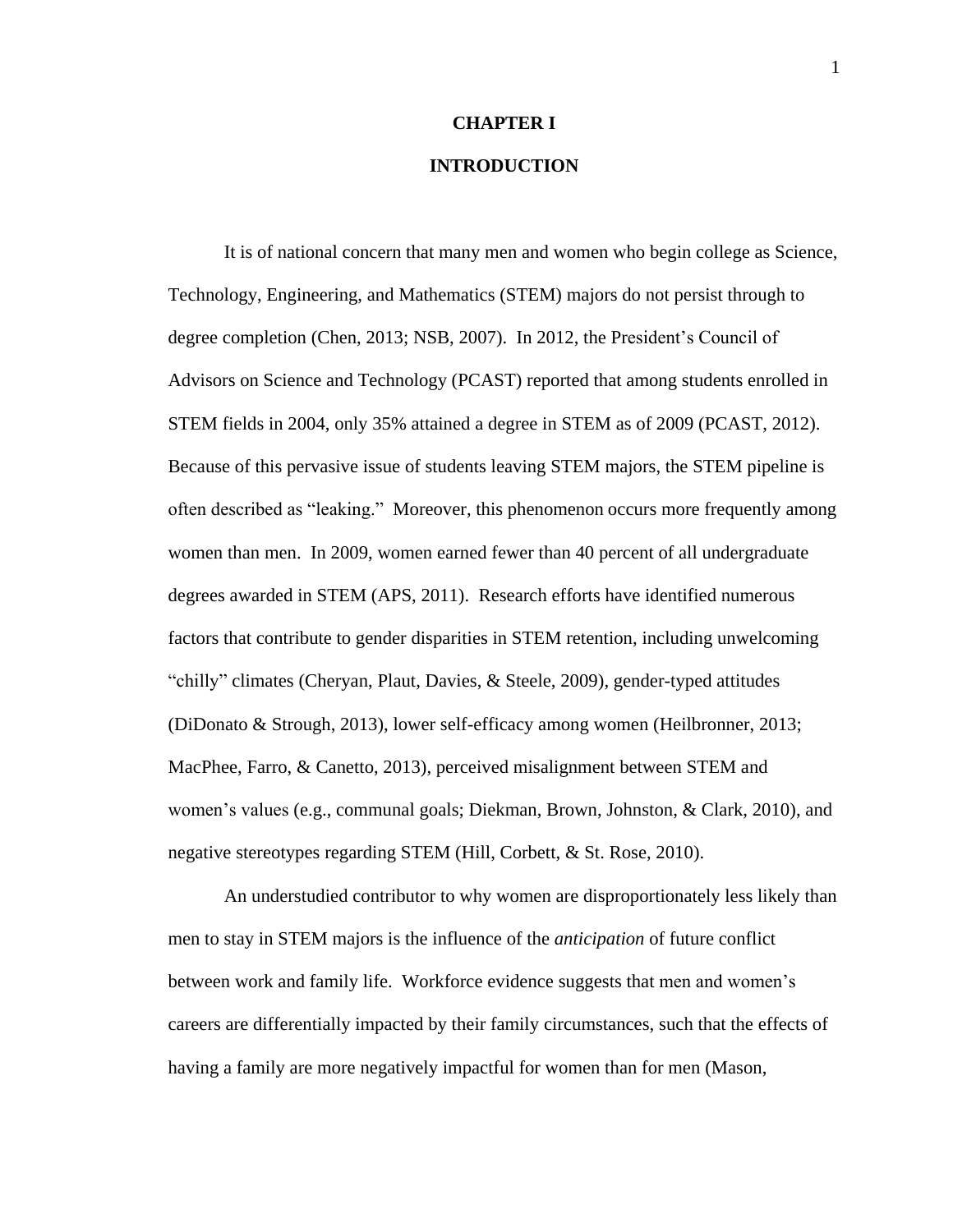[Wolfinger, & Goulden, 2013\)](#page-66-1). This finding also applies to STEM careers; women's careers are affected more severely than men's careers by the presence of or the desire to have a family [\(Etzkowitz, Kemelgor, & Uzzi, 2000;](#page-63-1) [Frome, Alfeld, Eccles, & Barber,](#page-63-2)  [2008\)](#page-63-2). Indeed, women who have left STEM careers report that incompatibilities between work and home life were a driving factor [\(Heilbronner, 2013\)](#page-63-0). Although research evidence suggests that discordancy between the family and work domains is a significant barrier for women once in STEM careers [\(Etzkowitz et al., 2000;](#page-63-1) [Heilbronner, 2013\)](#page-63-0), minimal research has examined the degree to which work and family interdependencies impact career-related decisions in STEM *prior* to entering the workforce. This research investigates the extent to which anticipated conflicts between work and family life are negatively related to students' embeddedness in their STEM majors, in particular the STEM embeddedness of women.

Embeddedness theory describes individuals' degree of enmeshment within their work environment as a function of factors—namely, fit, links, and sacrifice—that influence their decisions to stay [\(Feldman & Ng, 2007;](#page-63-3) [Lee, Burch, & Mitchell, 2014;](#page-64-1) [Mitchell, Holtom, Lee, Sablynski, & Erez, 2001\)](#page-67-1). The present research applies embeddedness theory to the pre-entry phase of career development, specifically for those majoring in STEM. In a college context, *major embeddedness* offers a comprehensive explanation of those factors that anchor students to their field of study and future career path. Indeed, research has shown that embeddedness is an accurate description of how students conceptualize "staying in" their major (Morganson, Major, Streets, Litano,  $\&$ [Myers, in press\)](#page-67-2). Extant research has focused on addressing the issue of STEM underrepresentation from the viewpoint of "why students leave" [\(Seymour & Hewitt,](#page-68-1)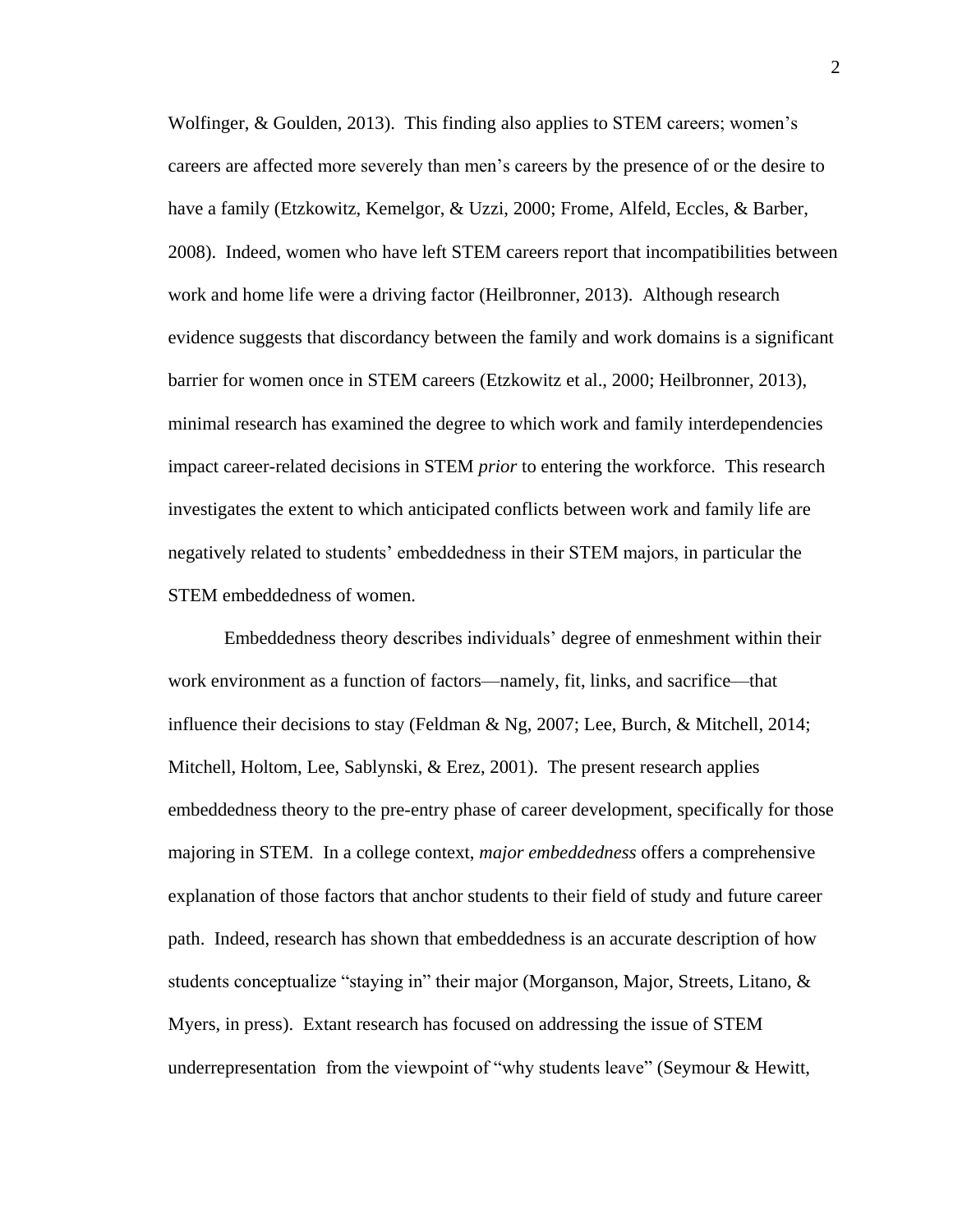[1997\)](#page-68-1). However, applying embeddedness theory within a college context reorients the focus to "why students stay" in their majors. In order to link the work-family interface to a college environment, the current study is interested in students' self-efficacy for making work-family management decisions and their perceptions of *anticipated* work-family conflict and how those factors are related to STEM embeddedness. The model driving this research is shown in Figure 1. It is described and elaborated in the sections that follow.



*Figure 1.* The proposed model depicting the mediation effect of anticipated work-family conflict on the relationship between work-family decision making self-efficacy and major embeddedness.

#### **Anticipated Work-Family Conflict**

*Work-family conflict* (WFC), the foundational construct of *anticipated workfamily conflict* (AWFC), is defined as "a form of interrole conflict in which the role pressures from the work and family domains are mutually incompatible in some respect. That is, participation in the work (family) role is made more difficult by virtue of participation in the family (work) role" [\(Greenhaus & Beutell, 1985, p. 77\)](#page-63-4). Adapted from the definition of WFC in the workforce, AWFC is defined by [Westring and Ryan](#page-69-0)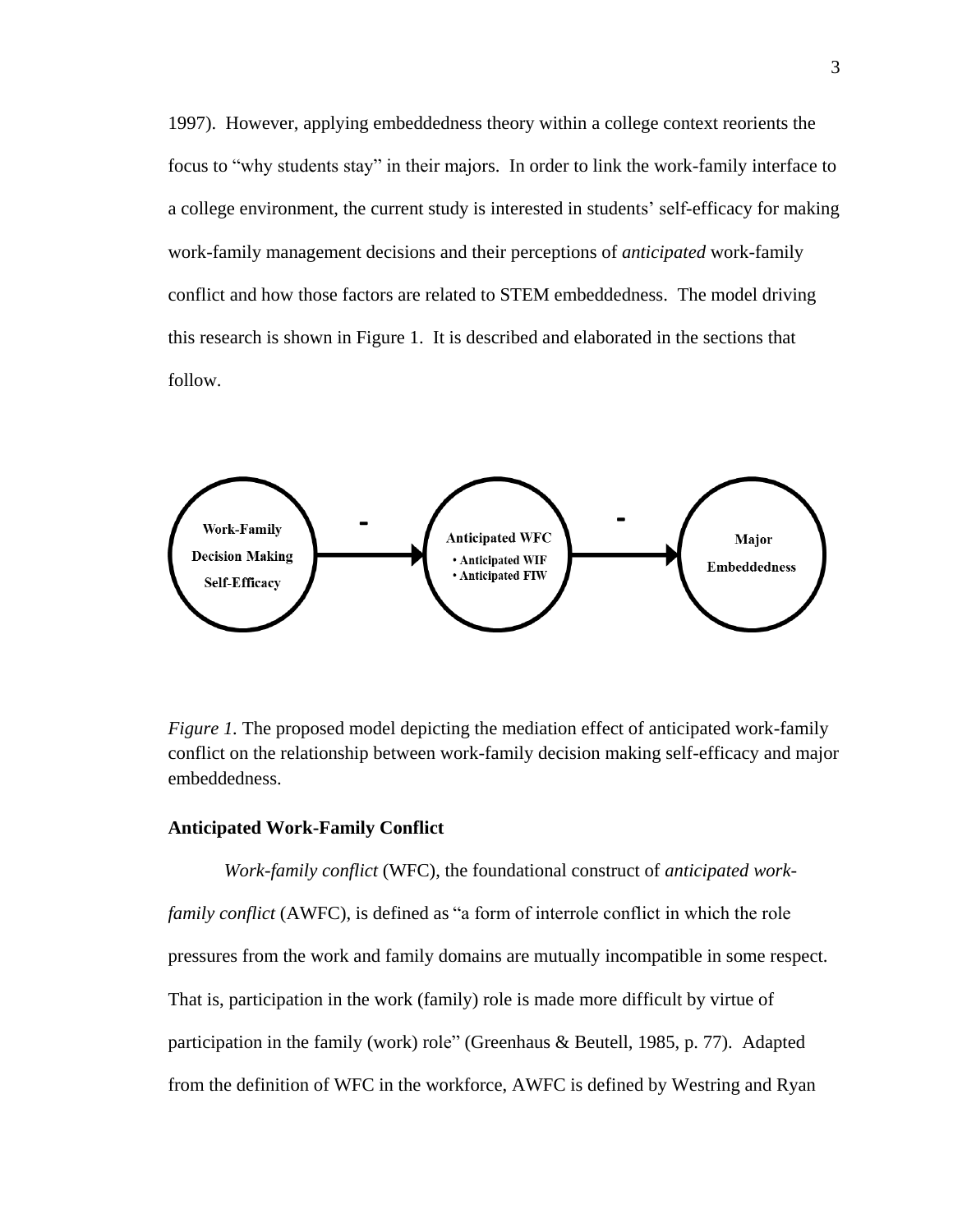(2011) as "the belief that participation in one's future work-role will interfere with participation in one's future family-role (and vice versa)." Applied in this study to STEM college students, AWFC taps beliefs about the extent to which WFC will occur after college as participants in the workforce. Although WFC has garnered a great deal of research attention, AWFC is relatively understudied. Both constructs, however, have received inadequate research attention in STEM. Since there is a paucity of AWFC research, the following paragraphs of this section include a chronological review of the AWFC literature. Additionally, discussion regarding the study of AWFC in a STEM context is included.

Research in the 1970's and 1980's laid the foundation for what would ultimately become AWFC. [Farley \(1970\)](#page-63-5) examined an early version of AWFC and found that graduate student women with high career aspirations were more likely than graduate student women with low career aspirations to anticipate conflict between marriage and career. This early research finding suggested that the degree to which women desire a career over not having a career impacts the amount of work and life conflict they expect. Years later, [Baber and Monaghan \(1988\)](#page-60-1) examined the career and family related expectations of 250 college women. The results demonstrated that although women increasingly desired to pursue male-dominated and innovative careers, their future family aspirations were adversely impacted. Specifically, these women were less child-oriented and proposed strategies for managing conflicts between work and life demands such as delaying childbearing. Taken together, these studies provided early evidence of anticipated incompatibilities between work and family life for women that have high career aspirations. These research studies set the stage for more developed AWFC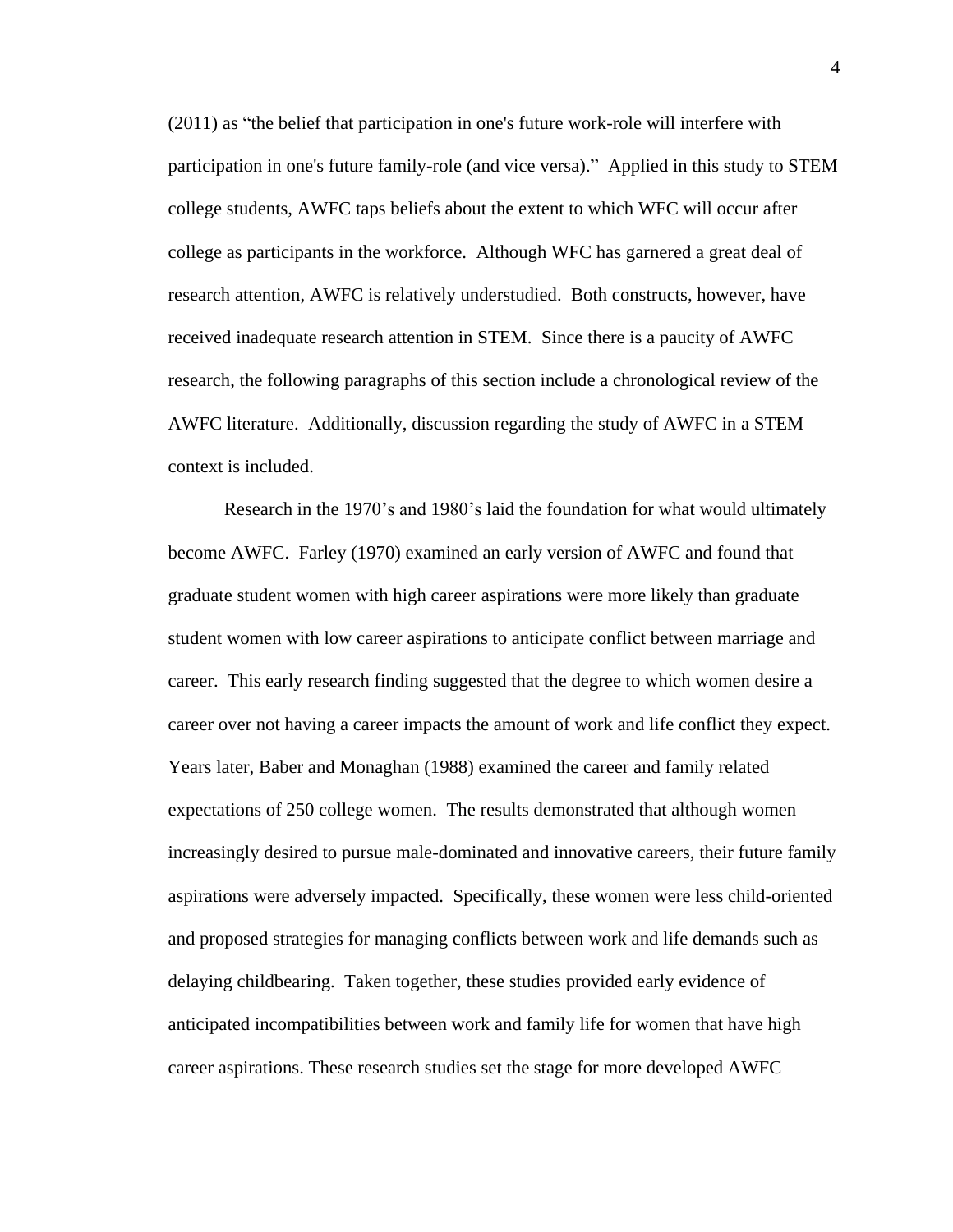research to be conducted in the 1990's and the early millennium.

During the early and mid-90's, several studies showed that college women consistently reported lower AWFC than college men [\(Burley, 1994;](#page-61-2) Livingston  $\&$ [Burley, 1991;](#page-65-0) [Livingston, Burley, & Springer, 1996\)](#page-65-1). Possible explanations for these findings are that women incorporated methods of coping such as modifying roles and standards more than men [\(Burley, 1994\)](#page-61-2), men more often sacrificed family activities for work duties than women [\(Livingston & Burley, 1991\)](#page-65-0), and that women had lower commitment to work and higher femininity [\(which was related to lower AWFC;](#page-65-1)  [Livingston et al., 1996\)](#page-65-1). Although these results suggest that AWFC is more of a concern for men than women, this research is limited in terms of the measurement of AWFC. These studies did not use a validated measure of AWFC and were narrow in scope (i.e., multiple directions of AWFC were not assessed). Appositely, [Livingston et al. \(1996\)](#page-65-1) asserted that the construct of AWFC needed clarification and additional research attention.

Research conducted since the turn of the new millennium addressed some of the prior AWFC research shortcomings by improving its measurement and adding to the empirical knowledge of the construct. [Barnett, Gareis, James, and Steele \(2003\)](#page-60-2) examined college seniors' perceptions of future career-marriage conflict from a global viewpoint. Results suggested that students that had a working mother during their childhood years and students that planned to delay marriage and childbearing anticipated the least conflict between work and home domains. Moreover, no gender differences were found. While WFC has been conceptualized as a bi-directional construct (i.e., work can interfere with family and family can interfere with work), the authors maintained that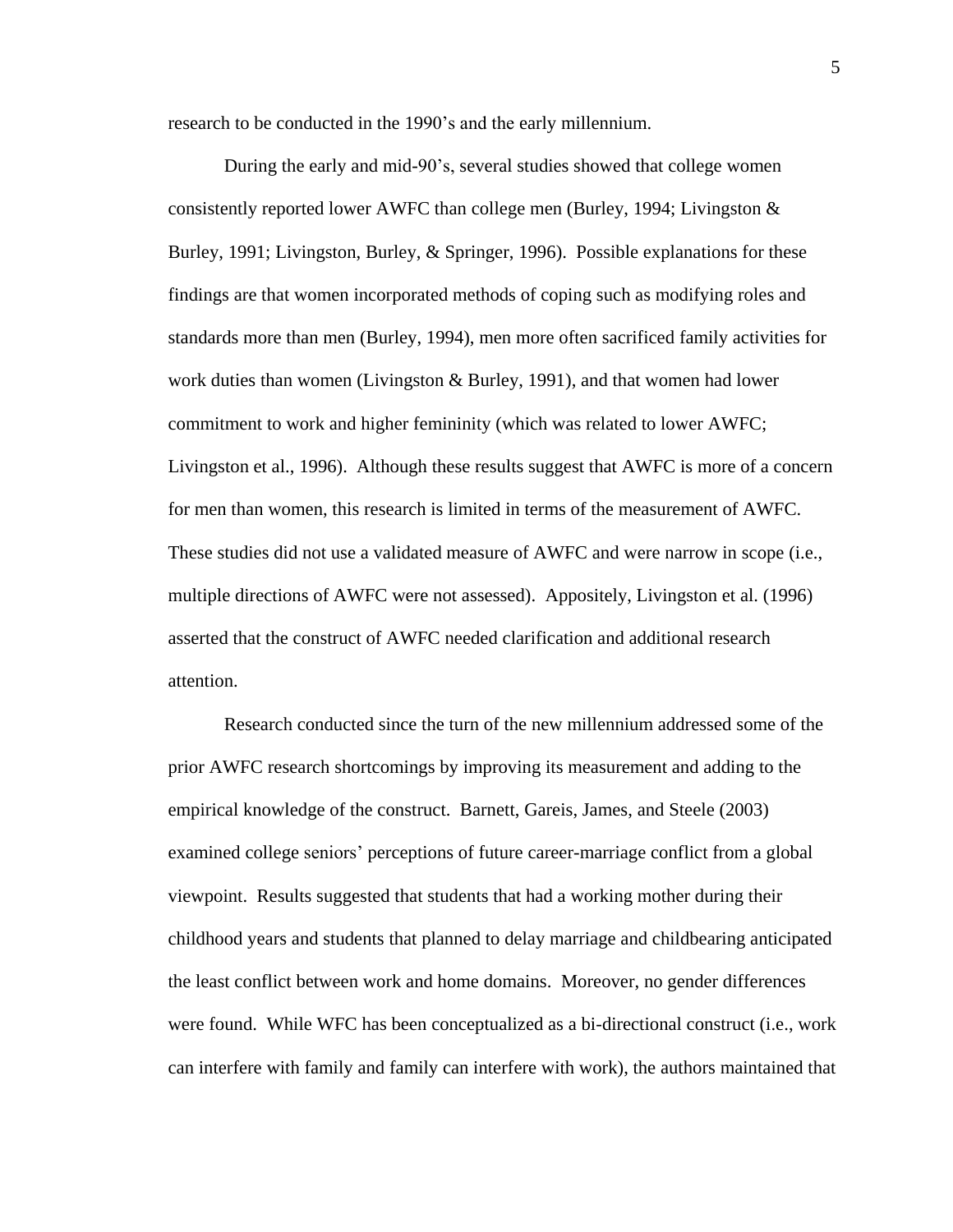multiple directions of AWFC may be hard for college students to differentiate. [Cinamon](#page-61-3)  (2006) extended research beyond simply studying AWFC from a global perspective by establishing AWFC as a bi-directional construct. Results demonstrated that AWFC has the same bi-directional composition that is commonly found in WFC. This finding accentuates the importance of assessing the future work and family conflict of college students from a bi-directional perspective, as they indeed can distinguish between dimensions. (This study is described in more detail later in the context of STEM.)

During the same year, [Weer, Greenhaus, Colakoglu, and Foley \(2006\)](#page-69-1) had notable findings regarding students' expectations of WFC, gender, and role-altering strategies while assessing AWFC as a bi-directional construct. The sample consisted of 259 undergraduate business college students from a private university. The results indicated that women anticipated more WFC than men. Additionally, students with high expectations of work and family conflicts anticipated utilizing *family*-altering strategies (e.g., delaying marriage, limiting the number of children, etc.) but not *career*-altering strategies [\(e.g., reducing high-level career aspirations and reducing perceived importance](#page-69-1)  [of status; Weer et al., 2006\)](#page-69-1). These findings suggest that the work domain may take precedence over the family domain in the minds of young adults whose focus may instead be on their career development [\(Weer et al., 2006\)](#page-69-1).

All of the previously mentioned studies assessed AWFC in a college environment, however, only three studies to date have examined AWFC in a STEM context. [Cinamon](#page-61-3)  (2006) and [Cinamon \(2010\)](#page-62-2) had minority percentages (40% in each study) of their samples contain students from the "Faculty of Sciences" and [Westring and Ryan \(2011\)](#page-69-0) had a complete STEM student sample (medical students). In addition to investigating the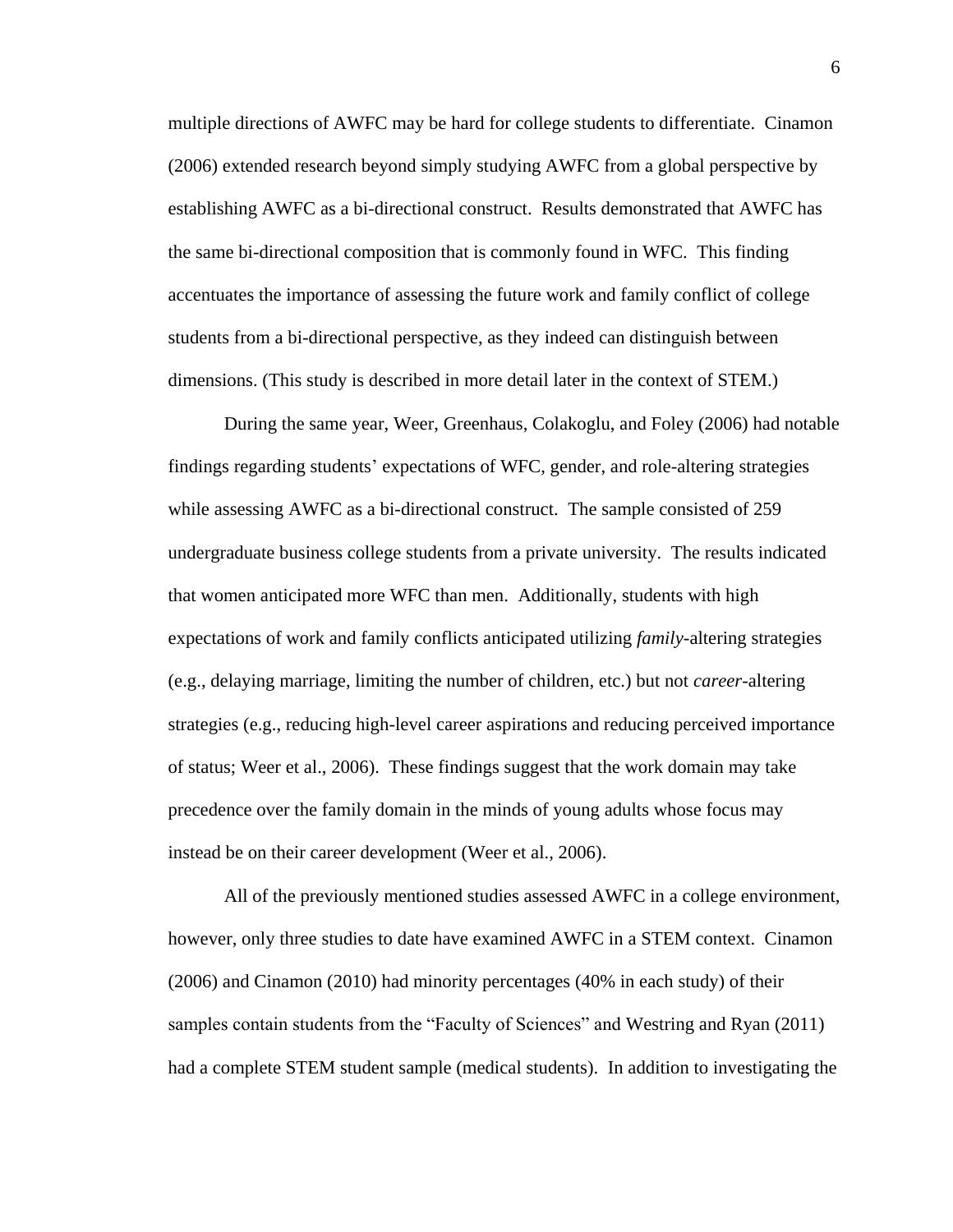bi-directional factor structure of AWFC as mentioned earlier, [Cinamon \(2006\)](#page-61-3) examined the contribution of gender to the variance in AWFC. The findings demonstrated gender differences amid her sample; college women reported greater anticipated work interference with family (AWIF) and greater anticipated family interference with work (AFIW) than men. These findings [\(along with the findings from Weer et al., 2006\)](#page-69-1) are noteworthy given that they contradict the early AWFC research suggesting that college men anticipate more conflict between work and family than college women (i.e., [Burley,](#page-61-2)  [1994;](#page-61-2) [Livingston & Burley, 1991;](#page-65-0) [Livingston et al., 1996\)](#page-65-1).

[Cinamon \(2010\)](#page-62-2) examined the contribution of students' role salience to the variance in their AWFC. Cluster analysis distinguished four participant profiles: workoriented, family-oriented, dual-oriented, and no orientation. One of the study's goals was to investigate gender effects and AWFC within the four groups. Chi-square analysis revealed significant gender differences within groups. The greatest proportion difference was in the family-oriented profile; women significantly outnumbered men. In addition, MANOVA analysis demonstrated significant differences in AWFC for the work-oriented and family-oriented profiles, such that work-oriented participants anticipated the most conflict and family-oriented participants anticipated the least [\(Cinamon, 2010\)](#page-62-2).

While research conducted by Cinamon consisted of partial STEM samples, [Westring and Ryan \(2011\)](#page-69-0) is the only study to have examined AWFC with a complete STEM student sample. Specifically, the participants included 437 medical students from a large Midwestern university. The authors integrated the work-family and career development literatures in order to investigate a nomological network of AWFC [\(Westring & Ryan, 2011\)](#page-69-0). The nomological net included self-perceptions (e.g., self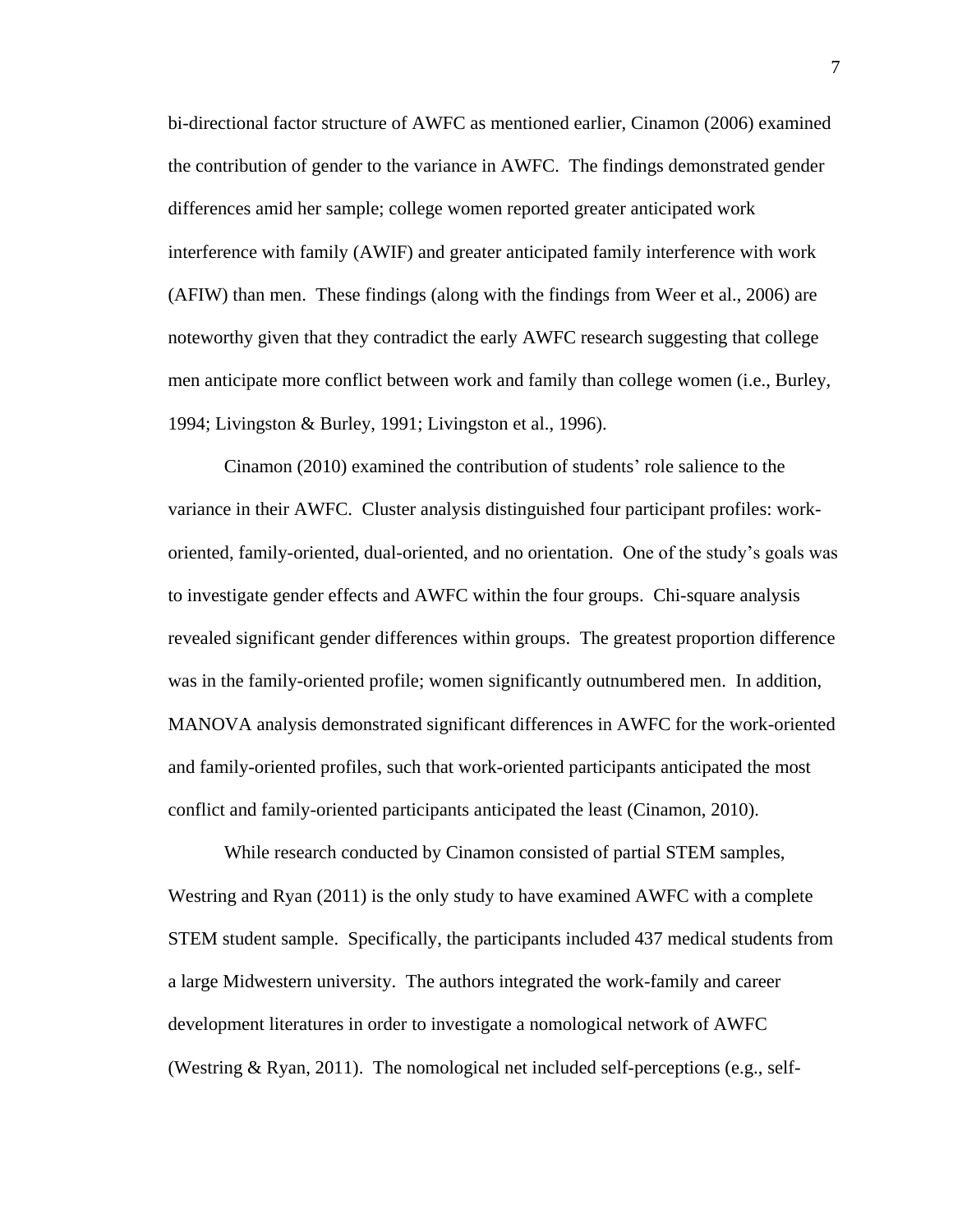efficacy), role perceptions (e.g., work role demands), and expected outcomes (e.g., certainty regarding family plans). Although the results regarding a nomological net for AWFC were inconclusive, the findings underscored the importance of self-efficacy as a significant antecedent to AWFC [\(Westring & Ryan, 2011\)](#page-69-0).

#### **Work-Family Decision Making Self-Efficacy**

Self-efficacy is defined as "people's judgments of their capabilities to organize and execute courses of action required to attain designated types of performances" [\(Bandura, 1986, p. 391\)](#page-60-3). With regard to the present research, self-efficacy specific to managing work-family problems or *work-family decision making self-efficacy* (WFSE) is germane. WFSE refers to "self-efficacy specifically focused on one's capacity to make effective decisions about work and family roles" [\(Westring & Ryan, 2011\)](#page-69-0). Indeed, research has demonstrated that high WFSE is not only related to reports of lower WFC in the workforce [\(Hennessy & Lent, 2008\)](#page-64-2), but is also related to lower *anticipated* WFC in the pre-entry phase of career development [\(Cinamon, 2006,](#page-61-3) [2010;](#page-62-2) [Westring & Ryan,](#page-69-0)  [2011\)](#page-69-0).

[Cinamon \(2006\)](#page-61-3) examined the contribution of gender and WFSE to the variance in AWFC. The participants in this study included 358 unmarried students from two universities in Israel. The results demonstrated that WFSE had a significant negative association with AWFC. Additionally, women anticipated more WFC and had lower WFSE than men. [Cinamon \(2010\)](#page-62-2) also examined self-efficacy to the variance of AWFC. The sample included 387 college students that were neither married nor had children. A majority of the students held a job and on average these students worked approximately 22 hours per week. Findings revealed that WFSE was significantly negatively related to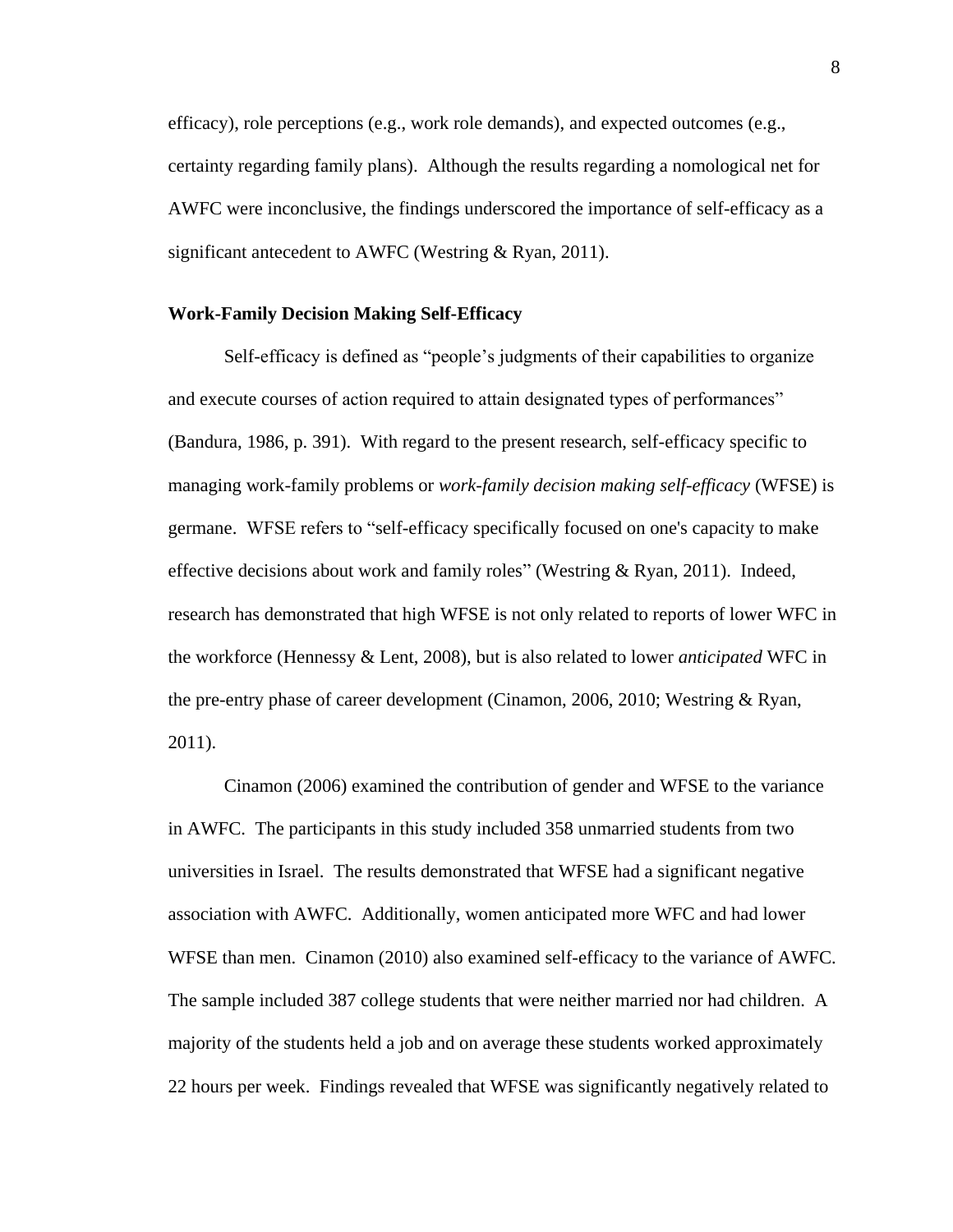AWFC. MANOVA revealed differences in WFSE among the four participant profiles (i.e., work-oriented, family-oriented, dual-oriented, and no orientation) identified by Cinamon. Participants who were family-oriented reported less AWFC and demonstrated higher WFSE. Conversely, work-oriented participants anticipated more WFC and demonstrated less WFSE [\(Cinamon, 2010\)](#page-62-2). [Westring and Ryan \(2011\)](#page-69-0) found that WFSE was the most robust predictor of AWFC, over all role perceptions and other selfperceptions. Furthermore, WFSE was the only variable significantly related to certainty regarding career plans. Therefore, it is expected that WFSE will be inversely related to AWFC.

*Hypothesis 1a*: Work-family decision making self-efficacy will be negatively related to anticipated work interference with family.

*Hypothesis 1b:* Work-family decision making self-efficacy will be negatively related to anticipated family interference with work.

Self-efficacy (as a subdimension of psychological capital) has been shown to have a positive relationship with embeddedness in the workplace [\(Sun, Zhao, Yang, & Fan,](#page-68-2)  [2012\)](#page-68-2). For the present study, a similar relationship is expected within a college environment. However, given that the type of self-efficacy to be assessed is specific (i.e., WFSE) rather than general, this relationship is expected to be modest. Moreover, it is expected that the presence of AWFC in the model will further reduce the relationship between WFSE and major embeddedness. In other words, AWFC will at least partially mediate the relationship between WFSE and major embeddedness. (The nature of the relationship between AWFC and major embeddedness is elaborated in the succeeding section.) Thus, it is hypothesized that: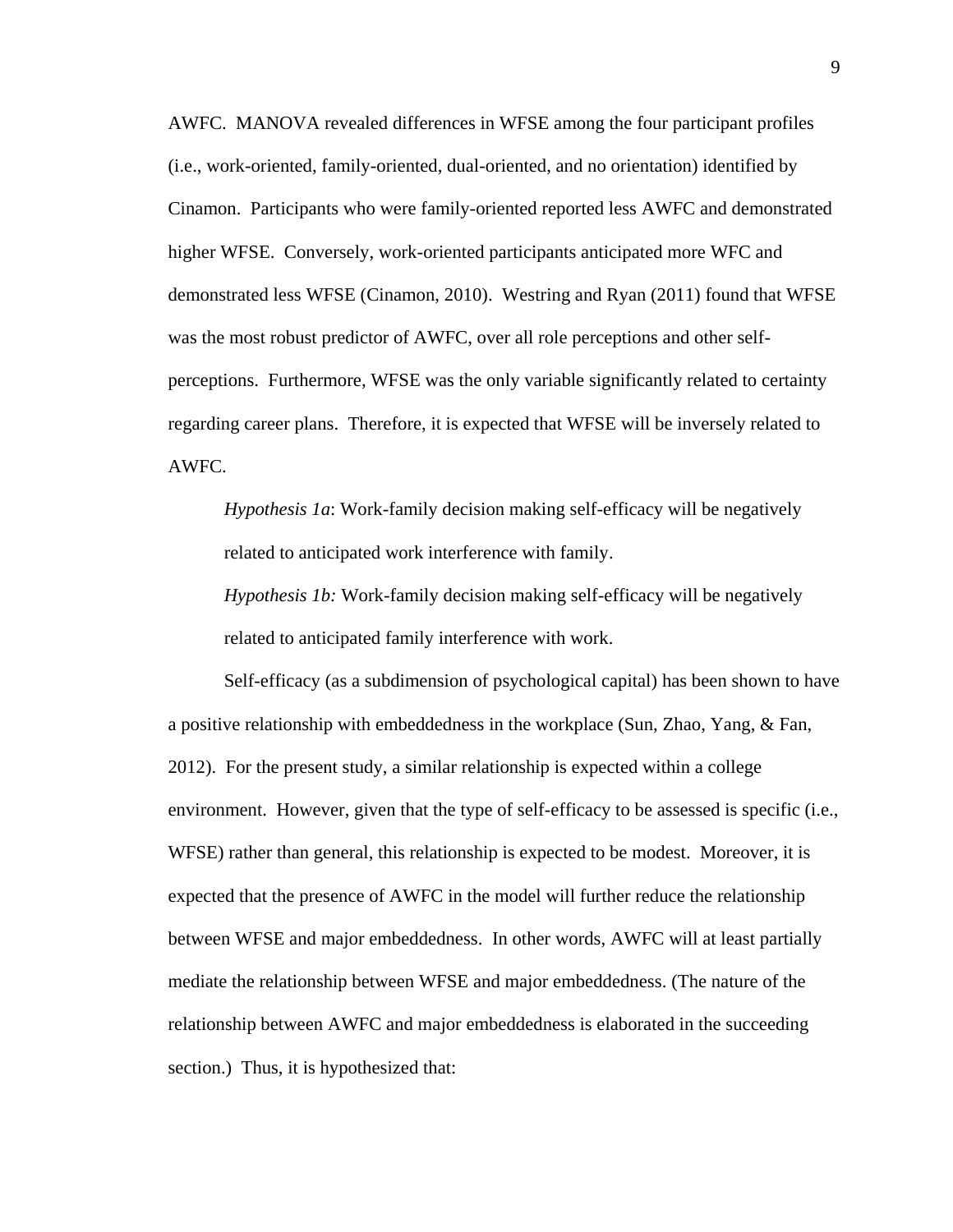*Hypothesis 2a:* Work-family decision making self-efficacy will have an indirect effect on major embeddedness through anticipated work interference with family. *Hypothesis 2b:* Work-family decision making self-efficacy will have an indirect effect on major embeddedness through anticipated family interference with work.

#### **STEM Major Embeddedness as an Outcome of Anticipated Work-Family Conflict**

Embeddedness theory provides a comprehensive explanation of the factors—fit, links, and sacrifice—that influence individuals' decisions to stay in their jobs and careers [\(Feldman & Ng, 2007;](#page-63-3) [Lee et al., 2014;](#page-64-1) [Mitchell et al., 2001\)](#page-67-1). This theory originated in the organizational behavior literature and was formulated as a response to criticisms of voluntary turnover (i.e., an employee's self-willed decision to leave an organization) research. Criticisms of this research focus on variables in traditional models of turnover (e.g., job satisfaction, organizational commitment, and job search behavior) only predicting a modest amount of variance in turnover [\(Mitchell et al., 2001\)](#page-67-1). Embeddedness theory contributes to the study of turnover beyond how it has been traditionally studied as meta-analytic evidence shows it accounts for incremental variance in turnover above and beyond job attitudes and job alternatives [\(Jiang, Liu, McKay, Lee,](#page-64-3)  [& Mitchell, 2012\)](#page-64-3). With regard to the factors of job embeddedness, *fit* refers to "an employee's perceived compatibility or comfort with an organization and with his or her environment," *links* refers to "formal or informal connections between a person and institutions or other people," and *sacrifice* refers to "the perceived cost of material or psychological benefits that may be forfeited by leaving a job" (Mitchell et al., 2001). Inherent in the definitions of the facets of job embeddedness is the dual context of the conceptualization of this construct. Put simply, one can be embedded or anchored to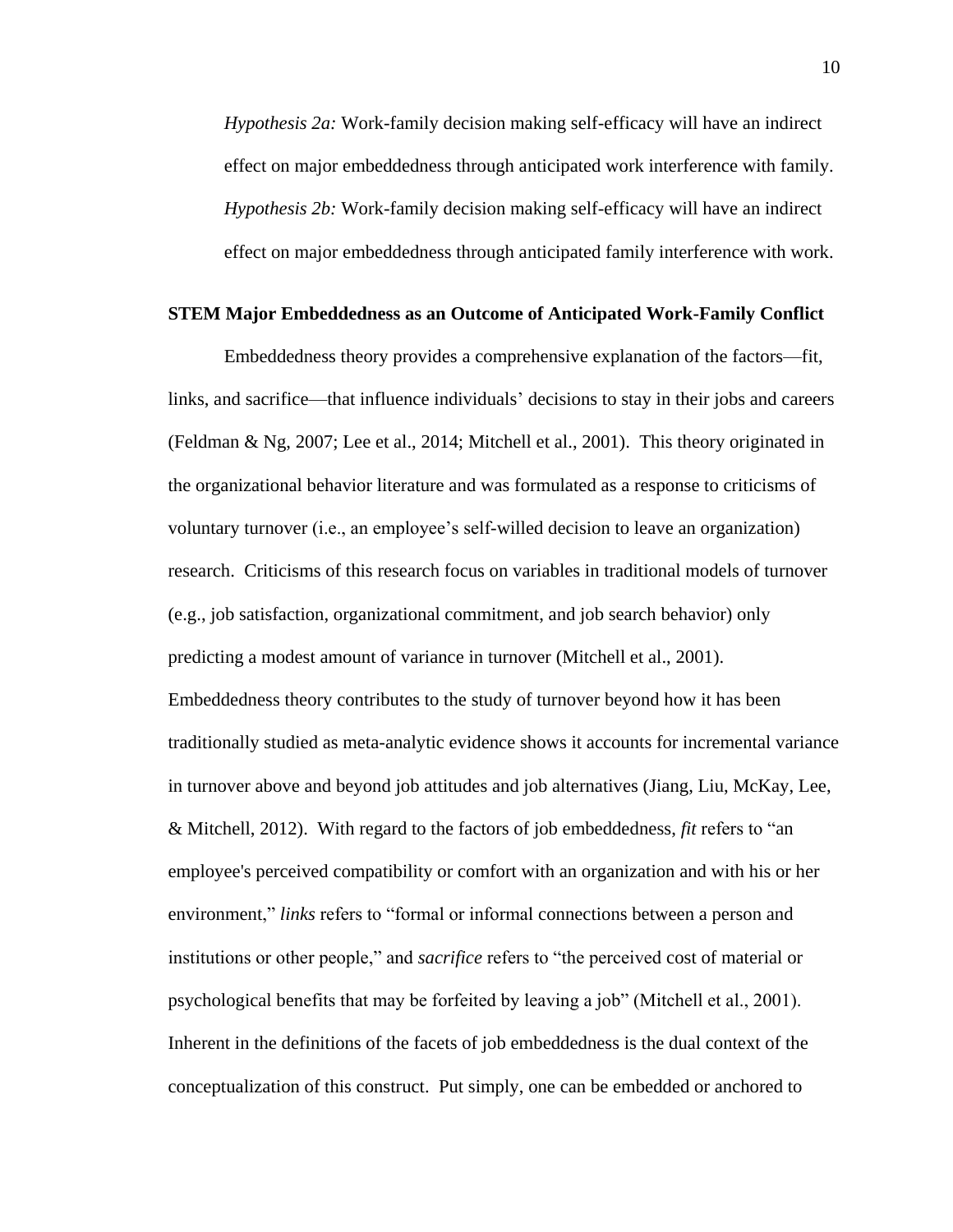their specific organization as well as be embedded or anchored to their community at large. In addition to the types of embeddedness mentioned, Feldman and Ng extended the theory to include occupations (occupational embeddedness) and careers [\(Feldman &](#page-63-3)  [Ng, 2007\)](#page-63-3). Applied to the pre-entry phase of career development, major embeddedness offers a comprehensive explanation of those factors that anchor students to their field of study and future career path.

Morganson and colleagues conducted the only published study that has explored embeddedness within a college context [\(Morganson et al., in press\)](#page-67-2). Specifically, the researchers conducted focus groups with men and women majoring in STEM in order to contextualize embeddedness to the university environment. Indeed, results indicated that embeddedness theory is applicable in this context, as students' conceptualization of major embeddedness aligned with embeddedness theory's theoretical underpinnings. Stated differently, embeddedness in a college environment has the same factor structure (i.e., fit, links, and sacrifice) as embeddedness in a work environment. [Morganson et al. \(in press\)](#page-67-2) examined major embeddedness from a qualitative perspective, laying the foundation for the study of embeddedness among college students. The present study expands on their research by quantitatively examining major embeddedness, specifically as an outcome to AWFC.

At present, embeddedness theory has mainly been examined in the context of the workforce. Thus, the workforce literature is explored in order to draw parallels between the relationship between WFC and retention-related outcomes and the relationship between AWFC and major embeddedness. [Feldman and Ng \(2007\)](#page-63-3) reviewed numerous factors that have been found to encourage and discourage employees' career mobility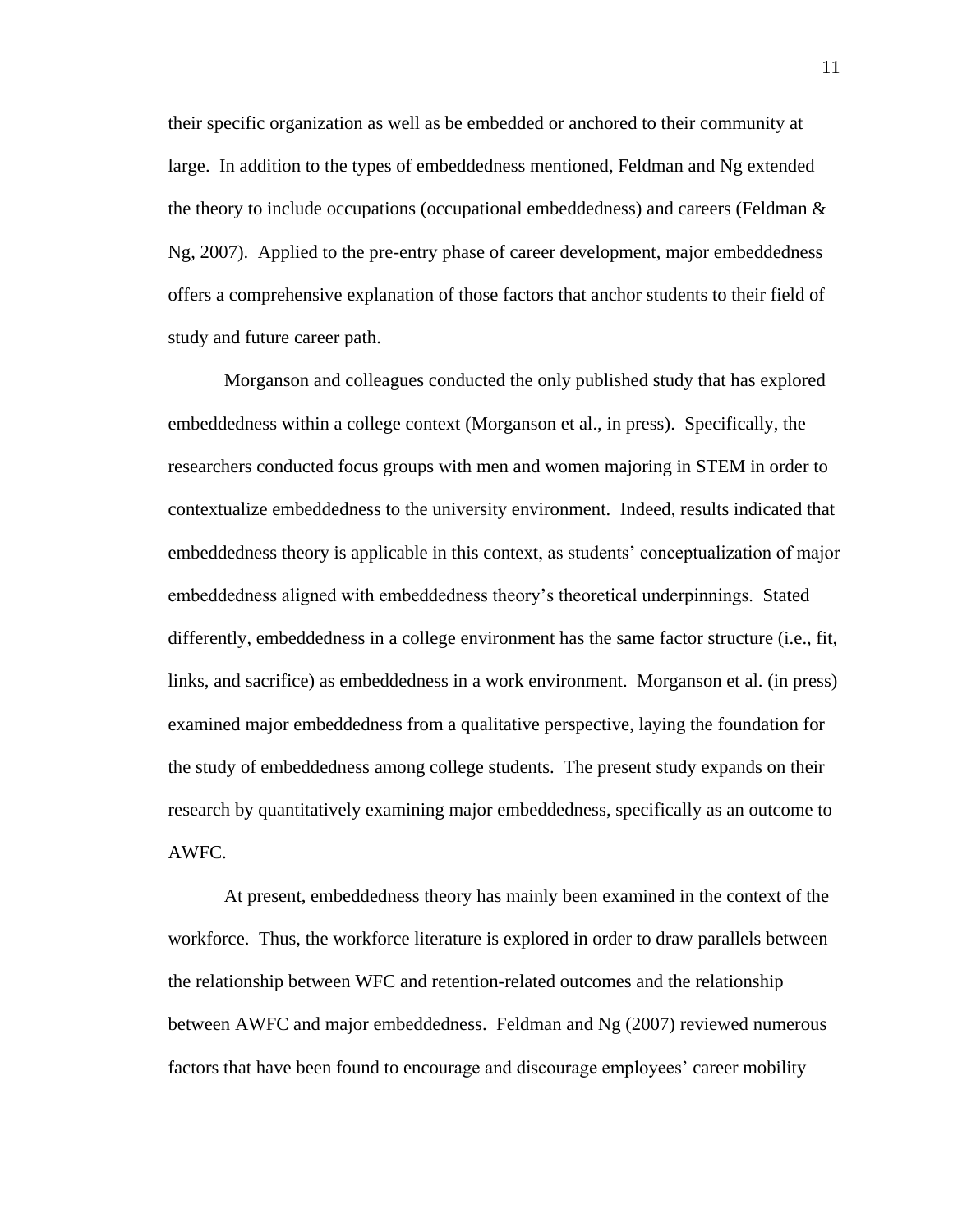(i.e., changing of jobs, organizations, and/or occupations). Of the perspectives reviewed, one is particularly relevant to this present research, that is, the personal life perspective. The personal life perspective on job mobility suggests that individuals' mobility is partly determined by their personal lives rather than their professional lives. One component of this perspective investigated in embeddedness related research is support in resolving work-life conflicts [\(e.g., Casper & Buffardi, 2004\)](#page-61-4). The authors asserted that in order to reduce WFC, individuals are likely to either switch organizations or withdraw from the labor force entirely (Feldman  $\&$  Ng, 2007). A similar association is expected within a college context; that is, the more AWFC students perceive, the less embedded in their major they will be. Additionally, past research has empirically examined the link between WFC and retention-related outcomes in employed samples. Meta-analytic evidence suggests that WFC adversely affects work-related outcomes such as job satisfaction, turnover intentions, absenteeism, and organizational commitment [\(Amstad,](#page-60-4)  [Meier, Fasel, Elfering, & Semmer, 2011\)](#page-60-4), some of which are similar to occupational embeddedness. Specific to STEM careers, work and family incompatibilities are equally detrimental [\(Etzkowitz et al., 2000;](#page-63-1) [Frome et al., 2008\)](#page-63-2). The study of major embeddedness as an outcome of AWFC is justified as workforce research demonstrates the deleterious relationships between WFC and retention-related outcomes and suggests links between work and family incompatibilities, job mobility, and embeddedness. Moreover, recent evidence signifies the relevance of embeddedness theory in a college context [\(Morganson et al., in press\)](#page-67-2). Therefore, it is expected that AWFC has an inverse association with STEM major embeddedness. Thus, it is hypothesized that:

*Hypothesis 3a:* Anticipated work interference with family will be negatively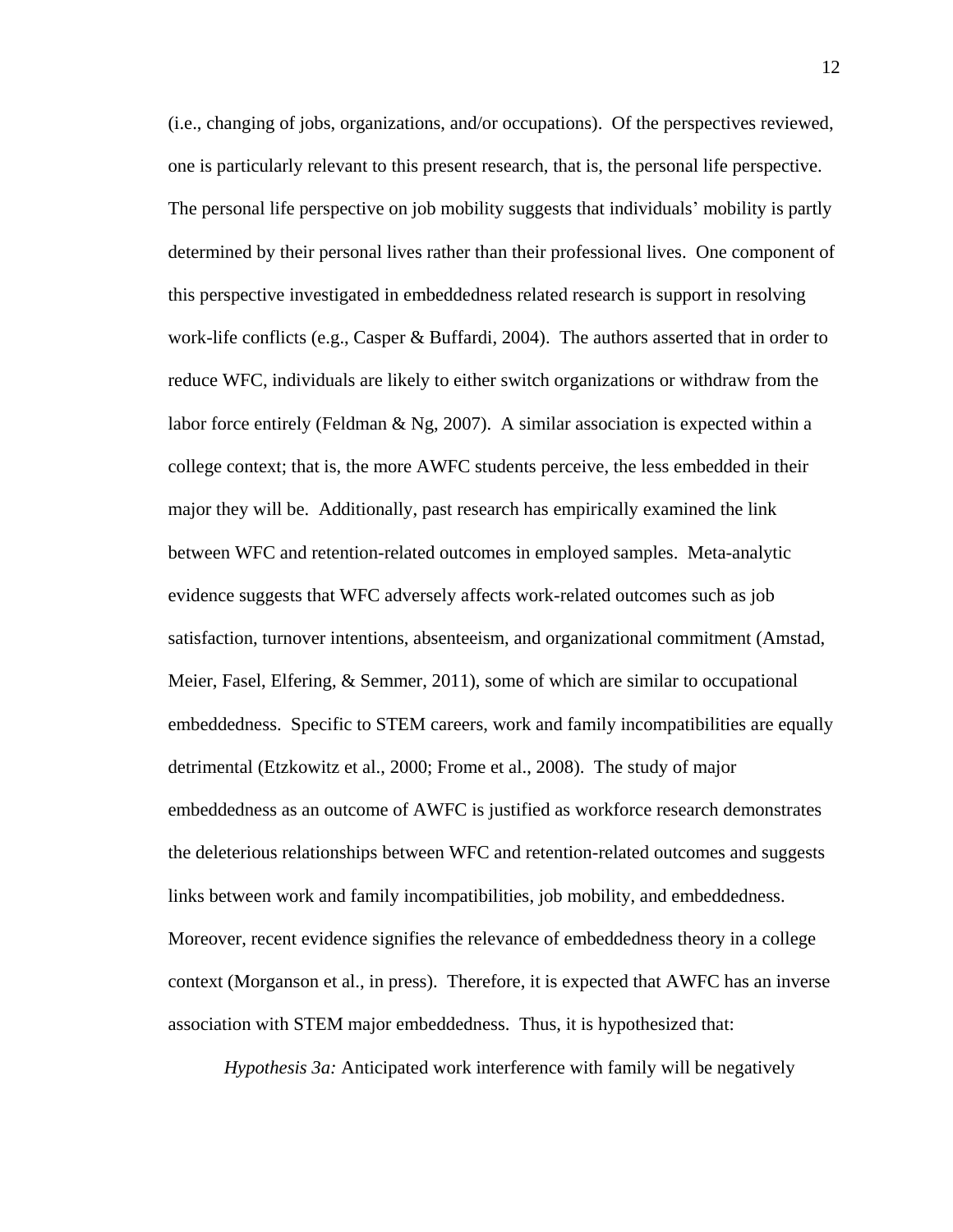related to major embeddedness.

*Hypothesis 3b:* Anticipated family interference with work will be negatively related to major embeddedness.

#### **Role of Gender in the Model**

Research in sociology and social psychology has examined the experiences of gender role socialization on work-family expectations [\(Bolzendahl & Myers, 2004;](#page-61-5) [Davis](#page-62-3)  [& Pearce, 2007;](#page-62-3) [Medved, Brogan, McClanahan, Morris, & Shepherd, 2006;](#page-66-2) [Rhea & Otto,](#page-68-3)  [2001\)](#page-68-3). Women are socialized from an early age to prepare for family life and family duties [\(Medved et al., 2006\)](#page-66-2). There is evidence that suggests the current generation of girls and boys is being socialized to have similar expectations for educational attainment [\(Rhea & Otto, 2001\)](#page-68-3); however, girls and women hold more egalitarian work-family gender ideologies than boys and men [\(Bolzendahl & Myers, 2004\)](#page-61-5). [Davis and Pearce](#page-62-3)  (2007) found that those who have more egalitarian attitudes for work-family balance have higher educational expectations; this relationship was stronger for girls than for boys. This finding suggests that this relationship is stronger because the gender socialization spectrum is wider for women than for men [\(Davis & Pearce, 2007\)](#page-62-3).

[Medved et al. \(2006\)](#page-66-2) also explored the differential work-family gender socialization experiences of men and women. The sample consisted of 312 students from a midsized university with a mean age of 20 years old. Furthermore, the participants were predominantly Caucasian (92.6%) and women (64%). The results showed that men and women participants were encouraged similarly to find enjoyable and meaningful work, but that women were also urged to choose their career based on family reasons, stop working once they have children, and plan ahead for life choices by taking possible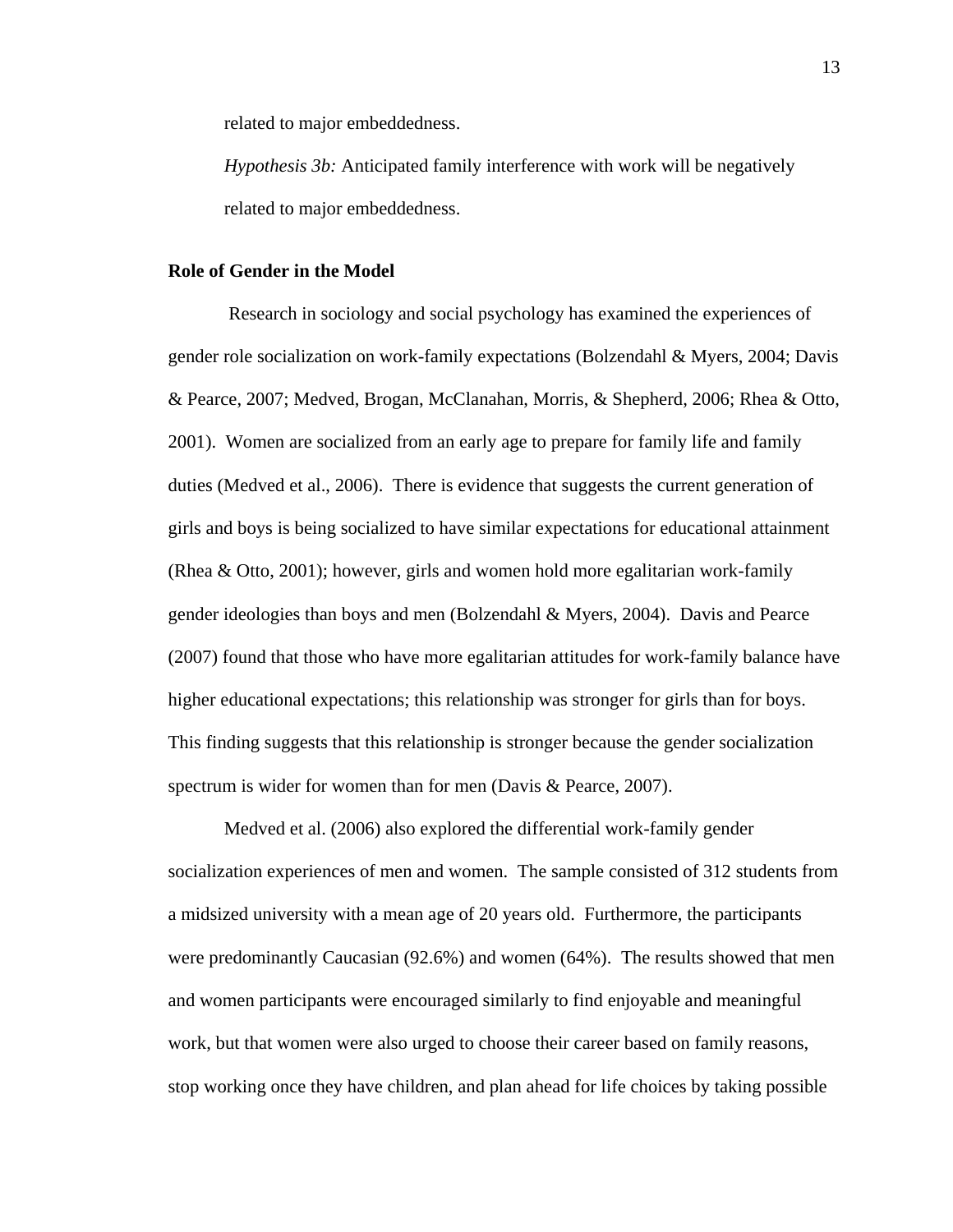future family obligations into account. In other words, the importance of considering family when anticipating work and family conflicts was constructed through advice provided to young women but not to young men [\(Medved et al., 2006\)](#page-66-2). Research findings therefore suggest that women are socialized differently and hold different gender ideologies for work and family than do men.

As women are socialized to a greater extent than men to prepare for potential work-family discord, it is expected that women's socialization experiences may coincide with their unfavorable experiences in STEM. As a result, a stronger negative relationship between AWFC and STEM major embeddedness is expected for women than for men. Although the research evidence for gender differences in AWFC is inconsistent (e.g., [Cinamon, 2006;](#page-61-3) [Livingston et al., 1996\)](#page-65-1), workforce evidence indicates that incompatibilities between work and family not only impact women's STEM careers more than men's [\(Etzkowitz et al., 2000;](#page-63-1) [Frome et al., 2008\)](#page-63-2), but are also a driving factor influencing women's decisions to leave these careers [\(Heilbronner, 2013\)](#page-63-0). Moreover, given the numerous contributors to women's underrepresentation in STEM, the STEM environment may exacerbate women's perceptions of future work and family conflict prior to career entry.

The above evidence suggests that gender will likely impact the relationships in the proposed model. For example, student gender may affect the relationship between AWFC and STEM major embeddedness, such that the effect of high levels of AWFC on embeddedness may be more pronounced for women than for men. Additionally, the effect of student gender on study variables may be present earlier in the model. That is, the effect of high levels of WFSE on AWFC may be more prominent for men than for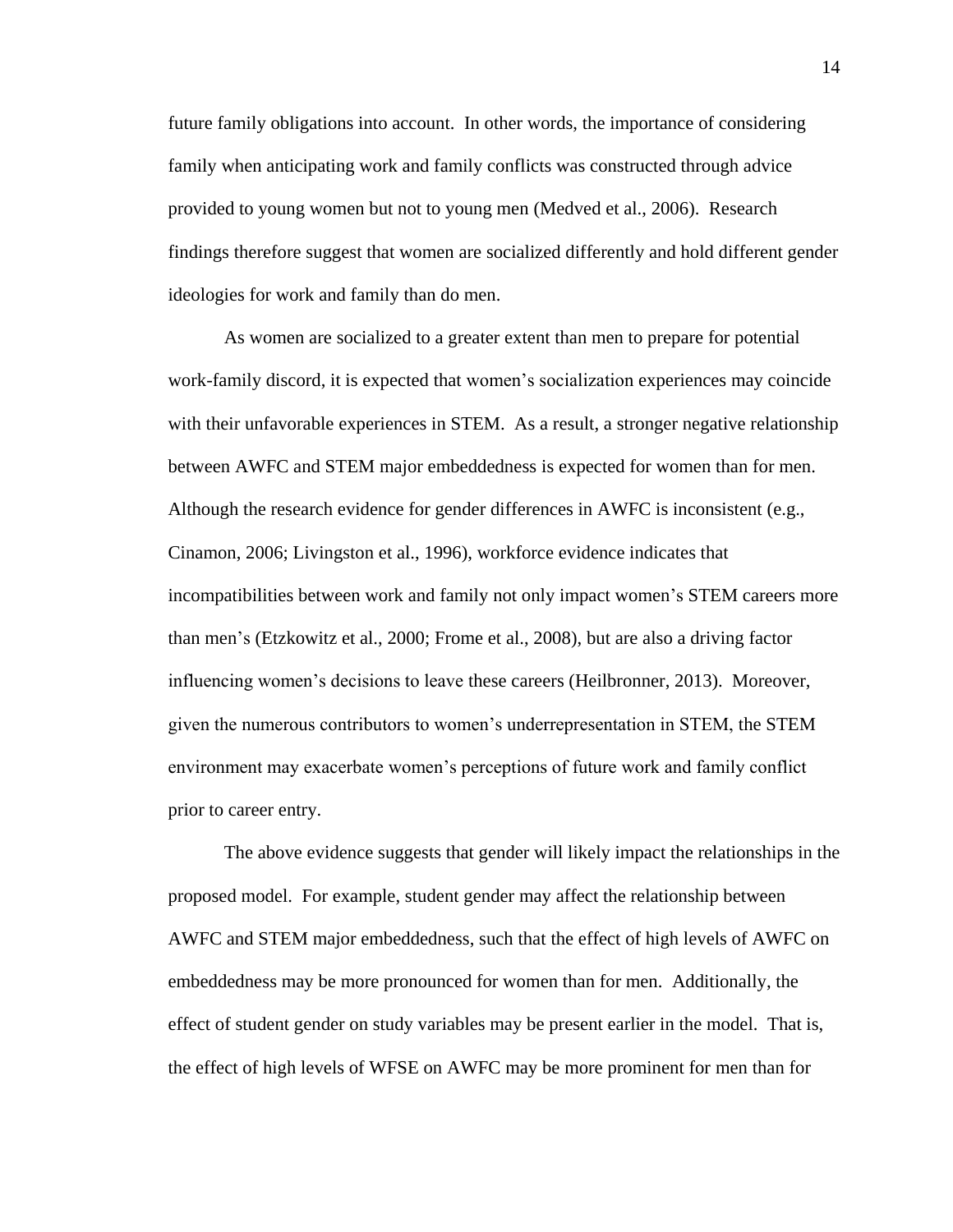women, leading to reduced levels of AWFC and increased major embeddedness. While there is an expectation for the impact gender has on the relationship between AWFC and major embeddedness, the potential impact of gender in the full context of the model remains to be seen. With limited research on these constructs in the present context, predicting specific relationships regarding gender influences is not tenable. Thus, the following research questions are posed:

*Research Question 1a:* To what extent are the relationships between work-family decision making self-efficacy, anticipated work interference with family, and major embeddedness different for STEM major men and women? *Research Question 1b:* To what extent are the relationships between work-family decision making self-efficacy, anticipated family interference with work, and major embeddedness different for STEM major men and women?

In summary, the aim of this present research is to explore the contribution of AWFC and WFSE to the STEM major embeddedness of men and women. With the continuously leaking STEM pipeline, investigating factors that keep STEM men and women anchored to their majors is imperative. Toward that end, embeddedness theory is educed from the workforce literature and applied to a college context by assessing major embeddedness. Specifically, WFSE is assessed as an antecedent to AWFC [\(consistent](#page-69-0)  with past research; e.g., Westring  $\&$  Ryan, 2011) and the understudied construct AWFC is assessed as a potential contributor to STEM embeddedness. Moreover, AWFC is examined as a potential mediator of the relationship between WFSE and major embeddedness. Finally, as research suggests that women are more likely to leave STEM majors and careers than men [\(APS, 2011\)](#page-60-0) and that work and family incompatibilities are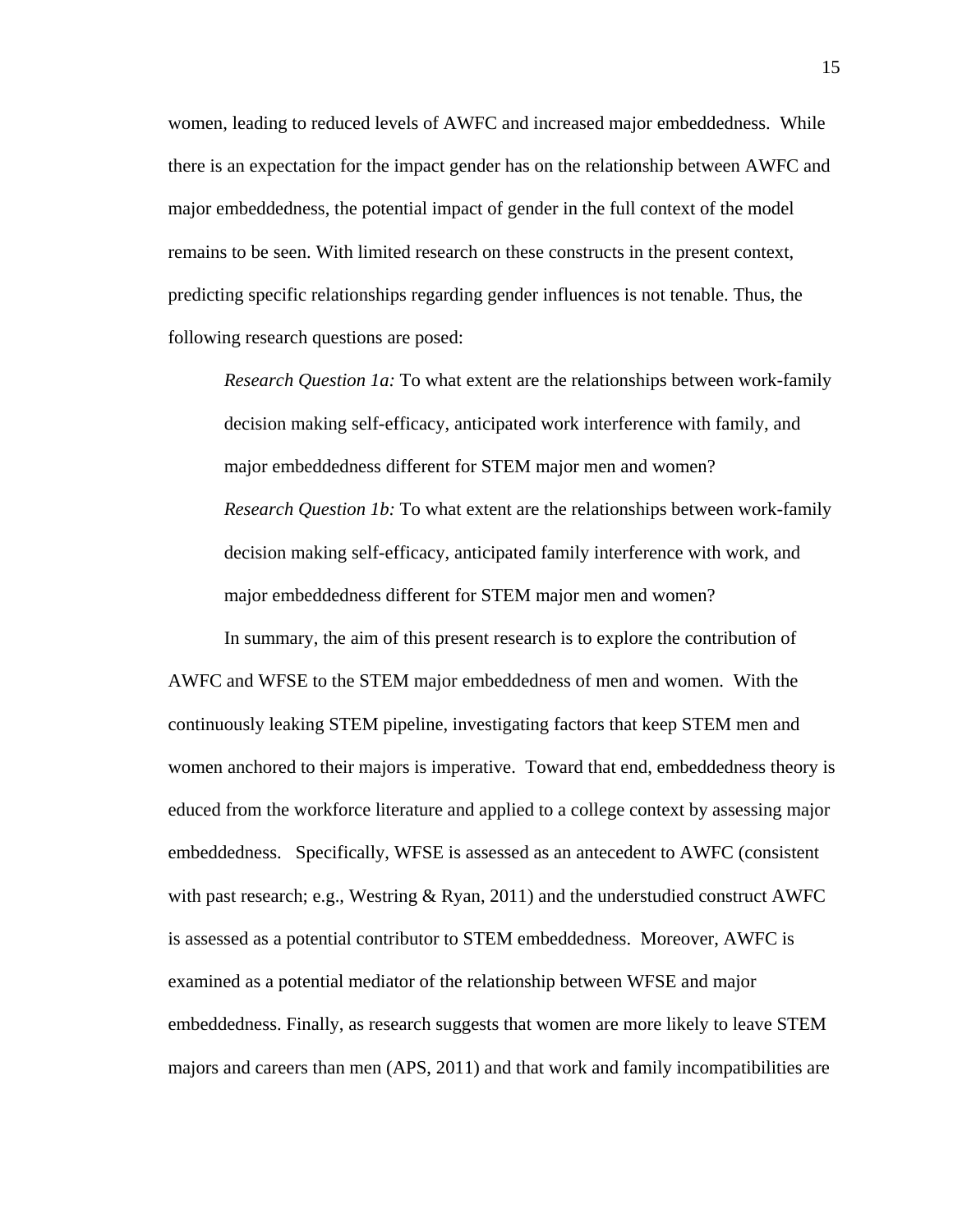a driving factor of women's decisions to leave STEM careers [\(Heilbronner, 2013\)](#page-63-0), the relationships between WFSE, AWFC, and STEM major embeddedness are compared among men and women.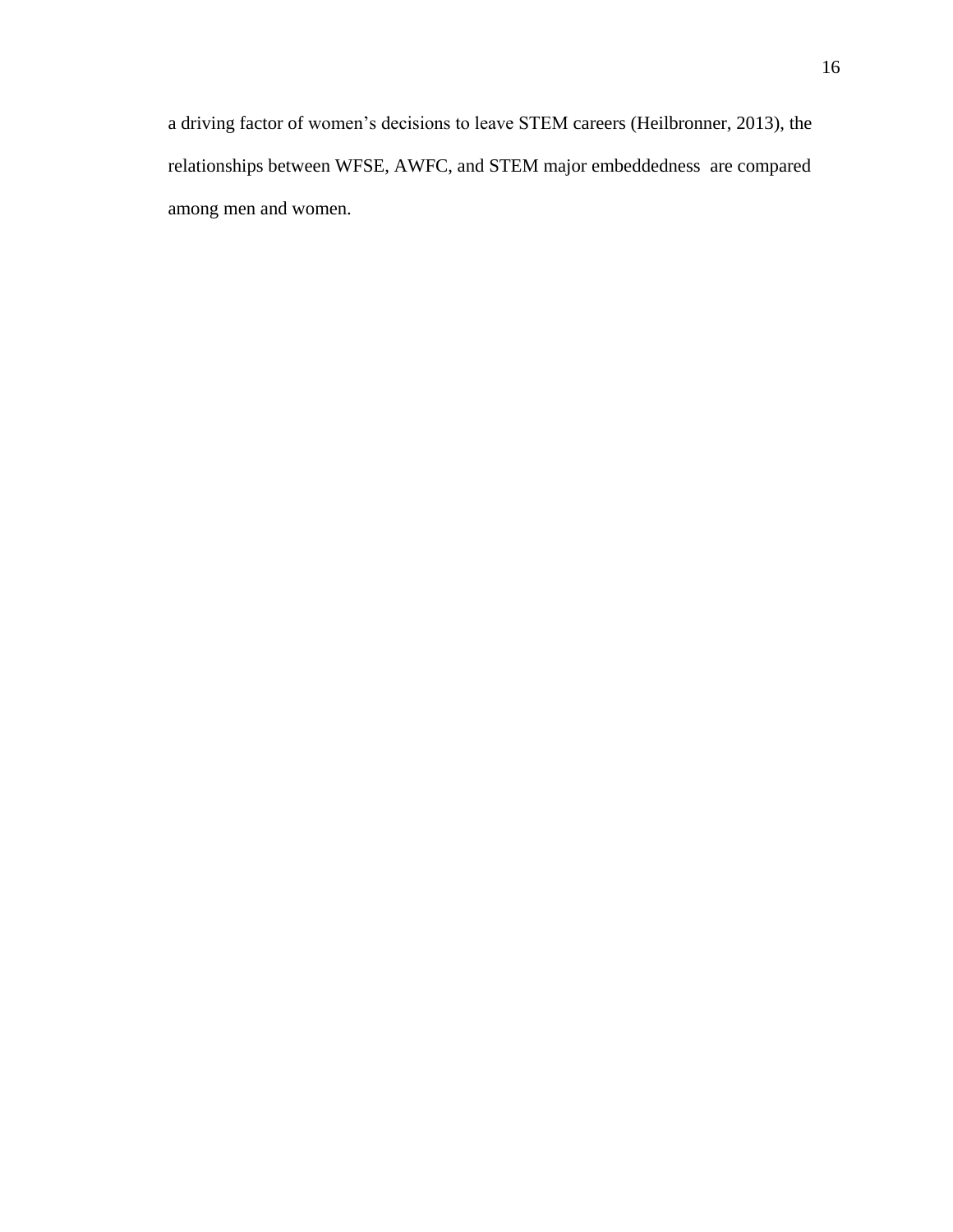# **CHAPTER II METHOD**

#### **Participants**

An archival database was used to test the hypothesized model. The separate larger study from which these data originated examined the experiences of students majoring in STEM. The participants included undergraduate STEM students from a large public university in the southeastern U.S. The researchers used university records to produce a random sample of 1,235 declared STEM major juniors and seniors. Because women are underrepresented in STEM majors, special recruitment efforts were employed in order to increase women's participation. Having a higher number of women participate in the study was important for the purpose of investigating gender effects. Randomly selected students were emailed a link to the web-based survey. The sampling method generated 227 completed surveys. Of these participants, 218 provided sufficient data for the purpose of this current research. Excluded participants failed to respond to items for constructs (e.g., skipping entire scales) that are central to this present study (i.e., WFSE, AWFC, gender, and major embeddedness). Students were compensated \$15 for their participation. The sample was mainly Caucasian (61.5 percent) and male (53.7 percent). The participants were predominately single (69.3 percent) and had no children (73.3 percent). The participants had a mean age of approximately 26 years  $(SD = 7.38)$ . Full demographic information is presented in Table 1.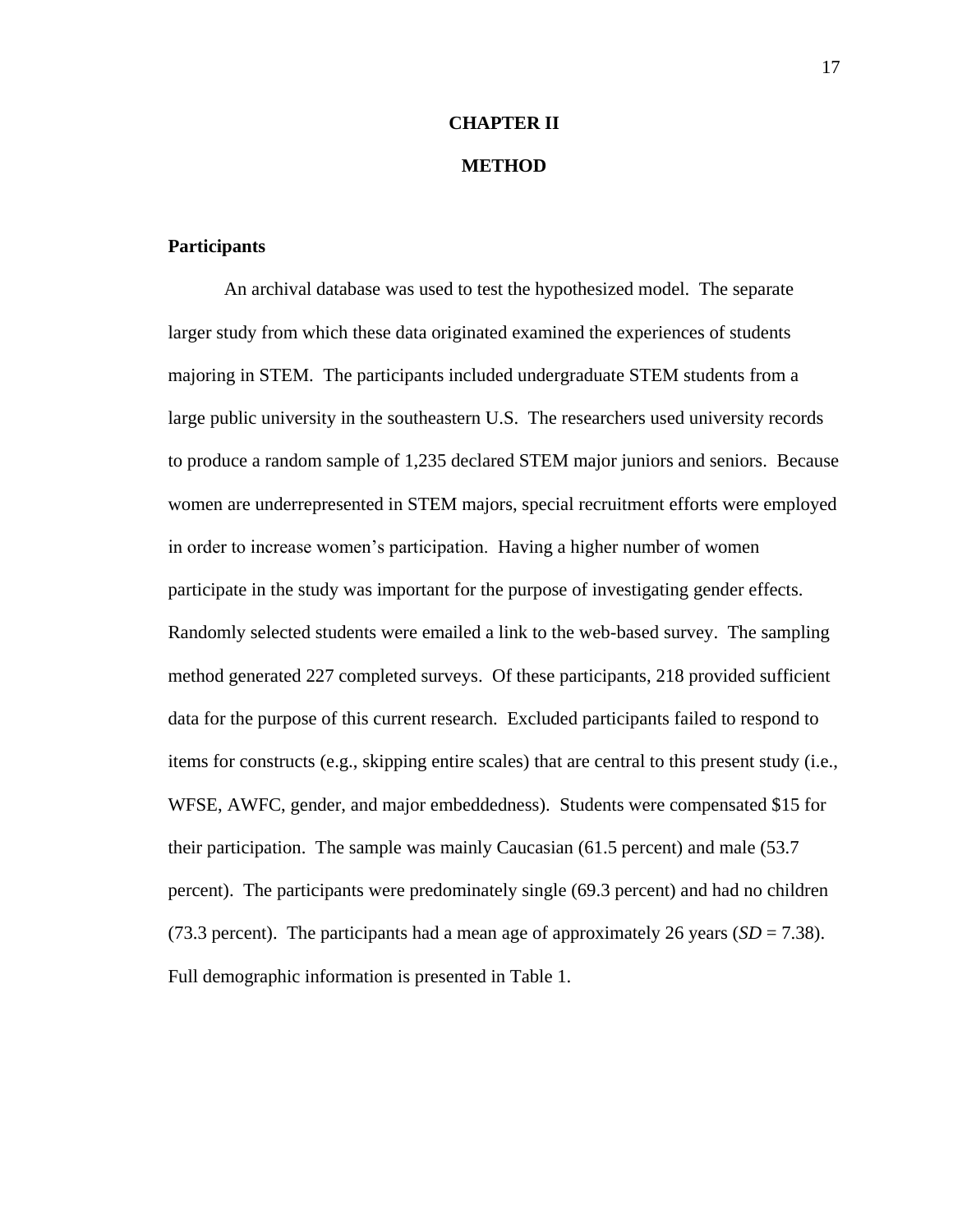Table 1.

| Variable                          | $\boldsymbol{N}$ | $\%$ |
|-----------------------------------|------------------|------|
| Gender                            |                  |      |
| Male                              | 117              | 53.7 |
| Female                            | 101              | 46.3 |
| Race                              |                  |      |
| Caucasian                         | 134              | 61.5 |
| African-American                  | 38               | 17.4 |
| Asian                             | 13               | 6.0  |
| Hispanic                          | 3                | 1.4  |
| <b>Multiple Race</b>              | 22               | 10.1 |
| Other                             | 8                | 3.7  |
| <b>Marital Status</b>             |                  |      |
| Single                            | 151              | 69.3 |
| Married/Living with a Partner     | 67               | 30.7 |
| Number of Children Living at Home |                  |      |
| $\overline{0}$                    | 159              | 73.3 |
|                                   | 28               | 12.9 |
| $\overline{2}$                    | 21               | 9.7  |
| 3                                 | 7                | 3.2  |
| 4 or more                         | 2                | 0.9  |

*Frequency Table of Demographics*

 *Note:* Number of children was not reported by one participant.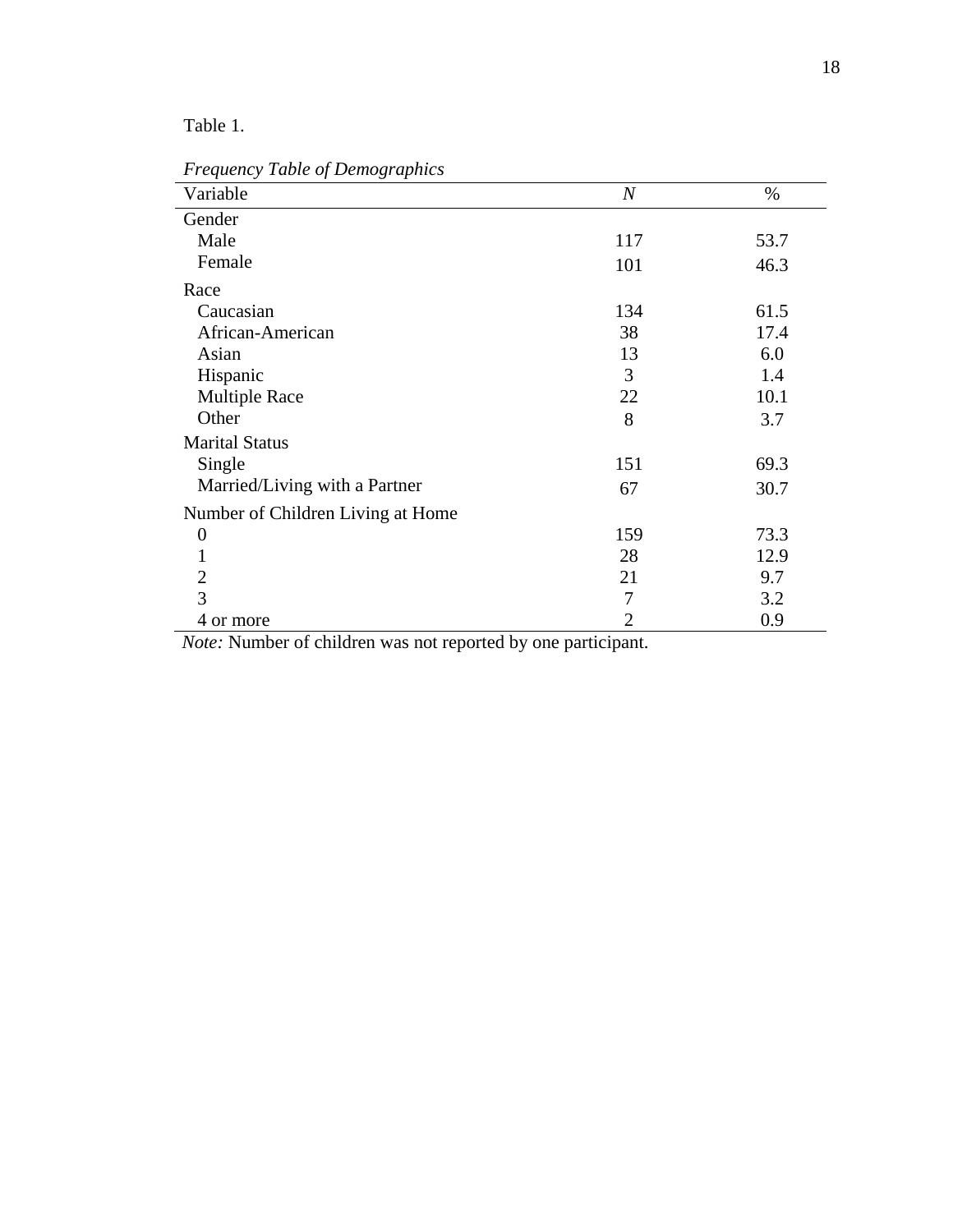#### **Measures**

*Anticipated work-family conflict*. Anticipated work-family conflict was assessed using the 18-item work-family conflict scale created by [Carlson, Kacmar, and Williams](#page-61-6)  (2000) and adapted by [Westring and Ryan \(2011\)](#page-69-0) to reflect the measurement of anticipated conflict (i.e., with future tense applied). Participants responded on a 5-point Likert scale ranging from 1 (*strongly disagree*) to 5 (*strongly agree*).

In order to reduce model complexity, it was proposed that parcels would be used to assess AWIF and AFIW based on AWFC's three subdimensions. However, because of receiving a positive indefinite error message when attempting to analyze the full measurement model including AWFC as proposed, an alternative method for measuring this construct was employed. Specifically, items were selected for the identification of AWIF and AFIW based on [Matthews, Kath, and Barnes-Farrell \(2010\)'](#page-66-3)s validated shortform version of [Carlson et al. \(2000\)'](#page-61-6)s WFC measure (from which Westring and Ryan [2011] made adaptations to assess AWFC). This measure reduced [Carlson et al. \(2000\)](#page-61-6) 18-item measure to a six item measure with the same factor structure. In other words, both directions of WFC and all three subdimensions were represented with this abbreviated measure.

An example item of anticipated work interference with family is, "I will have to miss family activities due to the amount of time I will have to spend on work responsibilities." A sample item of anticipated family interference with work is, "I will have to miss work activities due to the amount of time I will have to spend on family responsibilities." Cronbach's alphas from [Westring and Ryan \(2011\)](#page-69-0) for AWIF and AFIW (initial sample and cross-validation sample) ranged from .73 - .83 and .73 - .92,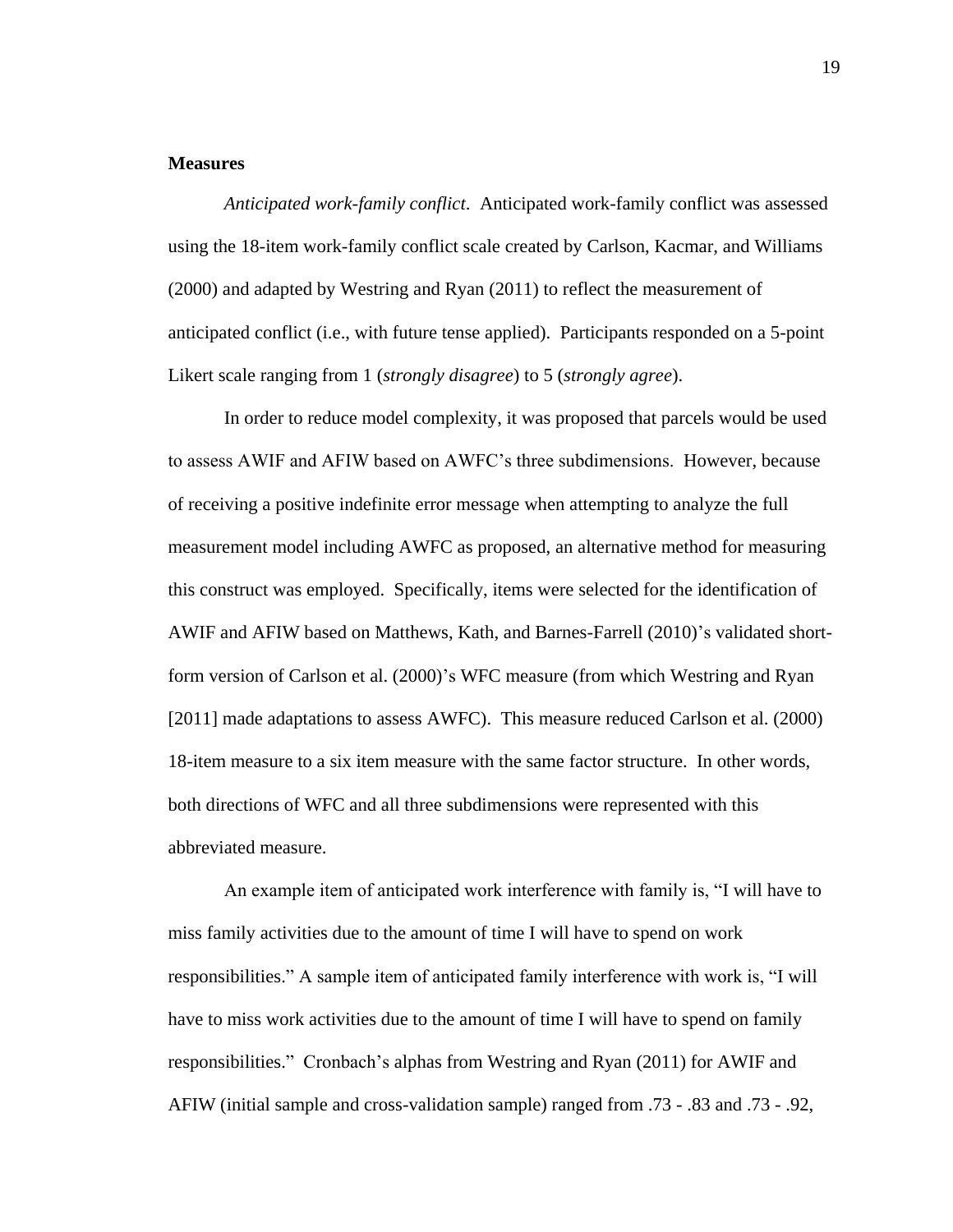respectively. For the current study, the reliability estimates for the three item AWIF scale and the three item AFIW scale are .62 and .76, respectively. The reliability for the six item AWFC measure was .79. While the reliability estimates of AFIW and the full AWFC scale demonstrated traditionally acceptable reliability levels ( $\alpha \geq .70$ ), AWIF did not. [Matthews et al. \(2010\)](#page-66-3) reported a similarly low reliability estimate (i.e., .60) for the abbreviated measure of WIF in their study 1. Following their rationale, with three items tapping into theoretically different components of AWIF, it is not surprising that AWIF's reliability estimate is lower than the estimates from [Westring and Ryan \(2011\).](#page-69-0) Appendix A includes a full item listing for this measure.

*Work-family decision making self-efficacy*. Following [Westring and Ryan \(2011\),](#page-69-0) work-family decision making self-efficacy was assessed using the 10-item knowledge/certainty subscale of the Attitudes Towards Multiple Role Planning Scale [\(Weitzman & Fitzgerald, 1996\)](#page-69-2). One item was modified in order to clarify the referent. Specifically, "career person" was changed to "professional in my field." Participants responded using a 5-point Likert scale ranging from 1 (*strongly disagree*) to 5 (*strongly agree*). An example item of WFSE is, "Figuring out how to balance my career and my family confuses me because I don't feel I know enough about myself or about the stresses involved in balancing these roles."

In the present study, two positively worded items were excluded from this measure due to weak correlations with other WFSE items and relatively poor item-total correlations. Cronbach's alpha from [Weitzman and Fitzgerald \(1996\)](#page-69-2) was .83. The reliability estimate for the eight item WFSE measure in this study was .92. A full item listing for this measure is presented in Appendix B.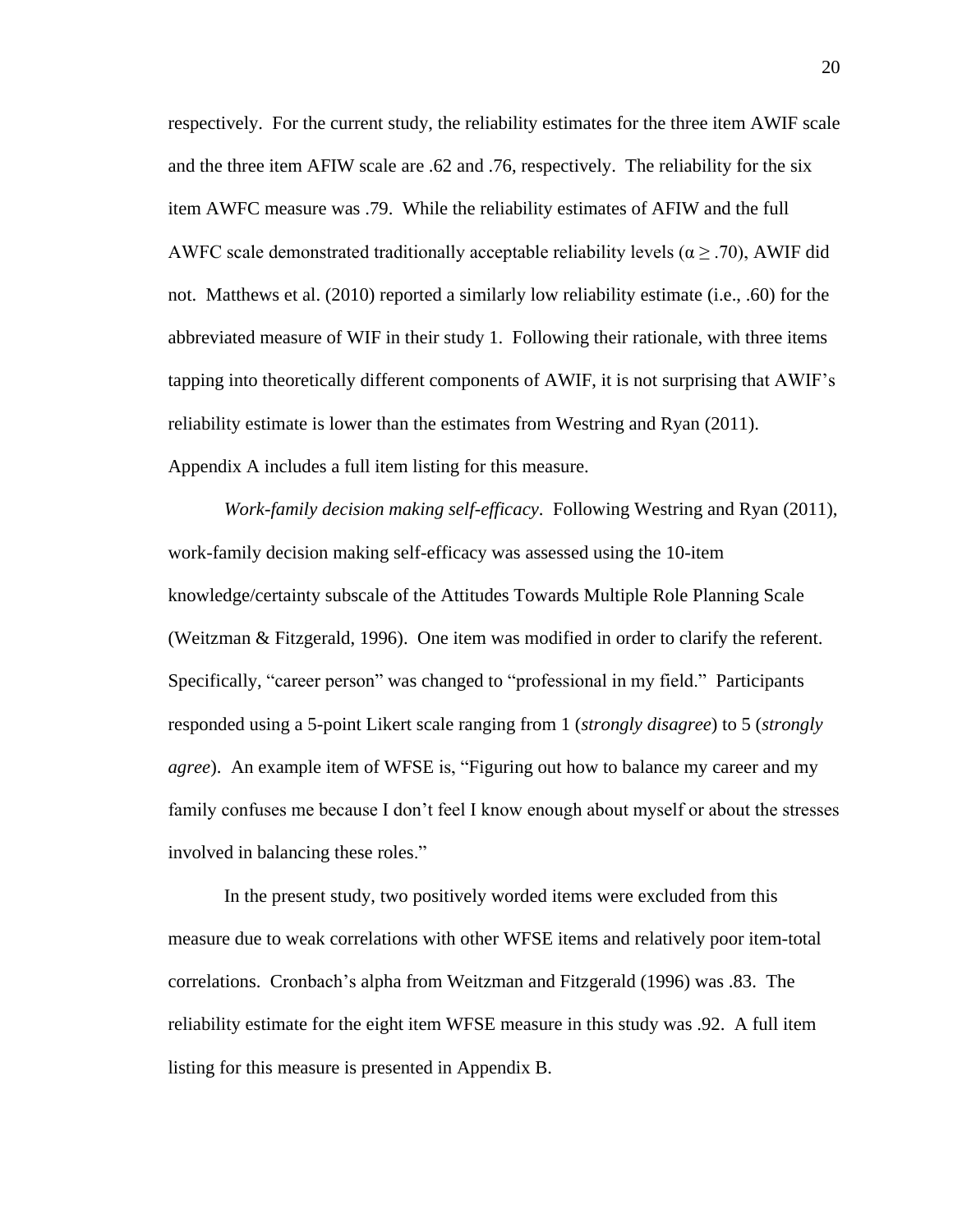*Major Embeddedness.* Major embeddedness was measured using a 7-item scale adapted from the global measure of embeddedness from [Crossley, Bennett, Jex, and](#page-62-4)  Burnfield (2007). The development and use of a global measure of embeddedness compared to a composite measure of embeddedness (i.e., inclusion of the separate fit, links, and sacrifice subscales) is warranted as global embeddedness predicts unique variance in intentions to search, intentions to quit, and voluntary turnover, even after accounting for empirical overlap with a composite measure of embeddedness (Crossley et al., 2007). With regard to the present study, the measure was adapted by changing the referent from "this organization" to "my major." Participant responses were rated on a 5 point Likert scale ranging from 1 (*strongly disagree*) to 5 (*strongly agree*). A sample item for major embeddedness is, "I am tightly connected to my major." The Cronbach's alpha from [Crossley et al. \(2007\)](#page-62-4) was .88. For the current study, the reliability of the seven item major embeddedness scale was 88. Please see Appendix C for the full major embeddedness measure.

*Gender*. Participant gender was measured using a single item, "What is your gender?" Responses were coded 1 (*male*) or 2 (*female*).

*Control variables.* There are two demographic variables that were controlled for in this present study: number of children and marital status. Number of children was measured by using a single item, "How many children or dependents under the age of 18 are living at home with you?" Responses were coded 1 (*none*) to 7 (*six or more*). Marital status was measured by using a single item, "What is you marital status?" Responses were coded 1 (*single*) or 2 (*married/living with a partner*).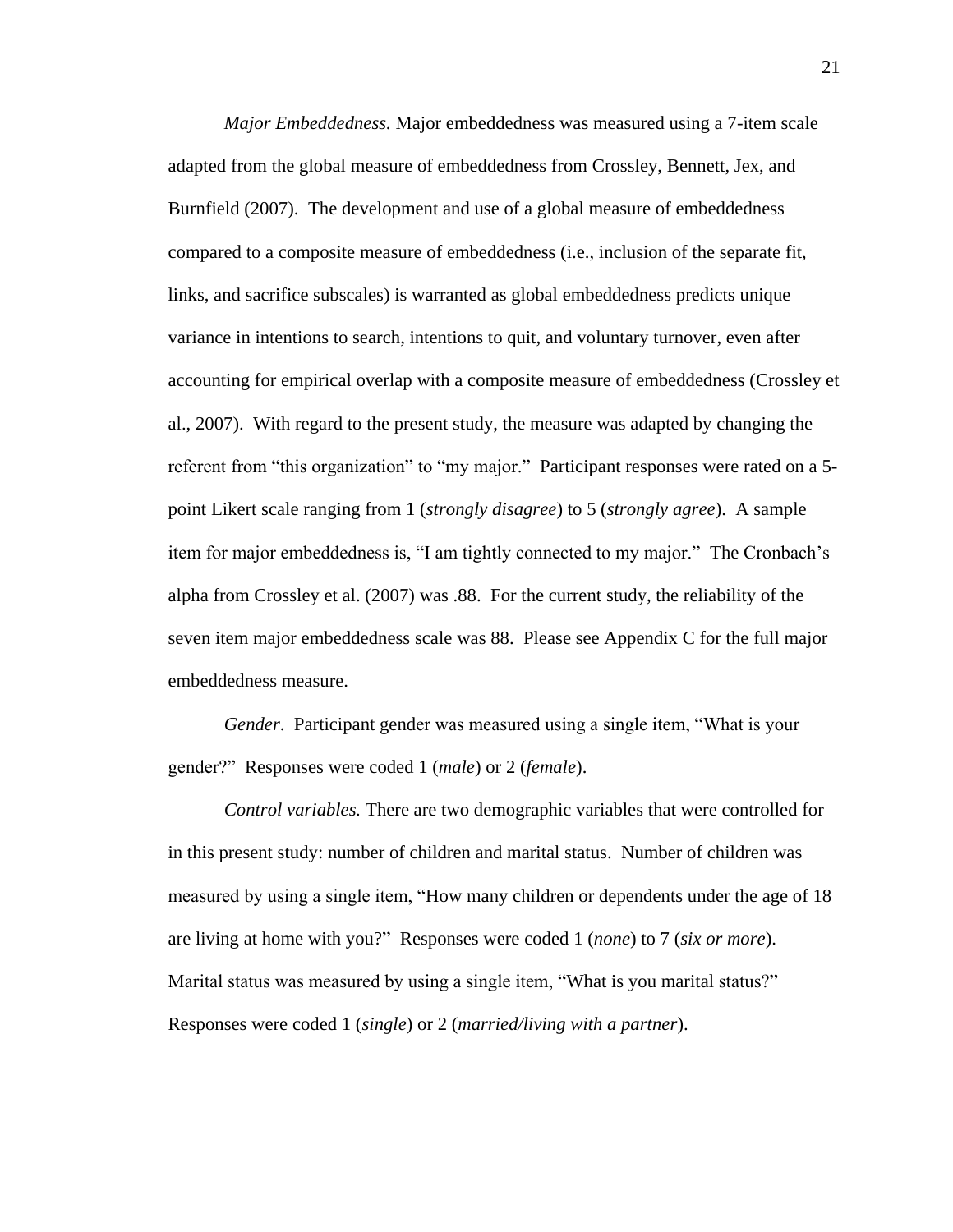## **CHAPTER III**

### **RESULTS**

#### **Power Analysis**

There are numerous techniques for identifying an adequate sample size when conducting research using structural equation modeling, including, for example: a minimum sample size of 200, conducting power analyses, or equating the required sample size to the number of estimated parameters (N:q; e.g., [Jackson, 2003;](#page-64-4) [MacCallum,](#page-66-4)  [Browne, & Sugawara, 1996\)](#page-66-4). For studies using archival data, these techniques are conducted in order to ensure that there is sufficient power to move forward with subsequent analyses. A power analysis was conducted to calculate 80% power for three fit statistics: global chi square, CFI, and RMSEA. Three SPSS power analysis syntaxes were used based on conventions for acceptable fit for each fit index [\(Hu & Bentler,](#page-64-5)  [1999\)](#page-64-5), resulting in suggested samples sizes of 289, 266, and 99 for global chi square, CFI, and RMSEA, respectively. The sample size for the present study did not meet suggestions for two of the three fit statistics. However, since the maximum likelihood (ML) estimation method was used and the distributions for study variables are normal, having at least the minimum standard sample size for SEM (i.e., 200 cases) is sufficient to run the proposed analyses [\(Kline, 2011\)](#page-64-6).

### **Data Analytic Strategy**

The initial process before conducting any analyses included cleaning the data and checking for outliers. Missing data were handled using expectation maximization (EM) imputation in Mplus-7. EM imputation uses maximum likelihood parameter estimation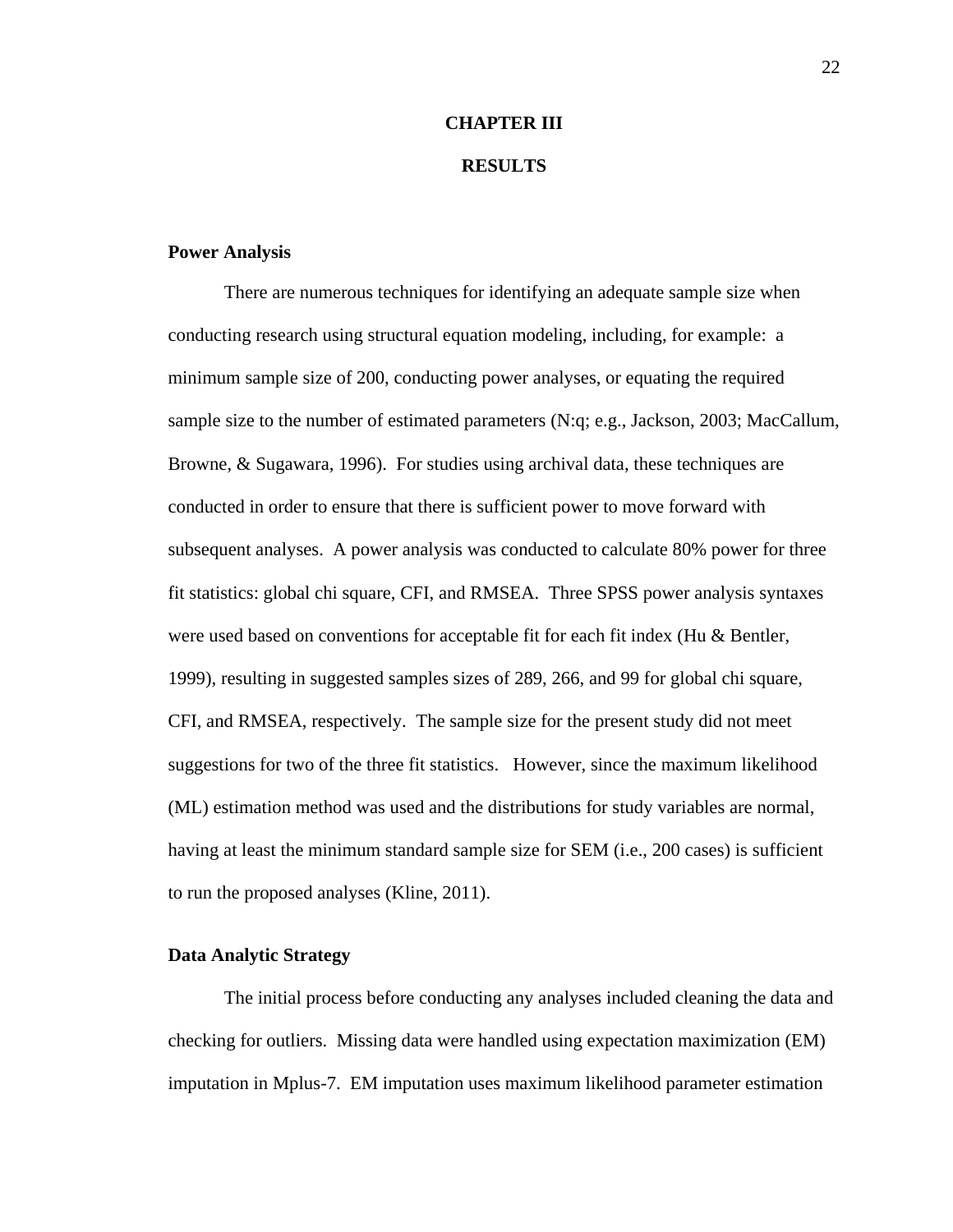to find the expected value of a participant's missing response by using their previous responses [\(Cohen, Cohen, West, & Aiken, 2003\)](#page-62-5). This approach overcomes issues (e.g., biased estimates and underestimated standard errors) of other methods used to manage missing data [\(Cohen et al., 2003\)](#page-62-5). As a next step, regression assumptions were tested. No study variable violated the assumption of normality. Descriptive statistics, reliability estimates, and intercorrelations were calculated for all study variables and are presented in Table 2.

#### Table 2

| Variable   | M    | <i>SD</i> |          | 2       |          | 4      |        | <sub>0</sub> |
|------------|------|-----------|----------|---------|----------|--------|--------|--------------|
| 1. WFSE    | 3.40 | .88       | (.92)    |         |          |        |        |              |
| 2. AWIF    | 2.51 | .69       | $-.43**$ | (.62)   |          |        |        |              |
| 3. AFIW    | 2.23 | .64       | $-.47**$ | $.61**$ | (.76)    |        |        |              |
| 4. M-Embed | 4.12 | .70       | $.17*$   | $-.18*$ | $-.27**$ | (.88)  |        |              |
| 5. Gender  | .47  | .50       | .01      | $-.01$  | $-.05$   | .01    |        |              |
| 6. #Child  | .45  | .85       | $.18**$  | .10     | $-.07$   | $-.10$ | $-.01$ |              |
| 7. Marital | .31  | .46       | $.28**$  | $-.06$  | $-.09$   | $-.12$ | .08    | $.33**$      |

*Means, Standard Deviations, and Intercorrelations of Variables*

*Note:*  $N = 215$ . Values in parentheses represent coefficient alphas. WFSE = Work-Family Decision Making Self-Efficacy; AWIF = Anticipated Work Interference with Family;  $AFIW = Anticipated Family Interference with Work; M-Embed =$ Major Embeddedness; Gender = Student gender  $(0 = male, 1 = female);$ #Child = Number of children; Marital = Marital status ( $0 = \text{single}$ ,  $1 = \text{married/living with a}$ ) partner).  $*_{p} < .05.$   $*_{p} < .01$ .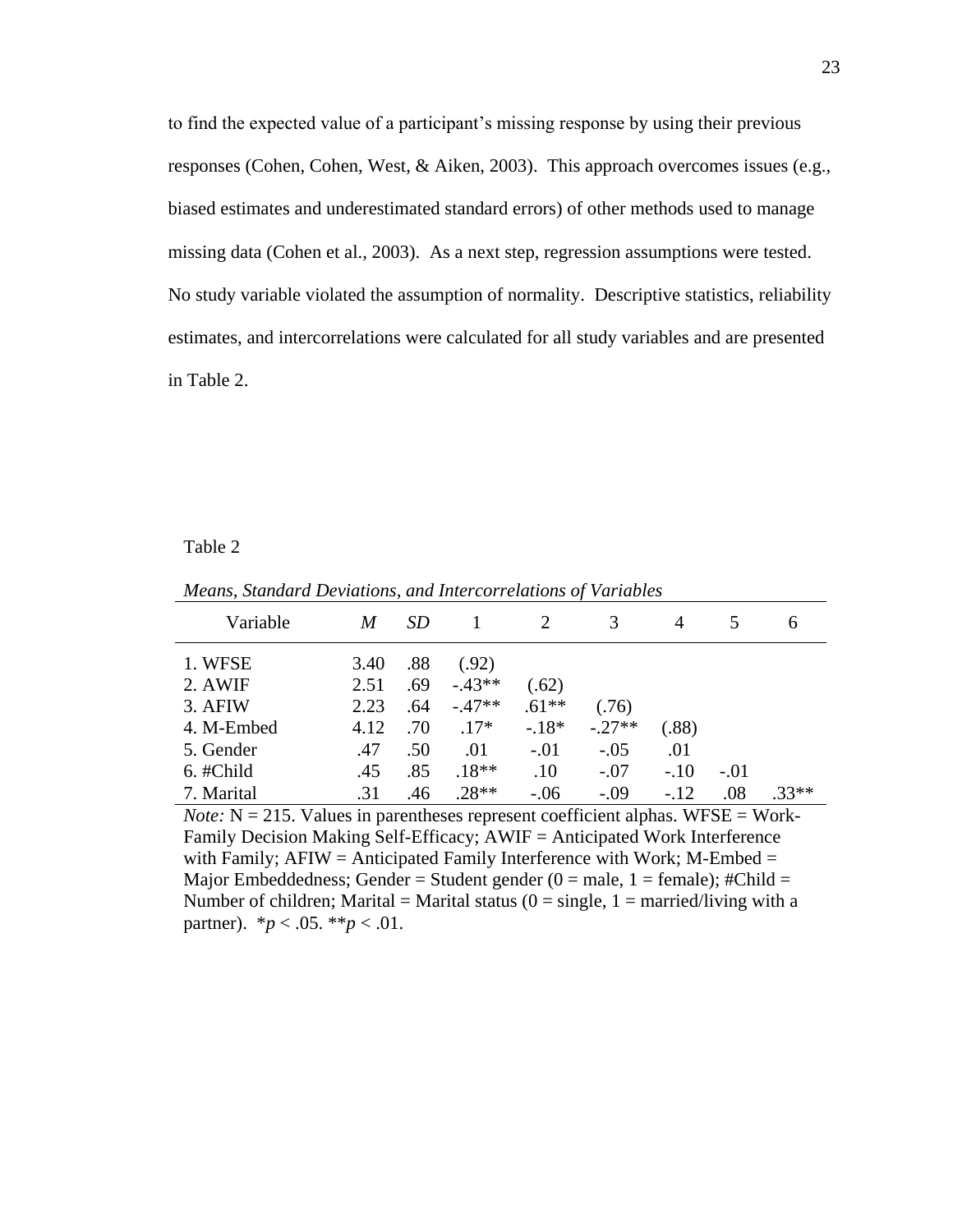#### **Structural Equation Modeling**

The hypothesized model was tested using structural equation modeling (SEM) with maximum likelihood estimation and bootstrapping at 5,000 iterations in Mplus-7. SEM, also known as covariance structure analysis, refers to a family of data analytic techniques that represents an extension of general linear modeling procedures (e.g., ANOVA and multiple regression). SEM affords researchers the ability to examine the relationships among observed and latent variables. Specifically, SEM analyzes the relationships among variables typically in a confirmatory manor (i.e., effects are specified a priori). Bootstrapping is resampling technique where cases are randomly selected with replacement in order to generate additional data sets. This method estimates standard errors and confidence intervals for the empirical sampling distribution. The objective of SEM is to determine if a proposed model is supported by the data collected, which is assessed with model fit. In basic terms, SEM first evaluates a measurement model and then evaluates a structural model [\(Kline, 2011;](#page-64-6) [Lei & Wu, 2007\)](#page-65-2).

In order to assess model fit for the entire structural equation model, fit statistics were used. There are two categories of fit statistics in SEM: model test statistics and approximate fit indexes [\(Kline, 2011\)](#page-64-6). First, one of the most used model test statistics was used: the model chi-square. The model chi-square tests the exact-fit hypothesis [\(i.e.,](#page-64-6)  [the population covariances match predicted covariances; Kline, 2011\)](#page-64-6). For this test, it is expected that the chi-square value equals its degrees of freedom and is not statistically significant at say the .05 level. However, the model chi-square has been demonstrated to be overly sensitive to large sample sizes with regard to statistical significance [\(Kline,](#page-64-6)  [2011\)](#page-64-6). This reality and the fact that single fit statistics do not present an adequate depiction of model fit warranted the use of additional fit statistics.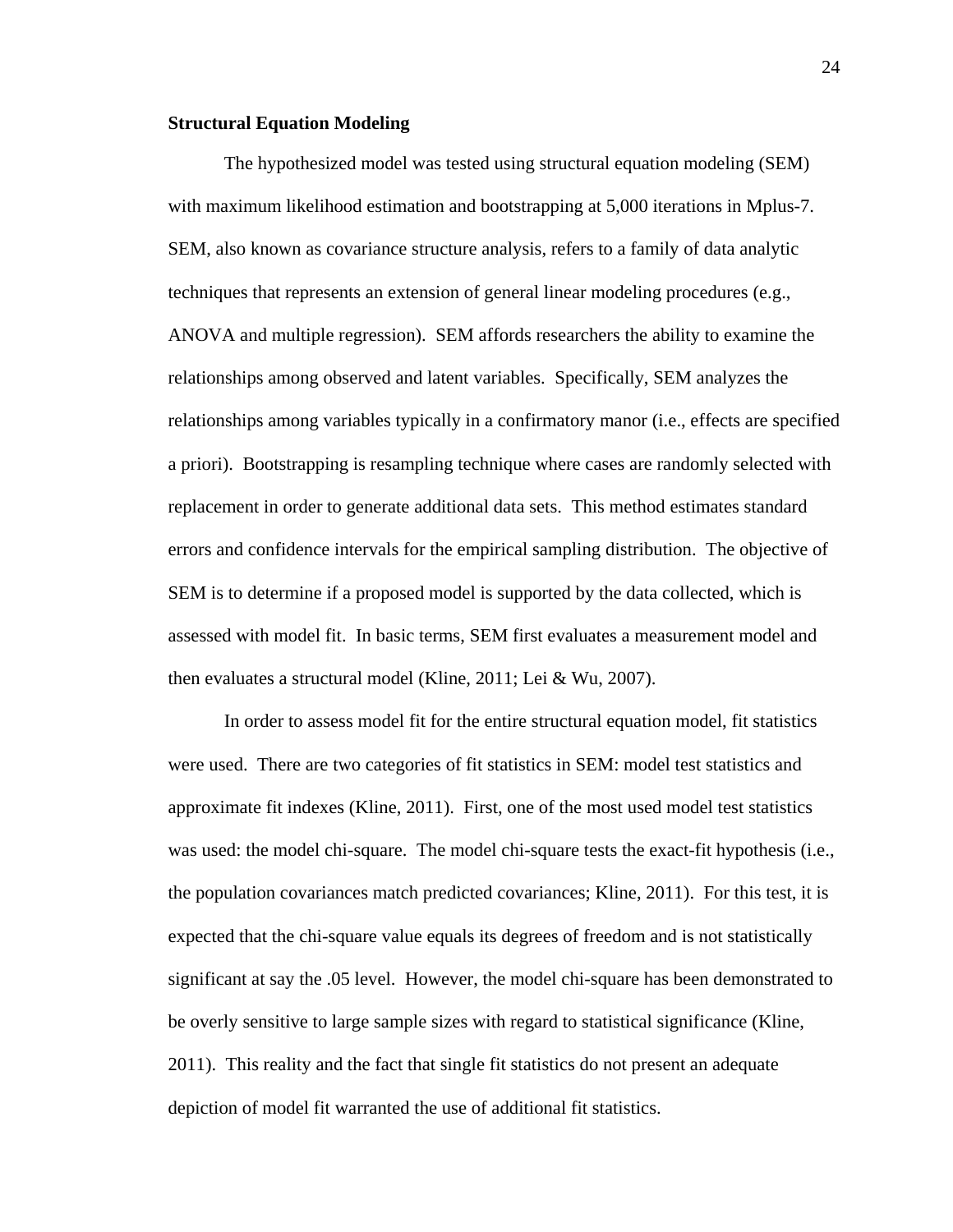Next, a series of approximate fit indexes were used. The first approximate fit index used was the root mean square error of approximation [\(RMSEA; Steiger, 1990\)](#page-68-4). The RMSEA refers to a badness-of-fit index where "best fit" would be concluded from a value of zero. Additionally, the RMSEA tests the close-fit hypothesis where failure to reject the null hypothesis at the .05 level typically indicates "good fit" and tests the poorfit hypothesis where the upper bound of the 90% confidence interval is exceeded [\(Kline,](#page-64-6)  [2011\)](#page-64-6). Good model fit is indicated when RMSEA is less than or equal to .06 and the upper bound of the 90% confidence interval does not exceed .1 [\(Hu & Bentler, 1999\)](#page-64-5). Acceptable model fit is indicated when RMSEA is less than or equal to .08 [\(Schumacker](#page-68-5)  [& Lomax, 2004\)](#page-68-5). The next approximate fit index used was the Bentler Comparative Fit Index [\(CFI; Bentler, 1990\)](#page-61-7). The CFI is an incremental fit index that assesses the fit of a hypothesized model compared to a baseline model. The threshold for concluding good model fit for CFI identified by [Hu and Bentler \(1999\)](#page-64-5) is CFI greater than or equal to .95. The final approximate fit index used was the standardized root mean square residual (SRMR). [Hu and Bentler \(1999\)](#page-64-5) suggested that the CFI be used together with the SRMR which measures the difference between observed and predicted correlations. The threshold for concluding acceptable model fit for SRMR identified by [Hu and Bentler](#page-64-5)  (1999) is SRMR less than or equal to .08.

### **Measurement Equivalence**

Prior to testing the measurement and structural models, measurement equivalence was analyzed for all study variables (i.e., WFSE, AWIF, AFIW, and major embeddedness). Generally, testing for measurement equivalence determines if scores from the operationalization of a construct mean the same thing across different conditions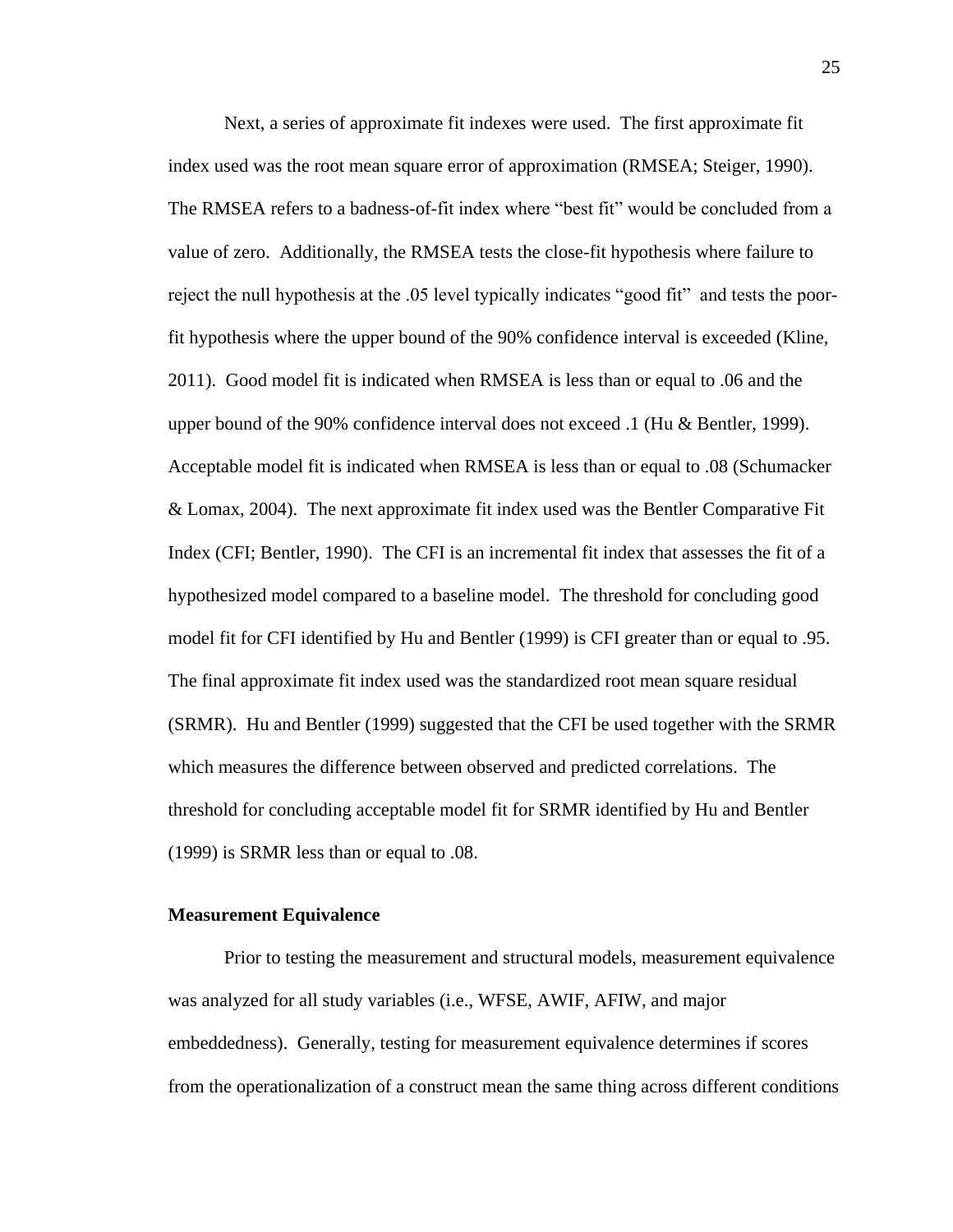(e.g., consistency of measurement over populations, time, methods, etc.; [Kline, 2011;](#page-64-0) [Meade & Lautenschlager, 2004\)](#page-66-0). To be more precise, however, the measurement equivalence literature maintains that there are different levels of measurement equivalence, two of which were assessed in the current research: configural invariance and metric invariance [\(Vandenberg & Lance, 2000\)](#page-69-0). Configural invariance tests if the factor pattern specified for measurement components is equivalent across groups and metric invariance builds on configural invariance by testing if the factor loadings of like items are equivalent across groups [\(Horn & McArdle, 1992;](#page-64-1) [Vandenberg & Lance,](#page-69-0)  [2000\)](#page-69-0). In the context of this present study, both configural and metric measurement equivalence were used to ensure that each study variable had the same factor pattern and responses to items for men and women. This is important because if measurement scales do not measure the same thing across groups then any group differences among variables are potentially artifactual. In order to test this, multi-sample confirmatory factor analyses (CFA) were used. (CFA is defined in the next section.) Student gender was dummy coded where males were the reference group and females were the group of interest in each CFA. Two models were then compared for each study variable: 1) a fully constrained model and 2) a model where all parameters are unconstrained for men and women. A chi-square difference test was then used to determine if the constrained and unconstrained models significantly differed [\(Schumacker & Lomax, 2004\)](#page-68-0), which would mean that the analyzed construct differs for men and women.

First, the model chi-square fit statistic for the constrained WFSE model was  $\gamma$ 2(53) = 152.418 and for the unconstrained WFSE model was  $\gamma$ 2(45) = 144.317. The chi-square difference between models of  $\chi$ 2(8) = 8.101 did not exceed the critical value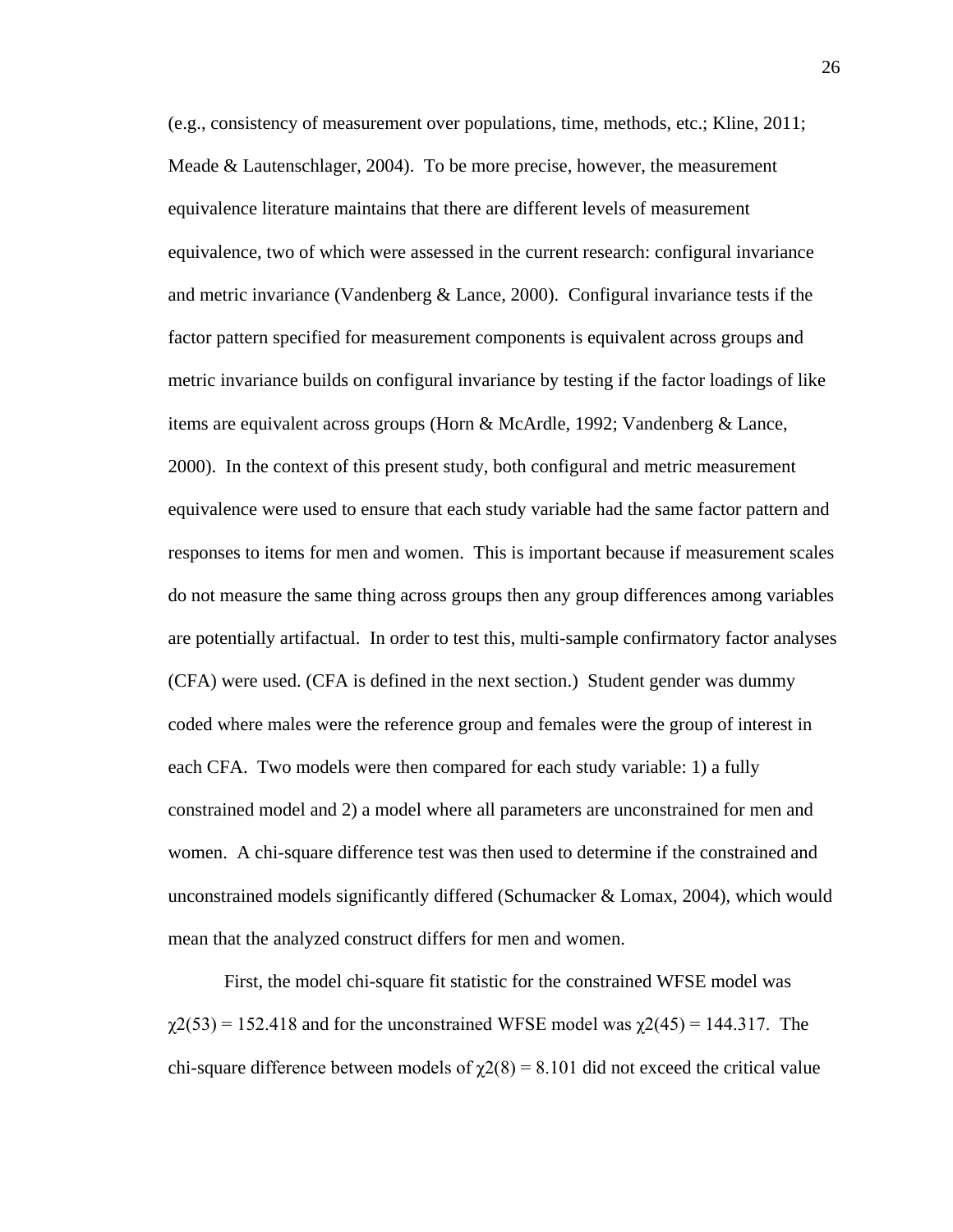of  $\chi$ 2(8) = 15.507, indicating that the WFSE scale measured the same thing for men and for women. Second, the model chi-square fit statistic for the constrained AWIF model was  $\gamma$ 2(3) = 6.185 and for the unconstrained AWIF model was  $\gamma$ 2(0) = 0.617. The chisquare difference between models of  $\chi$ 2(3) = 5.568 did not exceed the critical value of  $\chi$ 2(3) = 7.815, indicating that the AWIF scale measured the same thing for men and for women. Third, the model chi-square fit statistic for the constrained AFIW model was  $\gamma$ 2(3) = 10.321 and for the unconstrained AFIW model was  $\gamma$ 2(0) = 4.086. The chisquare difference between models of  $\chi$ 2(3) = 6.235 did not exceed the critical value of  $\chi$ 2(3) = 7.815, indicating that the AWIF scale measured the same thing for men and for women. Finally, the model chi-square fit statistic for the constrained major embeddedness model was  $\chi$ 2(39) = 116.927 and for the unconstrained major embeddedness model was  $\chi(2(32)) = 113.226$ . The chi-square difference between models of  $\gamma$ 2(7) = 3.701 did not exceed the critical value of  $\gamma$ 2(7) = 14.067, indicating that the major embeddedness scale measured the same thing for men and for women.

### **Measurement Model**

Before evaluating the structural model in SEM the measurement model was evaluated using confirmatory factor analysis. CFA is a technique that "analyzes a priori measurement models in which both the number of factors and their correspondence with the indicators are explicitly specified" [\(Kline, 2011\)](#page-64-0). In terms of the present research, the measurement model to be assessed consisted of four latent variables: WFSE, AWIF, AFIW and major embeddedness. Specifically, WFSE was represented by eight indicators and major embeddedness was be represented by seven indicators. Furthermore, AWIF and AFIW each consist of three sub-dimensions within each latent variable. These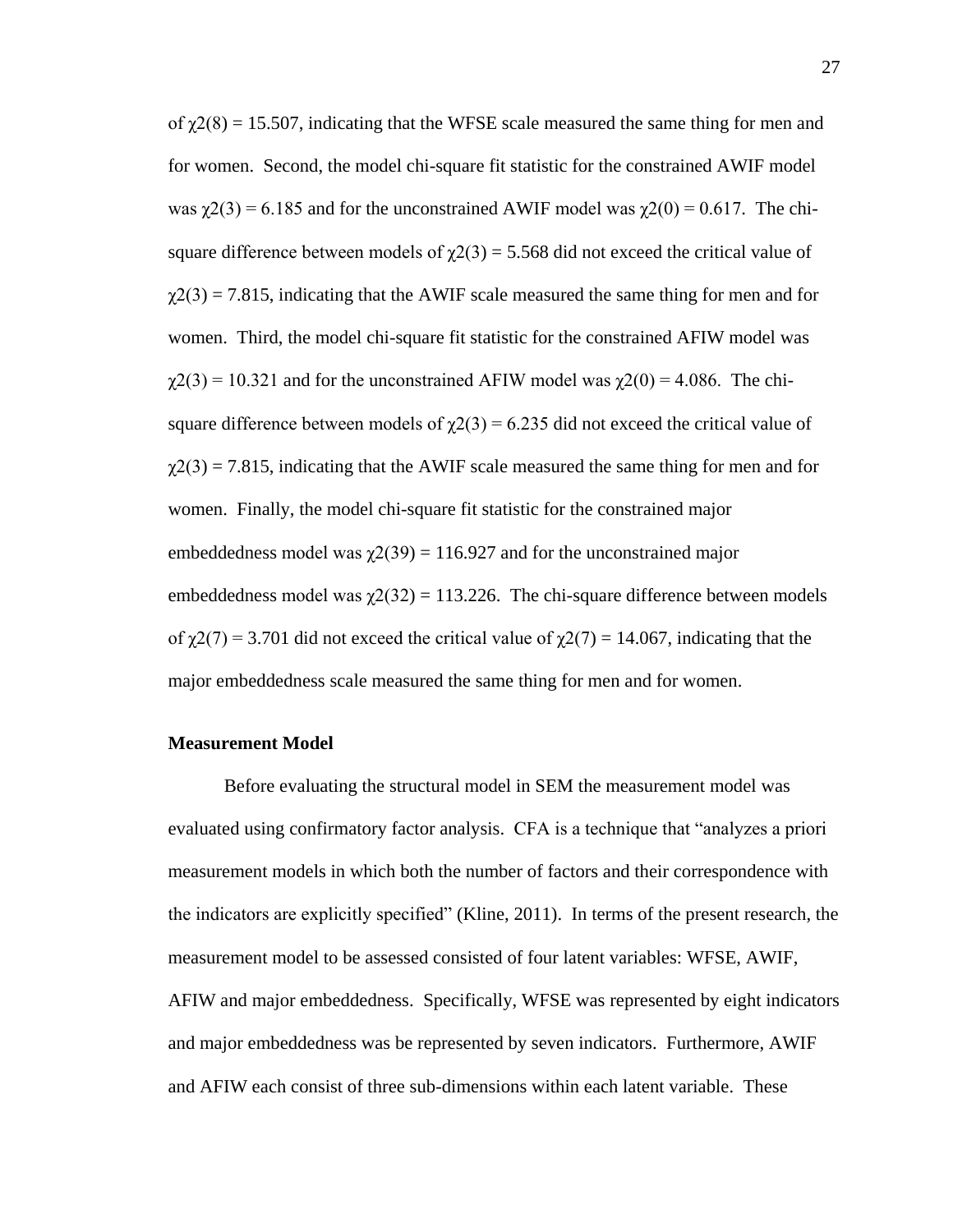constructs were represented by three indicators each based on Matthews et al.'s (2010) abbreviated version of Carlson et al.'s (2000) WFC measure (from which Westring and Ryan [2011] made adaptations to assess AWFC).

The measurement model resulted in the following fit statistics:  $\chi^2(183) = 353.192$ , *p* < .001, CFI = .93, RMSEA = .065 (90% CI [.06, .08]), SRMR = .048. The fit statistics for the measurement model revealed conflicting evaluations of model fit. Model chisquare was significant (which was expected since chi-square is sensitive to sample size) and CFI did not exceed .95, indicating poor model fit. However, RMSEA and SRMR did not exceed .08 and the upper bound of the RMSEA 90% confidence interval did not exceed .1, which suggested that the measurement model fit the data well. Additionally, each indicator significantly loaded onto its specified factor. In accordance with [Kline](#page-64-0)  (2011), each factor was properly identified, having at least three indicators load onto each factor. The standardized factor loadings for WFSE, AWIF and AFIW, and major embeddedness are presented in Figures 2, 3, and 4, respectively.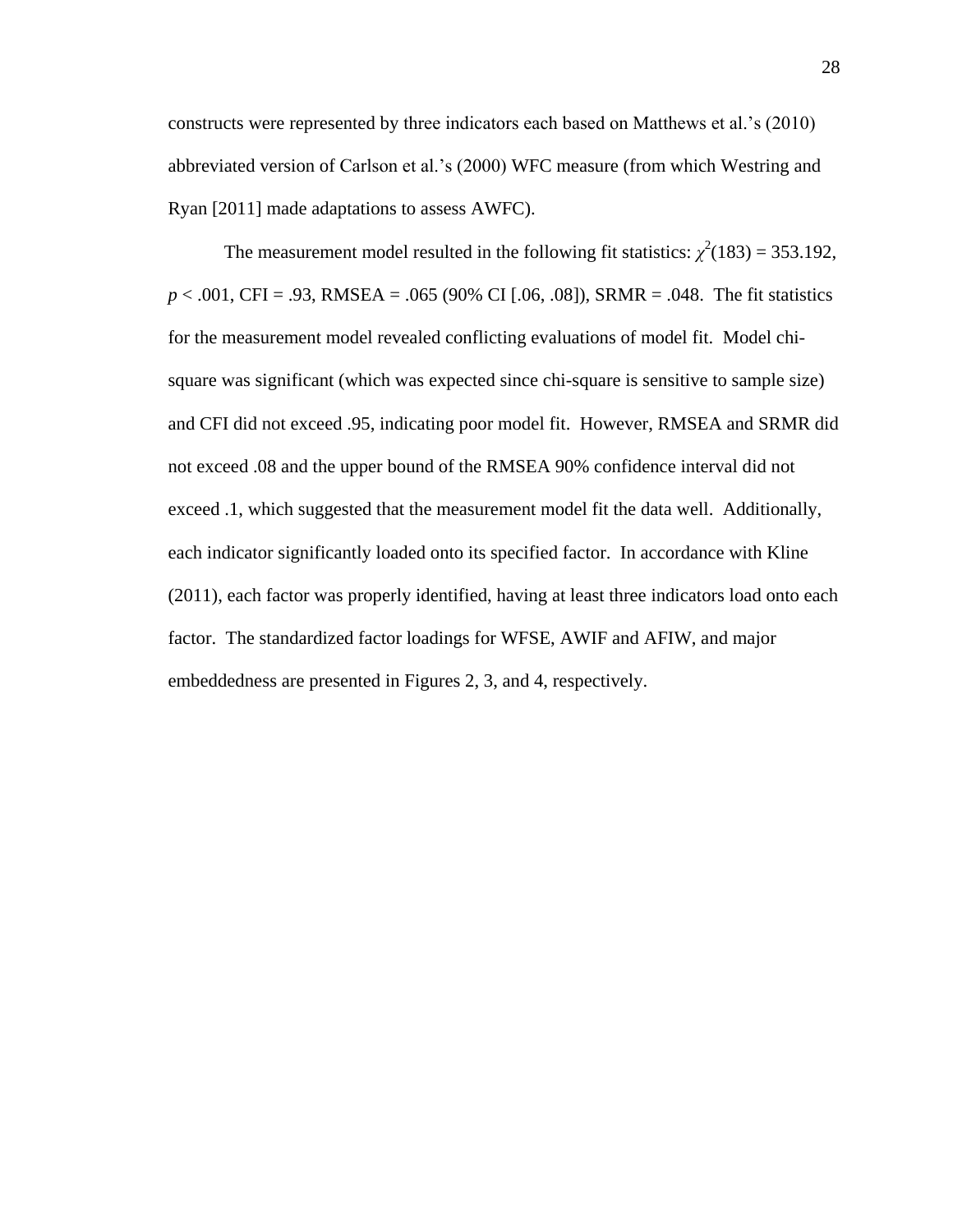

*Figure 2.* Confirmatory factor analysis for work-family decision making self-efficacy with standardized parameter estimates.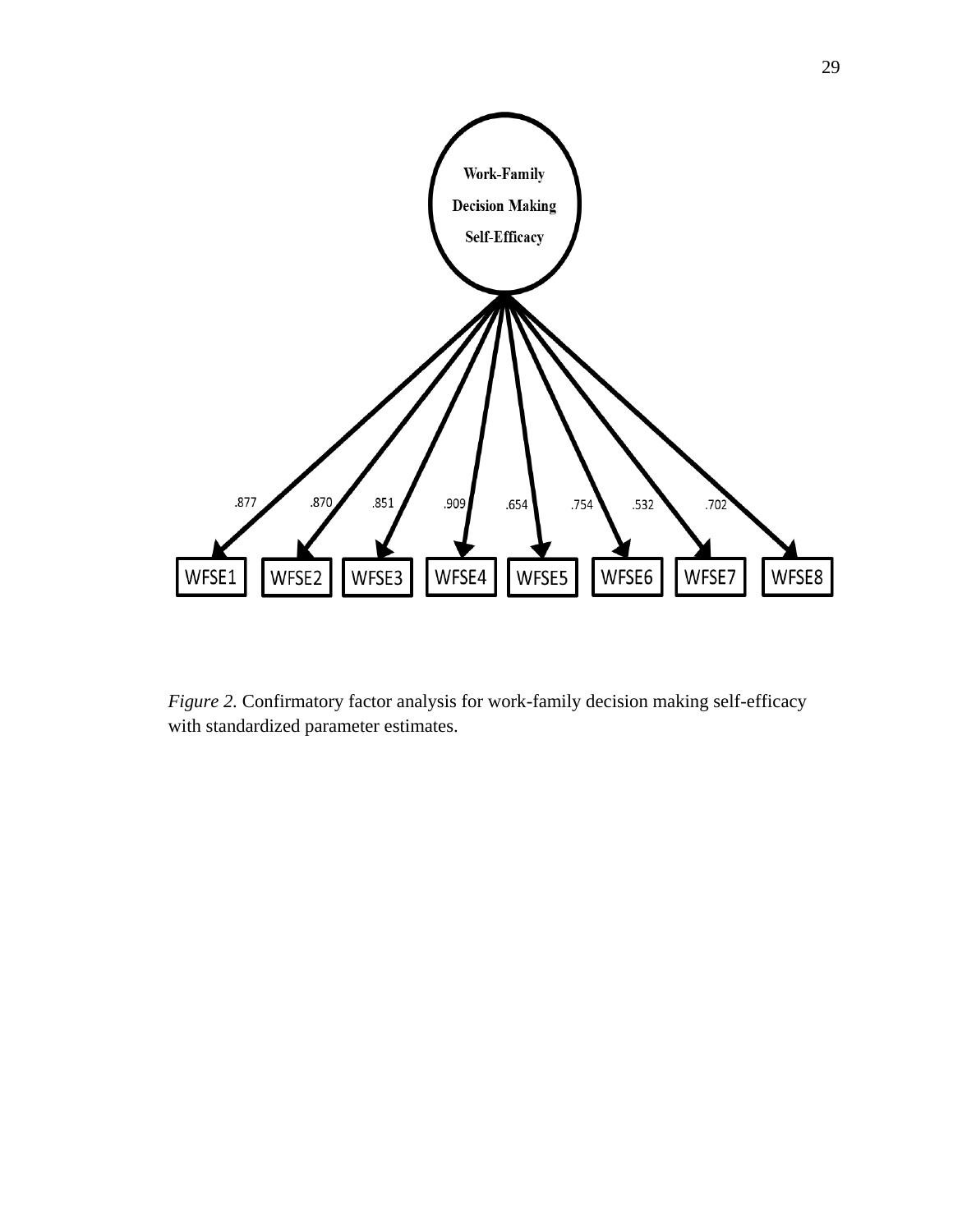

*Figure 3.* Confirmatory factor analysis for anticipated work interference with family and anticipated family interference with work with standardized parameter estimates.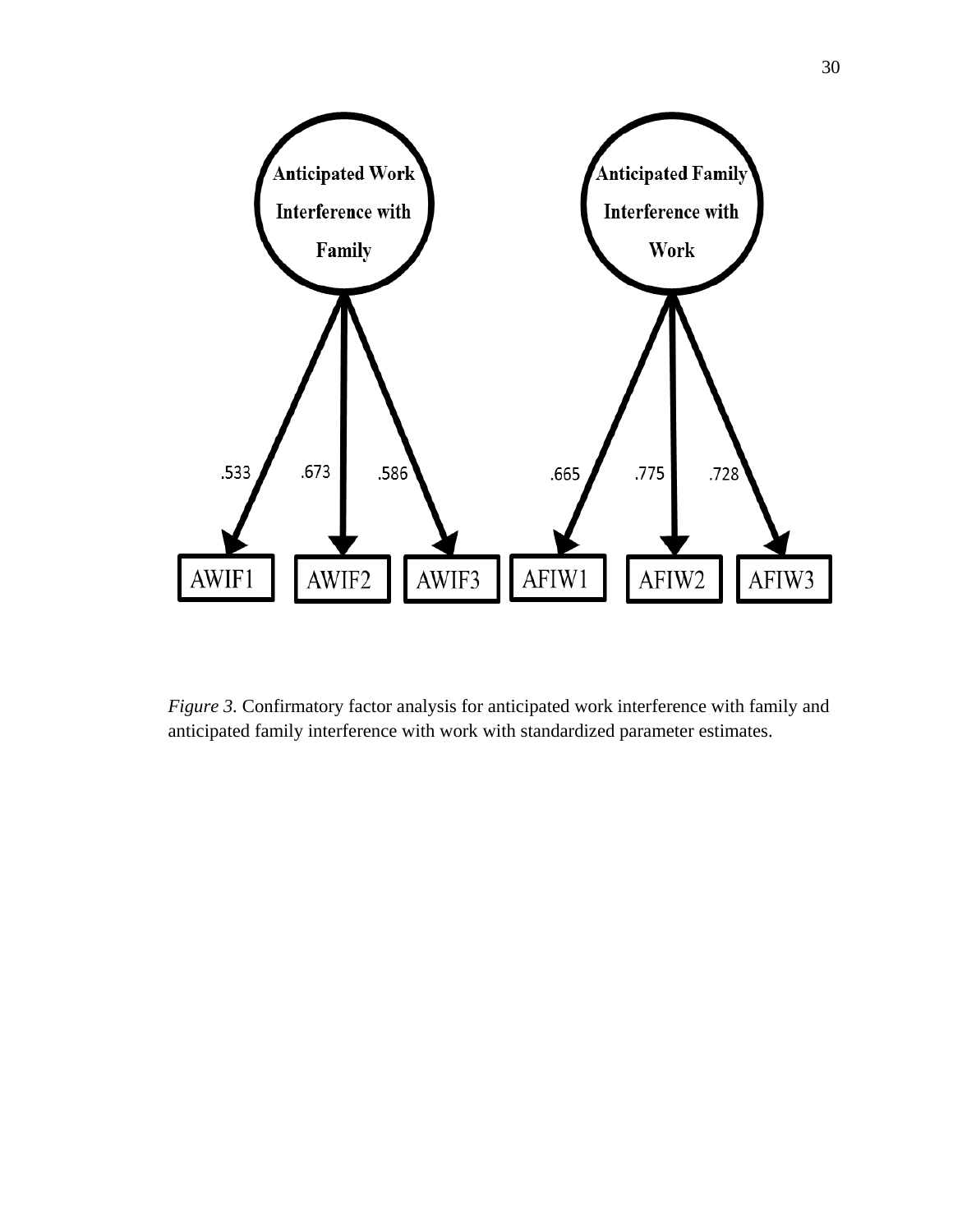

*Figure 4.* Confirmatory factor analysis for major embeddedness with standardized parameter estimates.

# **Structural Model**

The next model that was analyzed was the structural model in SEM with maximum likelihood estimation and bootstrapping at 5000 iterations. The structural model was controlled for number of children and marital status. Testing the structural model yielded the following fit statistics:  $\chi^2(220) = 489.624$ ,  $p < .001$ , CFI = .90, RMSEA = .075 (90% CI  $[.07, .08]$ ), SRMR = .081. Comparable to the fit statistics for the measurement model, these fit statistics revealed conflicting evaluations of model fit.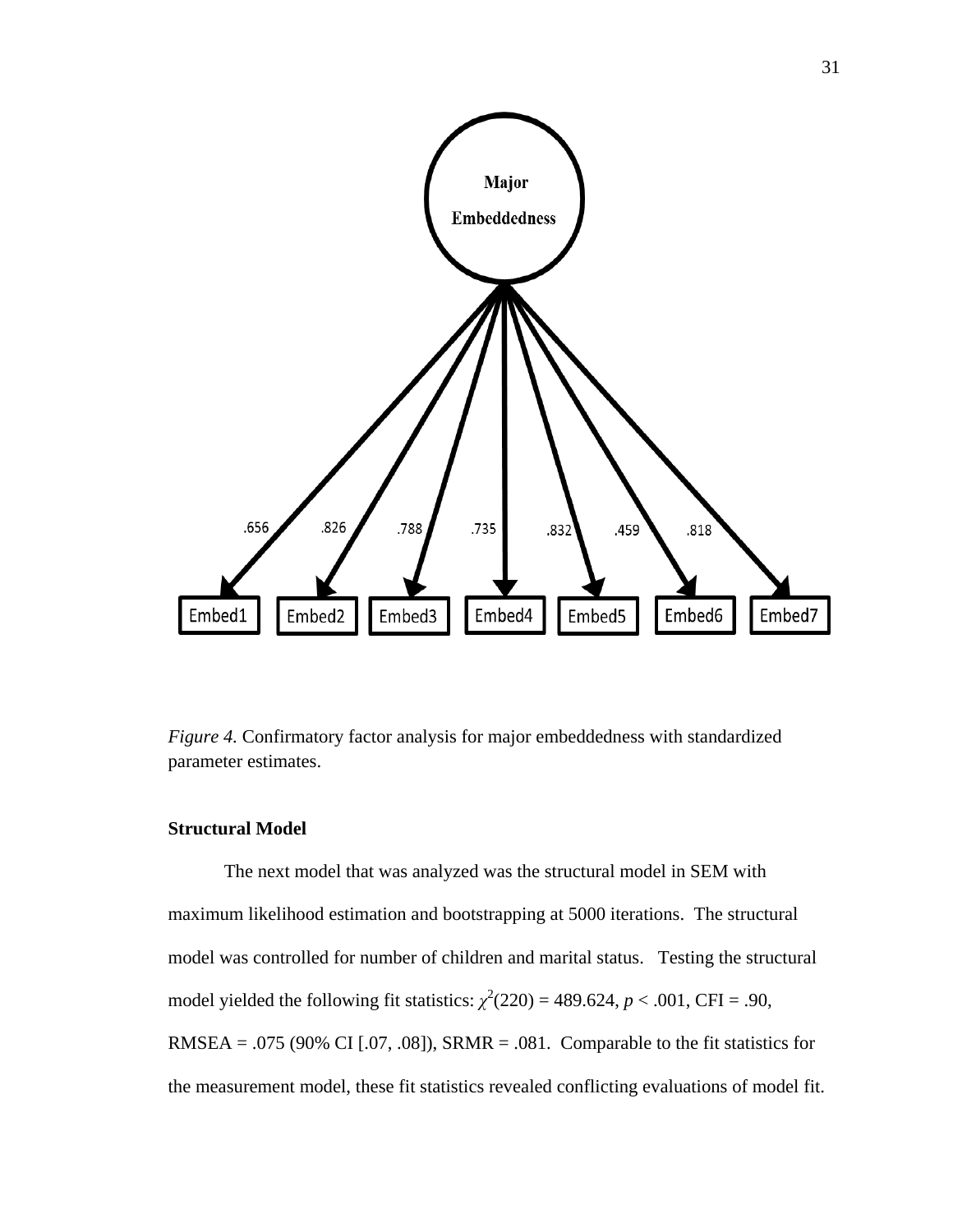Model chi-square was significant, which again was expected since chi-square is sensitive to sample size, and CFI did not exceed .95, indicating poor model fit. On the other hand, after rounding, RMSEA and SRMR did not exceed .08 and the upper bound of the RMSEA 90% confidence interval did not exceed .1, which suggested that the structural model fit the data well.  $R^2$  refers to the proportion of variance explained in a variable by a set of predictors (Kline, 2011).  $R^2$  values for the structural model were: AWIF = .38,  $AFIW = .37$ , and major embeddedness = .16.

After model fit was determined for the structural model, subsequent analyses were conducted. First, each individual path in the model was assessed to determine statistical significance at the .05 level and path magnitude and direction were also assessed [\(Schumacker & Lomax, 2004\)](#page-68-0). WFSE exhibited a significant negative relationships with AWIF, *β* = -.601, *p* < .001, and AFIW, *β* = -.607, *p* < .001, respectively, supporting hypotheses 1a and 1b. AFIW exhibited a significant negative relationship with major embeddedness,  $\beta$  = -.316,  $p$  = .042, supporting hypothesis 3b. Hypothesis 3a, however, was not supported as AWIF was not significantly related to major embeddedness,  $\beta$  = .029,  $p = .827$ . The AWFC results suggest that anticipated family to work conflict, rather than anticipated work to family conflict, is related to the major embeddedness of STEM students. Next, in order to test hypothesis 2b, the indirect effect from WFSE to major embeddedness through AFIW was examined. The model indirect effect revealed that AFIW mediated the relationship between WFSE and major embeddedness, providing support for hypothesis 2b. Specifically, the relationship between WFSE and major embeddedness through AFIW was significant and positive,  $\beta$  = .192, *p* = .026. Hypothesis 2a was not supported given that AWIF was not related to major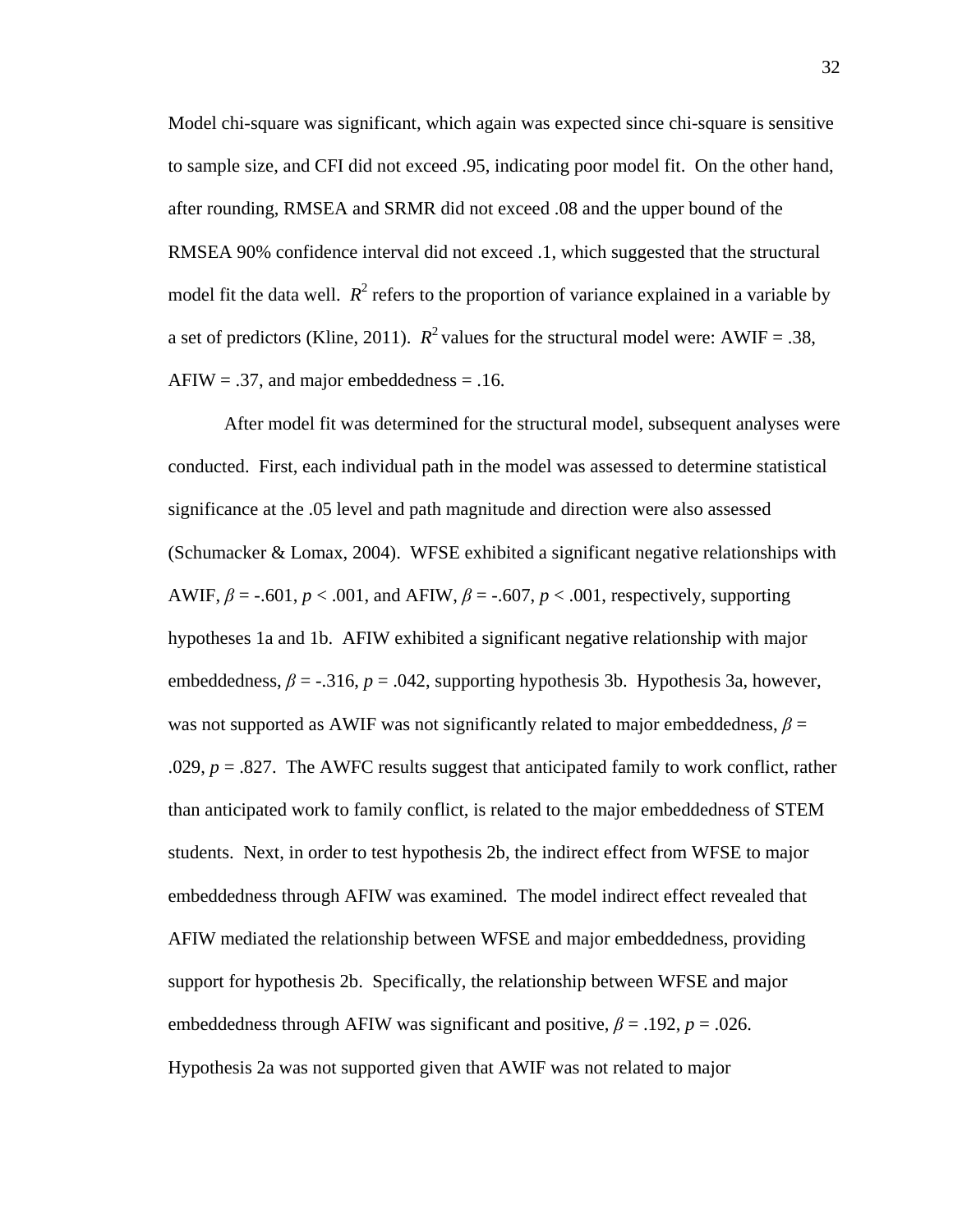embeddedness. These results again highlight the importance of anticipated family to work conflict, rather than anticipated work to family conflict, for STEM major embeddedness. The structural equation model depicting the standardized parameter estimates is presented in Figure 5.



*Figure 5.* Structural equation model with standardized parameter estimates. \* *p* < .05, \*\*\*  $p < .001$ .

## **Multi-group Analyses**

A multi-group analysis was conducted in order to ascertain any significant path differences for men and women STEM students. Student gender was dummy coded where males were the reference group and females were the group of interest.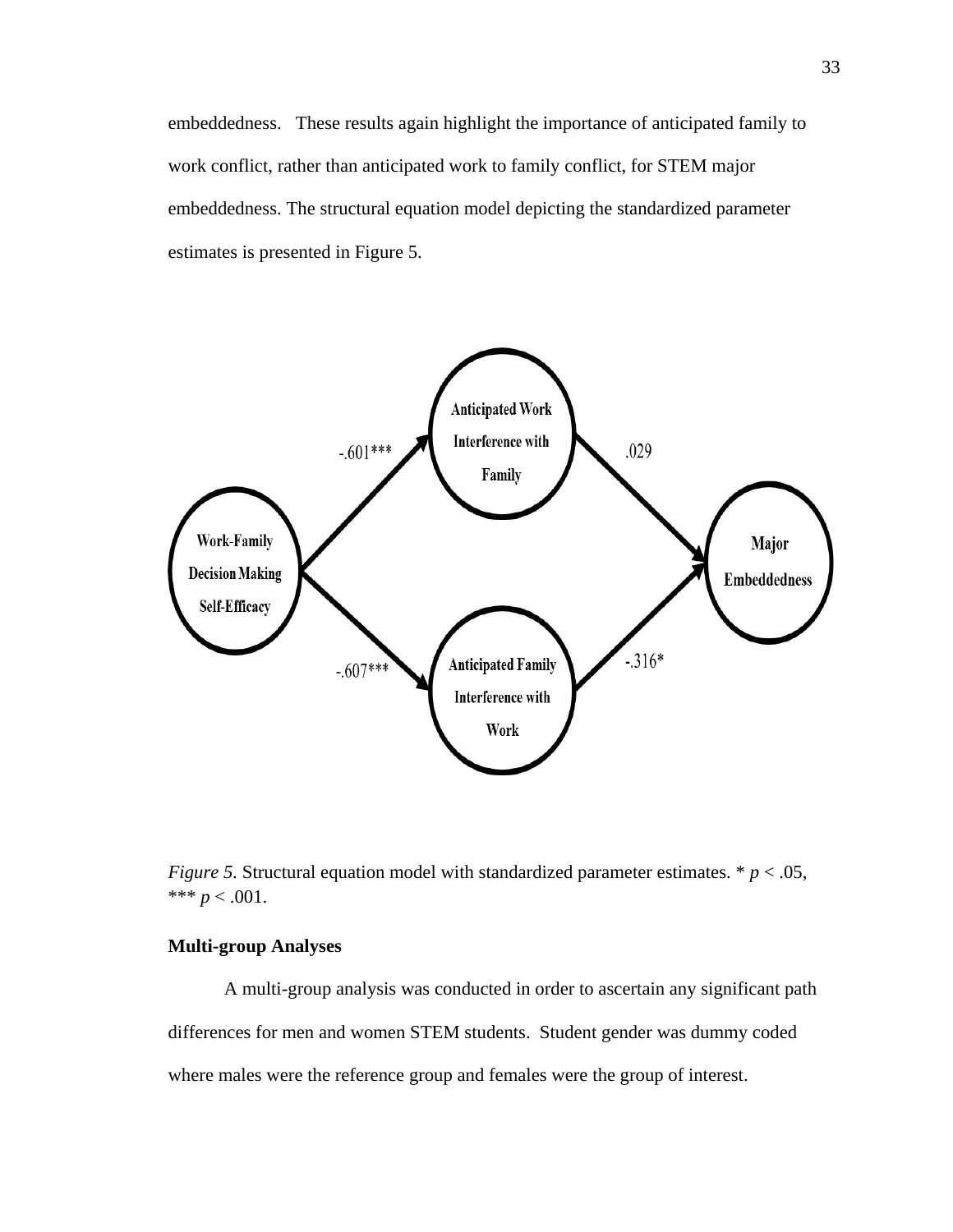Additionally, each model was controlled for number of children and marital status. First, two models were compared: 1) a fully constrained model and 2) a model where all parameters are unconstrained for men and women. A chi-square difference test was then used to determine if the constrained and unconstrained models significantly differed [\(Schumacker & Lomax, 2004\)](#page-68-0). If the constrained and unconstrained models are significantly different (i.e., the difference in model chi-square statistics exceeds the critical value of  $\chi^2[11] = 19.675$ , it can be concluded that the hypothesized model differs for men and women. The model chi-square fit statistic for the constrained model was  $\chi^2(485) = 901.487$  and for the unconstrained model was  $\chi^2(474) = 885.355$ . The chisquare difference between models of  $\chi^2(11) = 16.132$  did not exceed the critical value of  $\chi^2(11) = 19.675$ , indicating the relationships among study variables did not differ between men and women. Despite this finding, it is notable that after investigating the statistical significance, magnitude, and direction of each path in the unconstrained men and women models, both the relationship between AFIW and major embeddedness ( $\beta$  = -.382,  $p$  = .080) and the indirect effect from WFSE to major embeddedness through AFIW ( $\beta$  = .206,  $p = .070$ ) approached significance for women but not for men.

Next, after the difference between the above models was assessed, relationships among study variables were explored further. Namely, each path in the proposed model was examined for a gender difference. Although the model chi-square difference was not significant for the initial multi-group analysis, it may be the case that there is one path that is accounting for the reported chi-square difference (i.e.,  $\chi^2[11] = 16.132$ ) that is statistically significant when compared using the critical value based on one degree of freedom for one unconstrained path (i.e.,  $\chi^2[1] = 3.841$ ). In these instances, the chi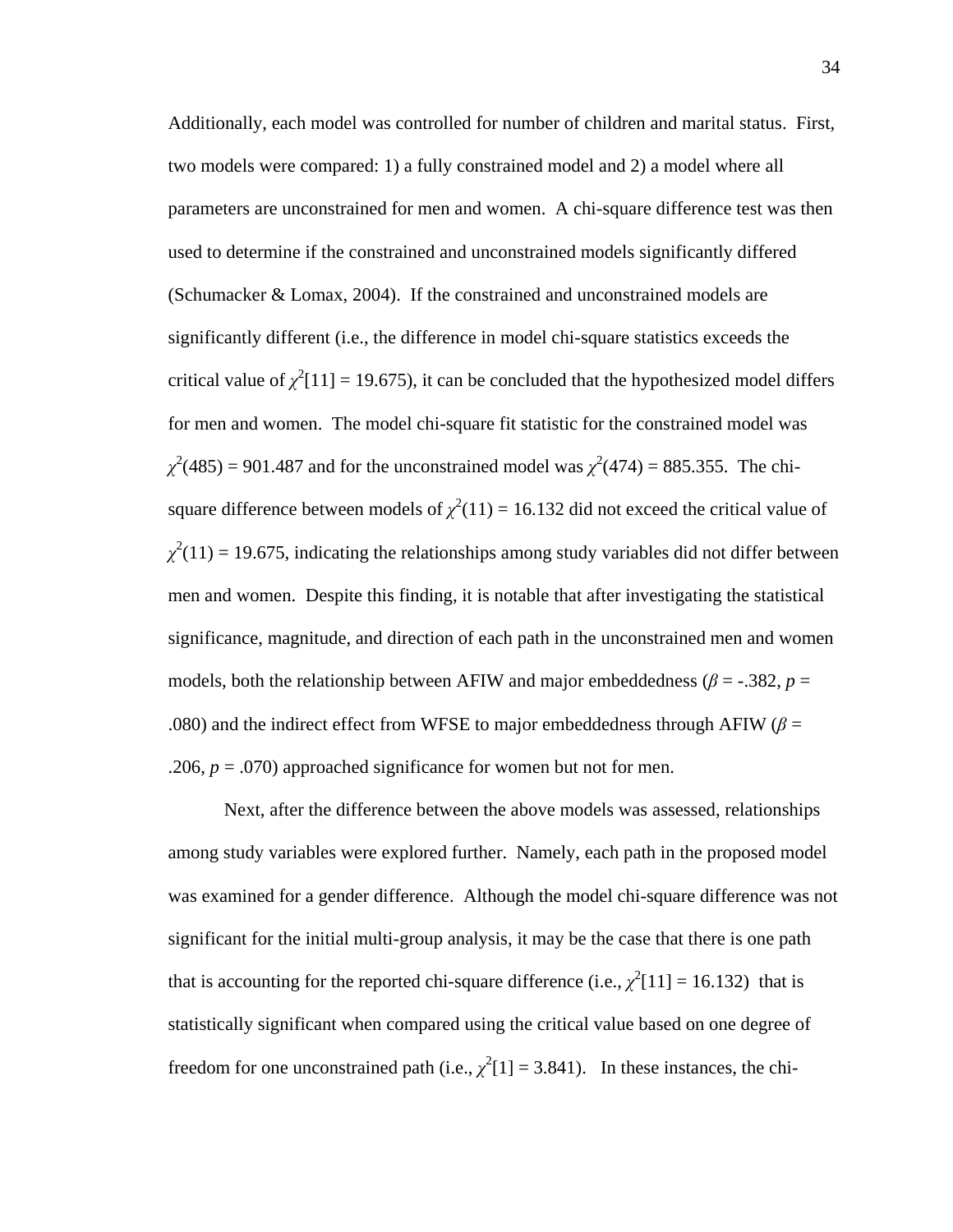square difference between a fully constrained model and a model where only one path was unconstrained for men and women was tested. Similar to the findings for the initial chi-square difference test for the fully constrained and fully unconstrained models, none of the additional chi-square difference tests yielded significant results, indicating that there was no gender difference among each individual relationship for study variables.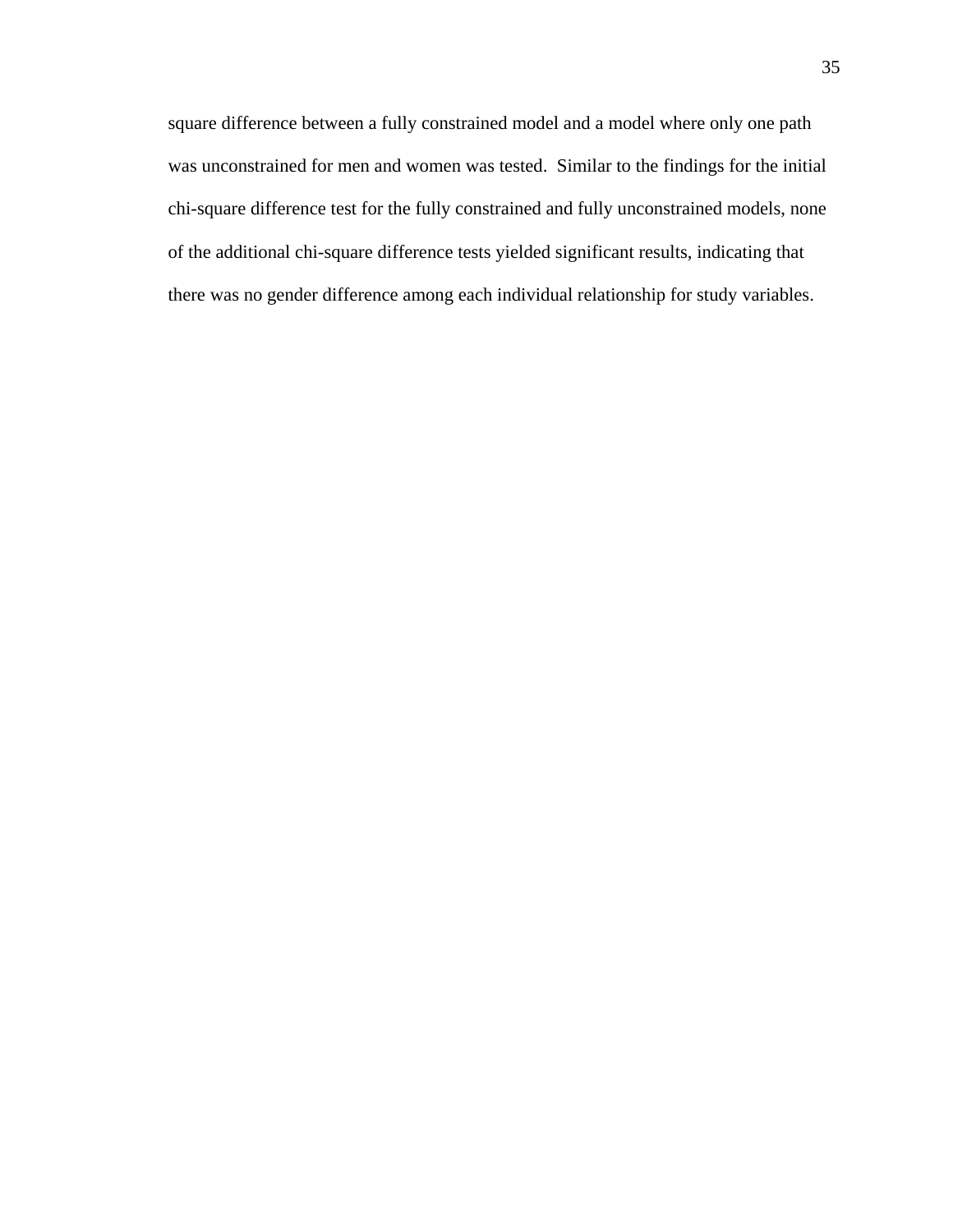#### **CHAPTER IV**

### **DISCUSSION**

This project contributes to underrepresentation in STEM research by examining the relationships between WFSE, AWFC, and major embeddedness. This study is one of only two studies that examines AWFC with an exclusively STEM sample and identifies this construct as a potential contributor to why students decide to stay in STEM. Additionally, this study adds to the limited research that has applied embeddedness theory to the college environment and builds on qualitative research by quantitatively examine the theory in this context. The results demonstrated that WFSE had a negative relationship with AWFC, only AFIW was negatively related to major embeddedness, and only the indirect effect of WFSE on major embeddedness through AFIW was positive and significant. Moreover, the relationships among study variables did not significantly differ by gender. However, the relationship between AFIW and major embeddedness and the indirect effect of WFSE on major embeddedness through AFIW approached significance for women. These findings will be discussed in detail below.

#### **Hypothesized Model Interpretations**

The finding that WFSE was negatively related to both AWIF and AFIW is consistent with previous research (i.e., [Cinamon, 2006,](#page-61-0) [2010;](#page-62-0) [Westring & Ryan, 2011\)](#page-69-1), and provides additional evidence for these relationships in a STEM context. This finding suggests that STEM students that are more confident that they can make effective decisions regarding future work and family roles anticipate less conflict between future work and family. Notably, WFSE explained large portions of variance in both AWIF  $(R^2)$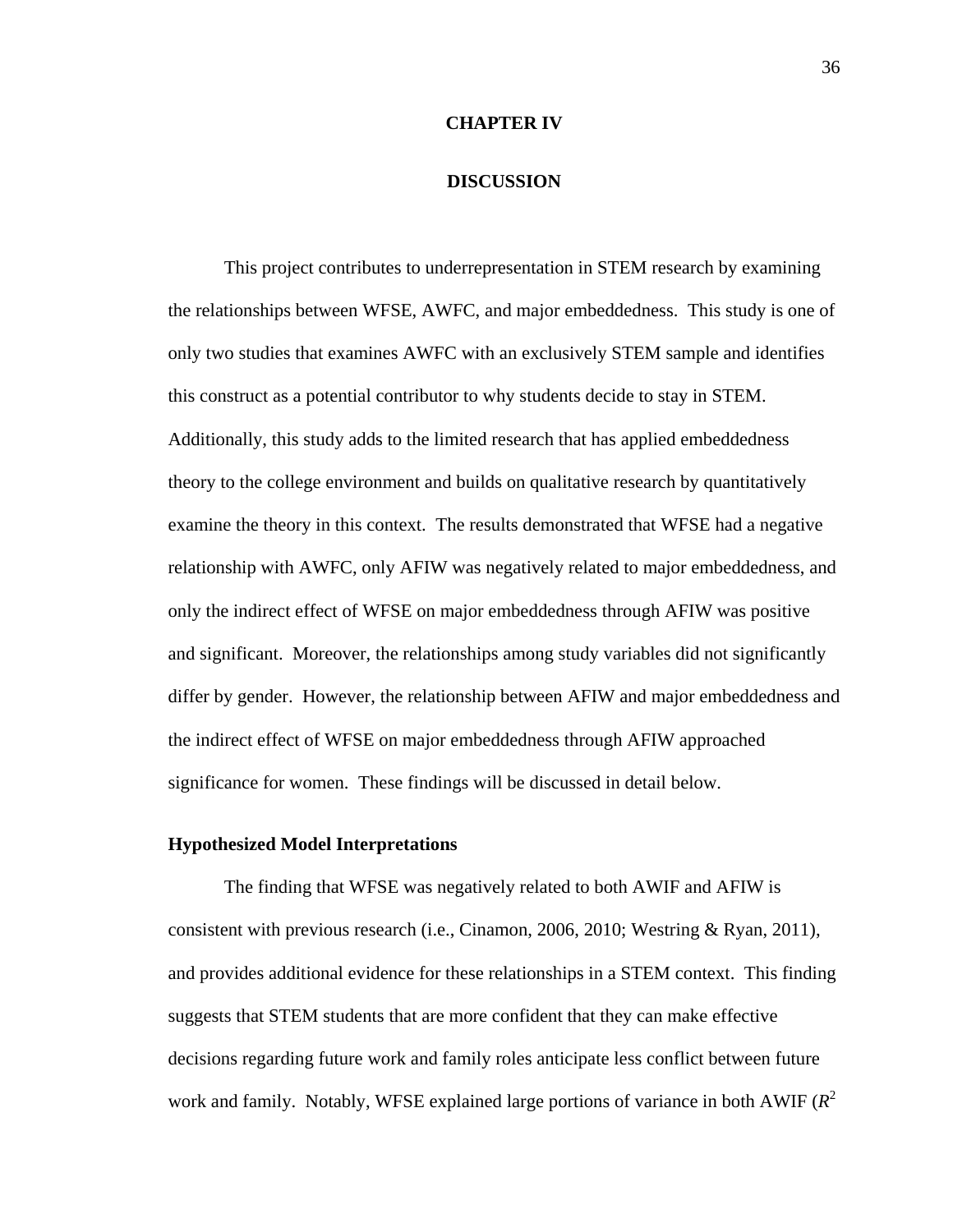$=$  .38) and AFIW ( $R^2$  = .37), highlighting the importance of WFSE to the reduction of AWFC. These findings are important because they can inform initiatives aimed at increasing STEM students' WFSE, which can ultimately reduce concerns that their future work and family lives will be incompatible. (Additional discussion on this is included in the implications section.) Since this study is one of only two (cf., Westring  $\&$  Ryan, 2011) that has examined the relationship between WFSE and AWFC with a complete STEM sample, future research is encouraged to continue to examine the associations among these constructs.

With workforce research demonstrating negative relationships between WFC and retention-related outcomes [\(Amstad et al., 2011\)](#page-60-0) and suggesting links between work and family incompatibilities, job mobility, and embeddedness (Feldman  $\&$  Ng, 2007), it was expected that AWFC would be negatively related to major embeddedness. The current research demonstrated that AFIW, but not AWIF, was negatively related to major embeddedness, which underlines the importance of anticipated family interference with work influencing students' degree of connectedness with their STEM majors. Moreover, the indirect effect results suggest that STEM students with more confidence in their ability to make effective work-family decisions were more embedded in their majors through reduced levels of AFIW. There are a couple potential explanations for the lack of significant relationship between AWIF and major embeddedness. First, poor measurement could have masked the true relationship that exists between AWIF and major embeddedness. It is commonly known that low reliability of measures can lead to Type II errors. In this study, AWIF had a reliability estimate of .62, which did not exceed the traditionally acceptable level of .70. By comparison, AFIW had a reliability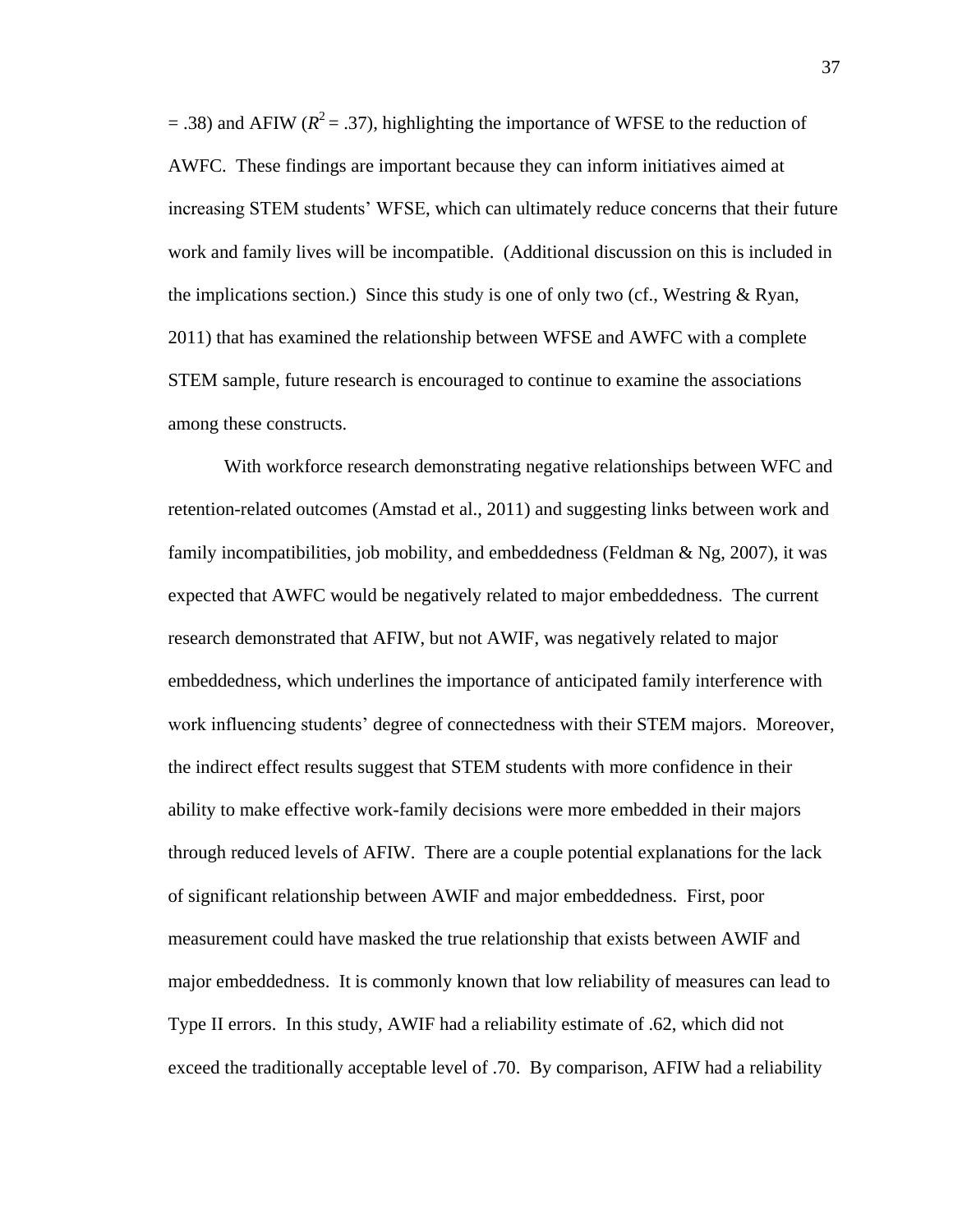estimate of .76, which did exceed the traditionally acceptable level of .70. Second, it may be the case that there is no true relationship between AWIF and major embeddedness. Perhaps the nature of work in STEM engenders concerns among prospective STEM professionals about family duties impeding work responsibilities rather than the opposite. Weer et al. (2006) reported that students were more likely to anticipate using family altering strategies rather than reduce high-level career aspirations in addressing AWFC. As a STEM career can be characterized as a high-level career aspiration, it is possible that STEM students are more focused on their career development and see future familyto-work conflicts, rather than future work-to-family conflicts, as detrimental to their career development.

Despite the lack of significant results involving AWIF, the findings that AFIW is negatively related to major embeddedness and that WFSE has an indirect effect on major embeddedness through AFIW still have their importance. These findings mirror demonstrated workforce relationships with similar variables in the college environment and provide quantitative evidence for embeddedness as an outcome of AWFC in this context. Additionally, this research suggests that anticipated work and family conflicts can be targeted and reduced to influence STEM students' decisions regarding staying in their major.

### **Exploration of Gender Differences**

Research questions were posed with the intent of exploring how relationships among study variables differed for men and women. Given different work-family gender socialization experiences and numerous contributors to women's underrepresentation in STEM, the relationship between AWFC and major embeddedness could reasonably be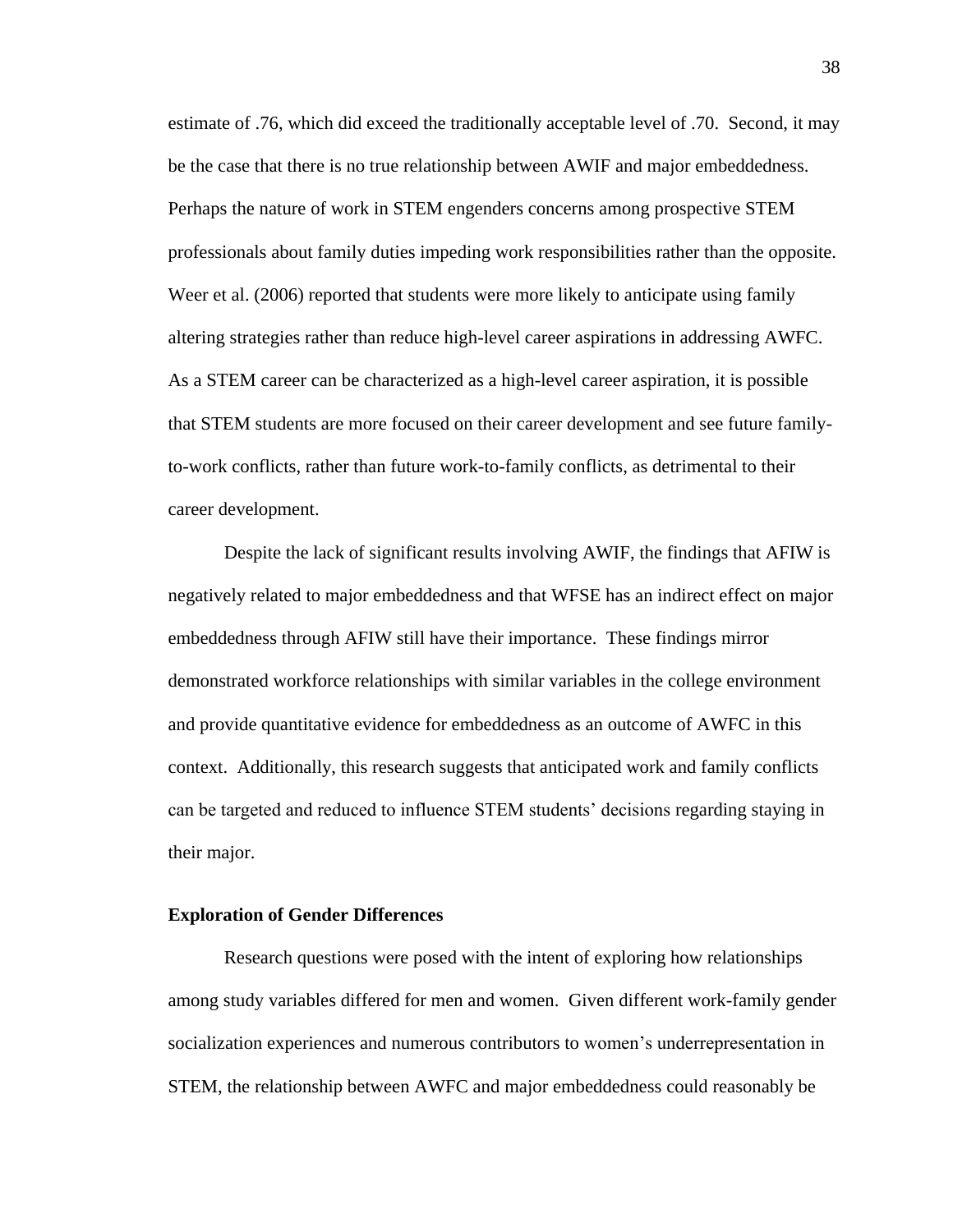expected to be more pronounced for women than for men. Yet, no gender differences were detected in this study. This is likely due to underpowered analyses. SEM is a large sample data analytic technique that usually requires a sample size greater than 200 [\(Kline, 2011\)](#page-64-0). Although the sample size in this study exceeded 200, the approach used to investigate gender differences essentially split the data in half by analyzing separate women's and men's models. The women's model was tested with a sample size of 101 whereas the men's model was tested with a sample size of 117, each of which may not have been large enough to execute separate stable structural equation models. Future research should examine these relationships with at least twice as many men and women to increase power and the likelihood of detecting gender differences.

Notwithstanding the lack of significant gender differences found in this study, it is notable that both the relationship between AFIW and major embeddedness ( $\beta$  = -.382,  $p$  = .080) and the indirect effect from WFSE to major embeddedness through AFIW ( $\beta$  = .206, *p* = .070) approached significance in the women's model. As is the case in extant AWFC research, women may be more concerned that family and home life will impact their work life. With different work-family socialization experiences than men in childhood, these concerns may continue to persist throughout women's life progression, including the phases before and after career entry. Given the unfavorable experiences in STEM for women (e.g., unwelcoming climates, perceived misalignment between STEM and women's values, etc.; [Cheryan et al., 2009;](#page-61-1) [Diekman et al., 2010\)](#page-62-1), perhaps pursuing this kind of career magnifies concerns about family life impacting work life more so for women than for men. The current study was not able to provide conclusive evidence regarding these interpretations. Again, future research should seek to address adequate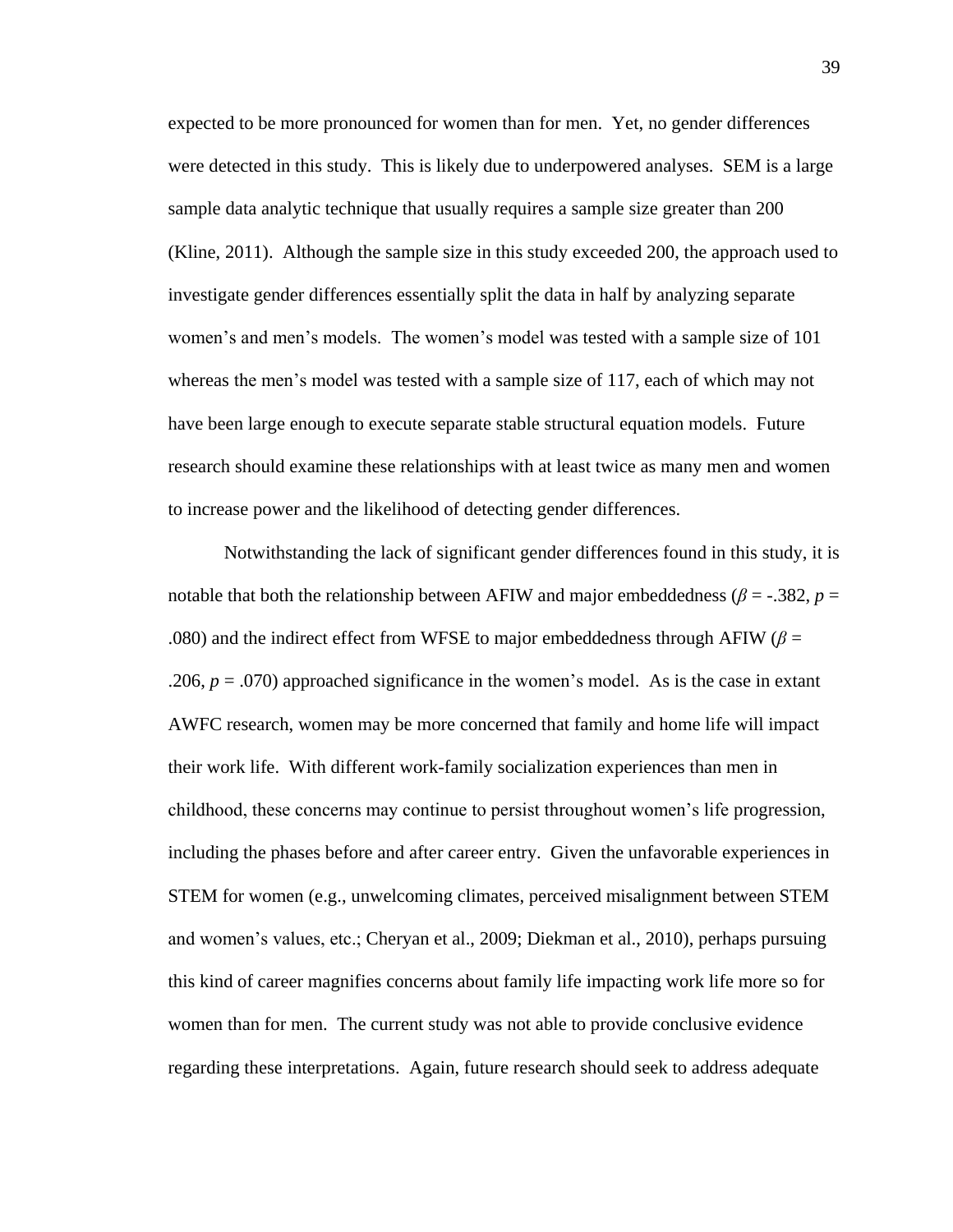power concerns by examining these relationships with more participants, especially more women.

#### **Limitations**

As is present in all research, this study includes potential limitations. First, the use of archival data constrained the choice of measures in this study. For instance, the original researchers measured AWFC with a multi-dimensional scale. The focus of this present research was only on the bi-directional nature of AWFC. A measure only assessing the bi-directionality of AWFC would have likely been used barring this constraint. Unlike WFC in the workplace, it is possible that college students have trouble distinguishing between facets of AWFC (i.e., time, strain, and behavior) since they are not actually experiencing the conflict. Trouble in distinguishing dimensions of AWFC would introduce error into measurement, which would ultimately affect the detection of true relationships among study variables.

Second, the data used in this study were cross-sectional, which may suggest that common method bias is an issue. [Spector \(2006\)](#page-68-1) asserted that cross-sectional self-report data are critiqued so automatically and broadly that the common method variance concern has become an "urban legend" (i.e., the concern is based on truth but has been distorted and exaggerated over time). In his review of the common method variance issue, [Spector \(2006\)](#page-68-1) highlighted that common method variance is not a universal inflator of correlations and that multimethod correlations are not always larger than monomethod correlations. Spector does not discount common method bias as a research issue; rather, he maintains that our thinking about the issue should change. Along the lines of [Spector](#page-68-1)  (2006), future research assessing the variables in this study should address common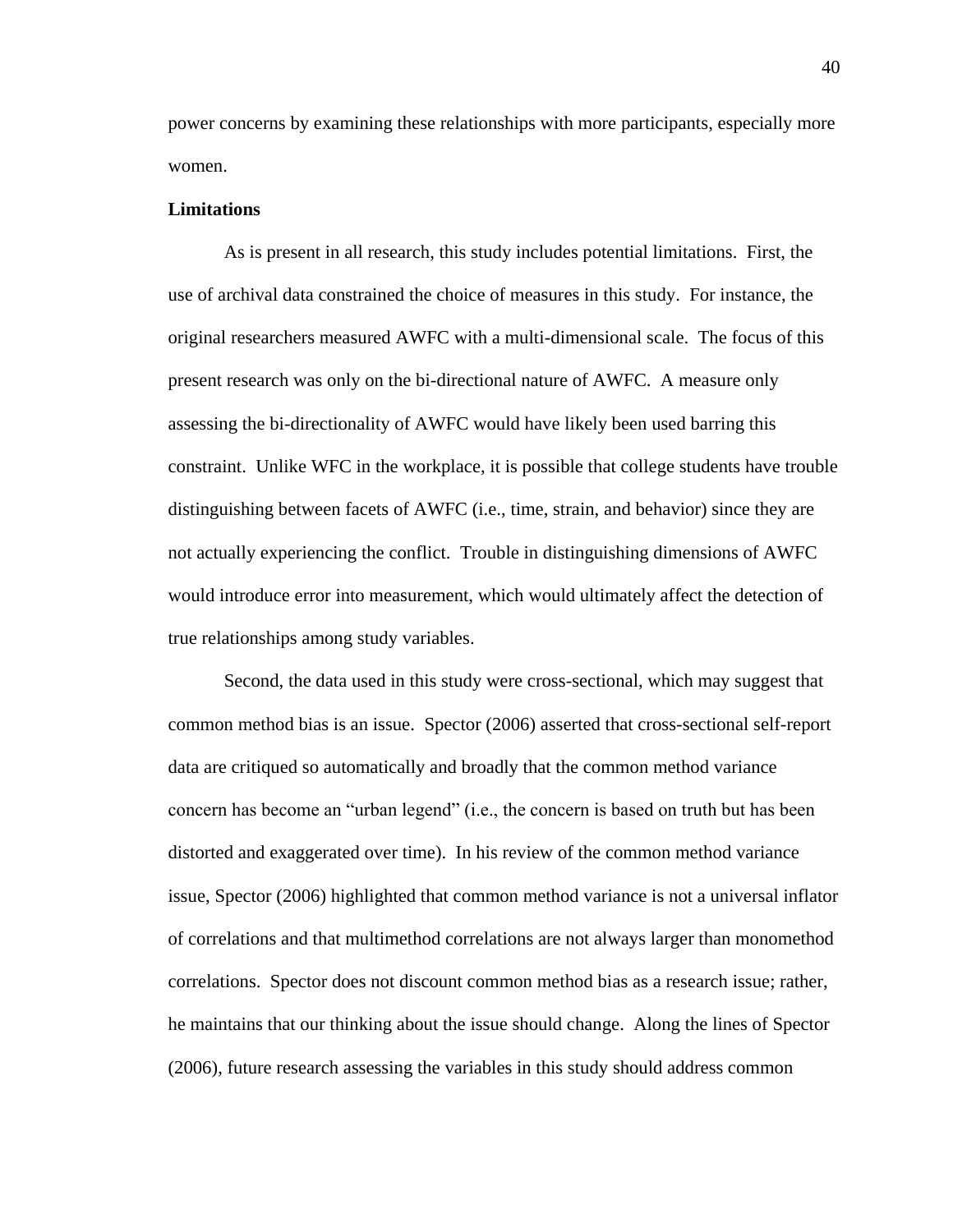method bias by thinking about likely sources of variance (e.g., item characteristics, item context, measurement context, etc.) that might impact each measured variable, possibly employing recommendations from [Podsakoff, MacKenzie, Lee, and Podsakoff \(2003\)](#page-67-0) such as incorporating temporal, proximal, psychological, or methodological separation of measurement (see discussion on this in the future research section) or using statistical remedies.

Third, and as already mentioned, power to detect significant effects may have been an issue. This study's sample size of 218 did not meet recommended sample sizes for two of the three fit statistics (i.e., 289 and 266) used in the power analysis for this study. Although SEM is a large sample data analytic technique where  $N \ge 200$  is usually sufficient to run proposed analyses, the complexity of the models analyzed in this study may have warranted a larger sample size, as indicated by power analysis conducted for this research.

Fourth, and also as already mentioned, low reliability for the AWIF measure could lead to falsely concluding that this construct has no relationship with major embeddedness. With nearly 40% of this construct's measurement being attributed to measurement error, the lack of relationships detected with this construct should be interpreted with caution.

Finally, the generalizability of these results may be in question. The mean age of participants in this study was approximately 26 years with an *SD* of 7.38. Seventy-two participants were over age 26, which is not uncommon for the university from which these data originated as it has a large non-traditional student population. Although the generalizability of these results to traditional students is questionable, the importance of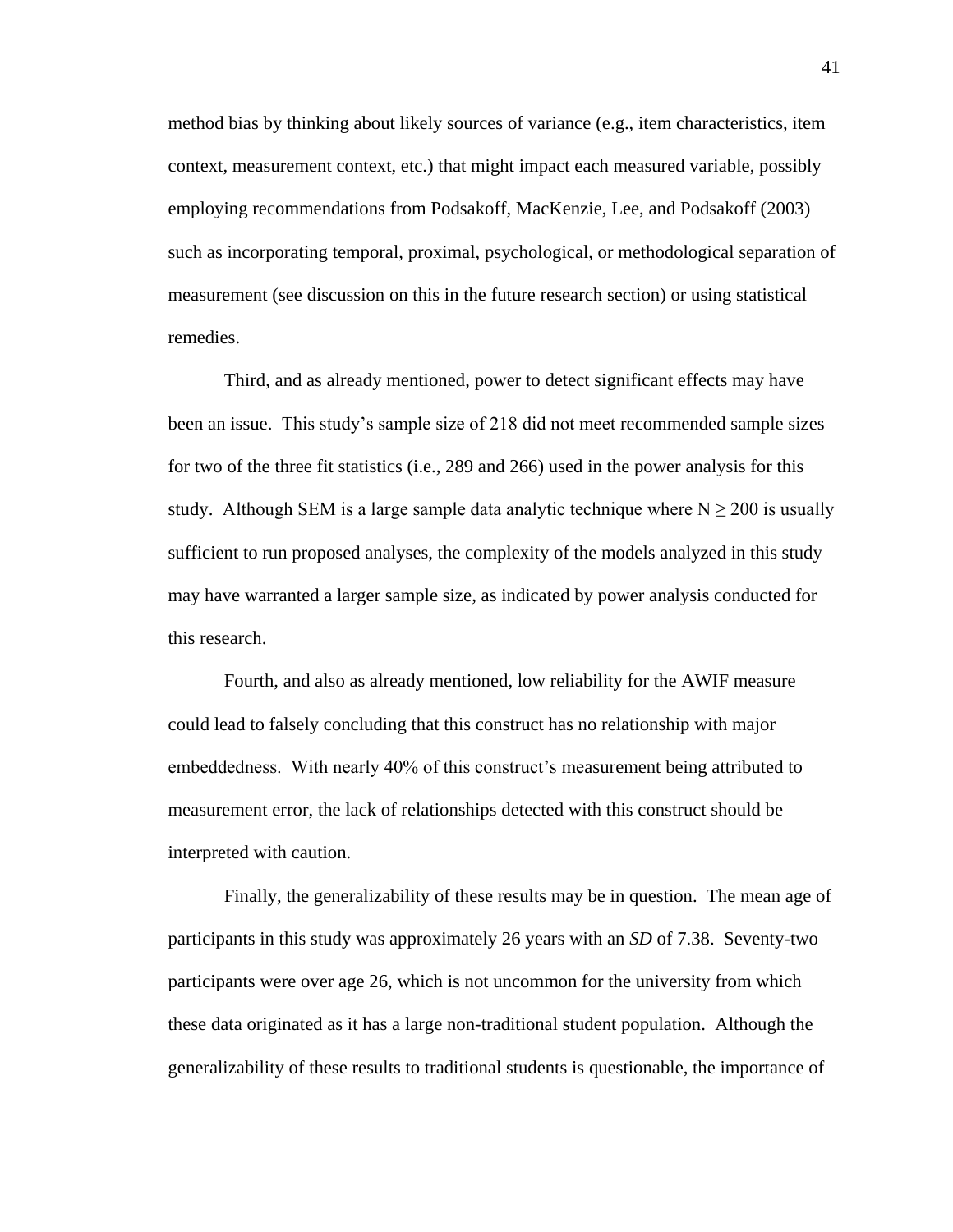conducting retention-related research generalizable to non-traditional students cannot be emphasized enough [\(ACSFA, 2012\)](#page-60-1).

#### **Theoretical and Research Implications**

Regarding theoretical implications, this study's contributions are highlighted in the application of embeddedness theory to the college environment. Traditional research on STEM underrepresentation has investigated this issue from the viewpoint of "why students leave" STEM (Seymour & Hewitt, 1997), however, applying embeddedness theory to the college environment changes the focus to "why students stay" in STEM. Qualitative research demonstrated that embeddedness in the college environment has the same factor structure as embeddedness in the workforce (Morganson et al., in press). Now with quantitative evidence of embeddedness' utility in a college environment, there is more support for the extension of embeddedness theory to this context.

Theoretical discussion of major embeddedness can be strengthened by discussing the model in more depth and the research implications of this study. First, this study expanded on past AWFC research with STEM samples (e.g., Westring & Ryan, 2011) by assessing AWFC with a sample that was more representative of STEM students (i.e., included 13 majors from the college of engineering and the college of sciences). Furthermore, this research applied AWFC to as specific research issue, that is, underrepresentation in STEM with major embeddedness as the outcome, rather than just investigating gender mean differences or a nomological network for AWFC (e.g., Westring & Ryan, 2011; Cinamon, 2006). Second, the predictors in this study accounted for 16% of the variance in embeddedness. While this percentage may be categorized as modest, WFSE and AWFC are work-family specific variables and represent only one of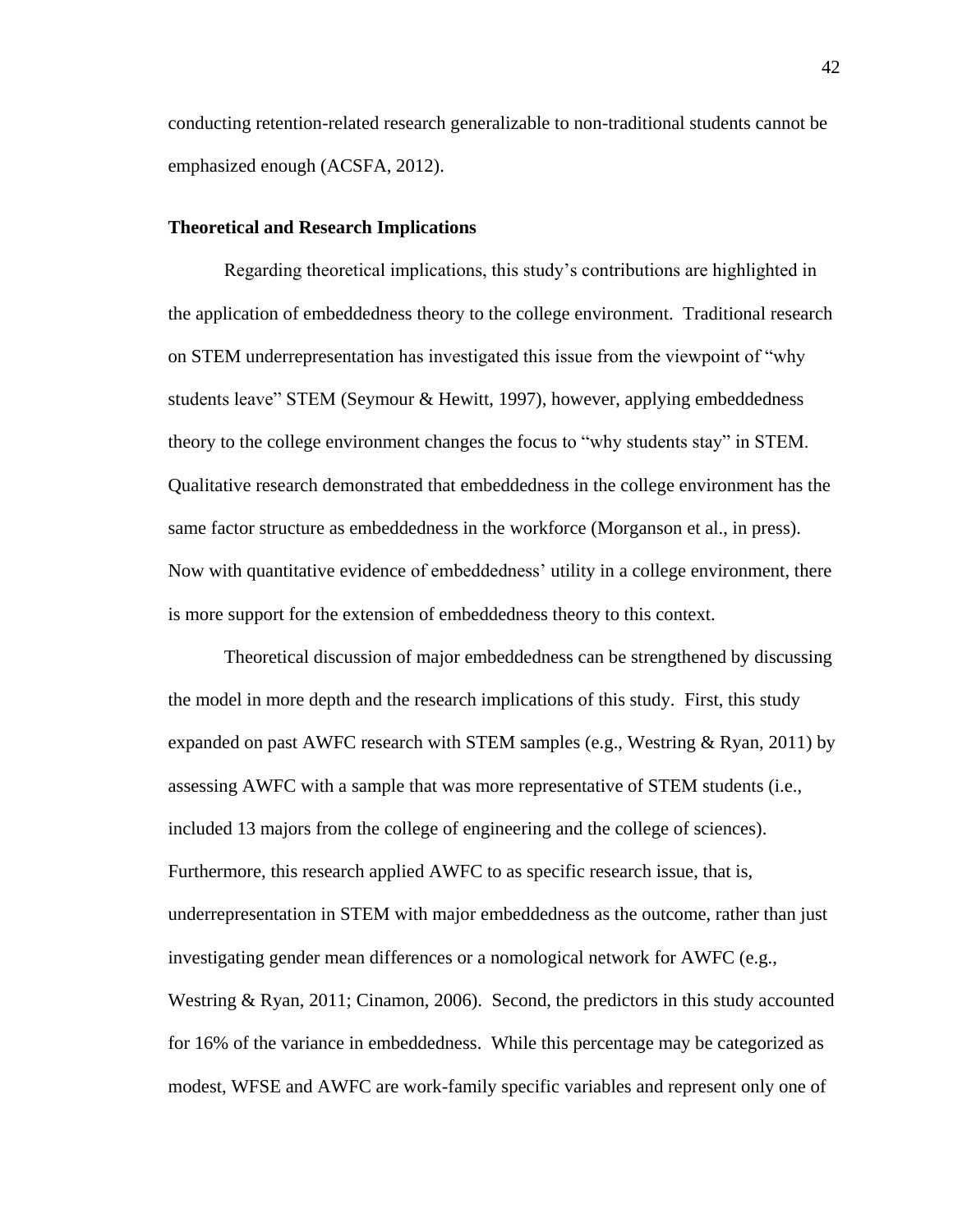the potential aspects of what embeds students to STEM majors. This is practically significant as it can lead to the retention of STEM students and any amount of STEM students retained contributes to answering national calls to address retention issues regarding this demographic. By demonstrating the novelty and utility of examining workfamily related constructs as one aspect STEM students' major embeddedness, embeddedness theory in a college context is effectively identified as a lens through which the issue of STEM underrepresentation can be studied.

#### **Practical Implications**

In terms of practical implications of this research, there are potential influential roles that both universities and organizations can play in patching the STEM "leaky pipeline." First, the finding that WFSE is significantly negatively related to AWFC suggests that initiatives can be implemented to enhance students' WFSE early in their STEM experience, which may help keep men and women anchored in their majors. University initiatives can include seminars, workshops, courses, programs, or mentoring [\(e.g., Cinamon & Rich, 2004\)](#page-62-2) specifically tailored to providing students with skills to help prevent WFC, create greater integration between work and family, and help identify ways to experience work-family enrichment (i.e., "the extent to which experiences in one [role improve quality of life in the other role"; Greenhaus & Powell, 2006\)](#page-63-1). Enhancing students' WFSE prior to career entry only partially addresses the larger issue of students not staying in STEM; a more holistic (i.e., "whole life") approach needs to be employed [\(Litano & Major, 2015\)](#page-65-0). That is, initiatives need to consider all life roles for men and women in addressing this issue, not solely focusing on their STEM education experiences. Which leads to the second practical implication, efforts made to increase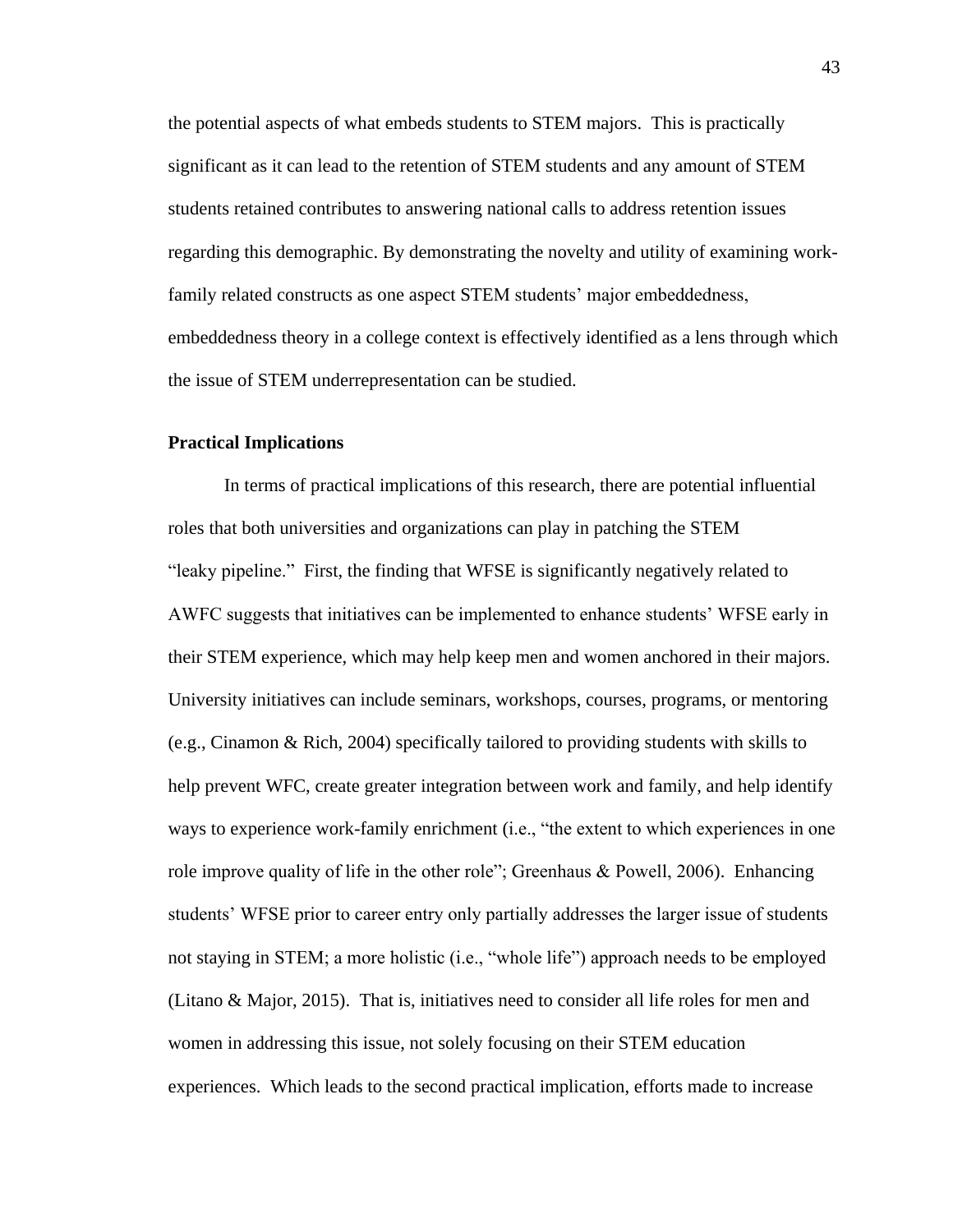students' WFSE should be matched with initiatives that make involvement in STEM more compatible with their lives outside of work. For instance, STEM professionals should have increased access to family friendly policies such as flextime, teleworking, paid parental leave, and condensed work weeks (e.g., [Lewis, 1997;](#page-65-1) [Perry-Smith & Blum,](#page-67-1)  [2000\)](#page-67-1). Indeed, research evidence suggests that organizations that employ a whole-life approach report less turnover and increased retention (e.g., [Ngo, Foley, & Loi, 2009;](#page-67-2) [Sands & Harper, 2007\)](#page-68-2). In implementing initiatives to increase students' WFSE early in their STEM experience and make participation in STEM more compatible with their personal lives, universities and organizations can make invaluable contributions in anchoring and keeping men and women in STEM.

## **Future Research**

Given the limitations of the current study, future research can make improvements in construct measurement, sample size, research design, and expand the proposed model. Emphasizing these areas of improvement will afford researchers the opportunity to better elucidate true relationships among study variables, increase the likelihood of detecting existing significant effects, increase thoroughness and rigor, and extend the application of theory.

**Measurement.** With regard to improving measurement, future research should focus on the focal constructs from the current study. Specifically, AWFC and major embeddedness can be examined with different measurement instruments. In the present research, AWFC was examined using six items from Westring and Ryan's (2011) measure of AWFC based on Matthews et al.'s (2011) abbreviated WFC scale (both of which were based on Carlson et al.'s [2000] original WFC scale). There was a less than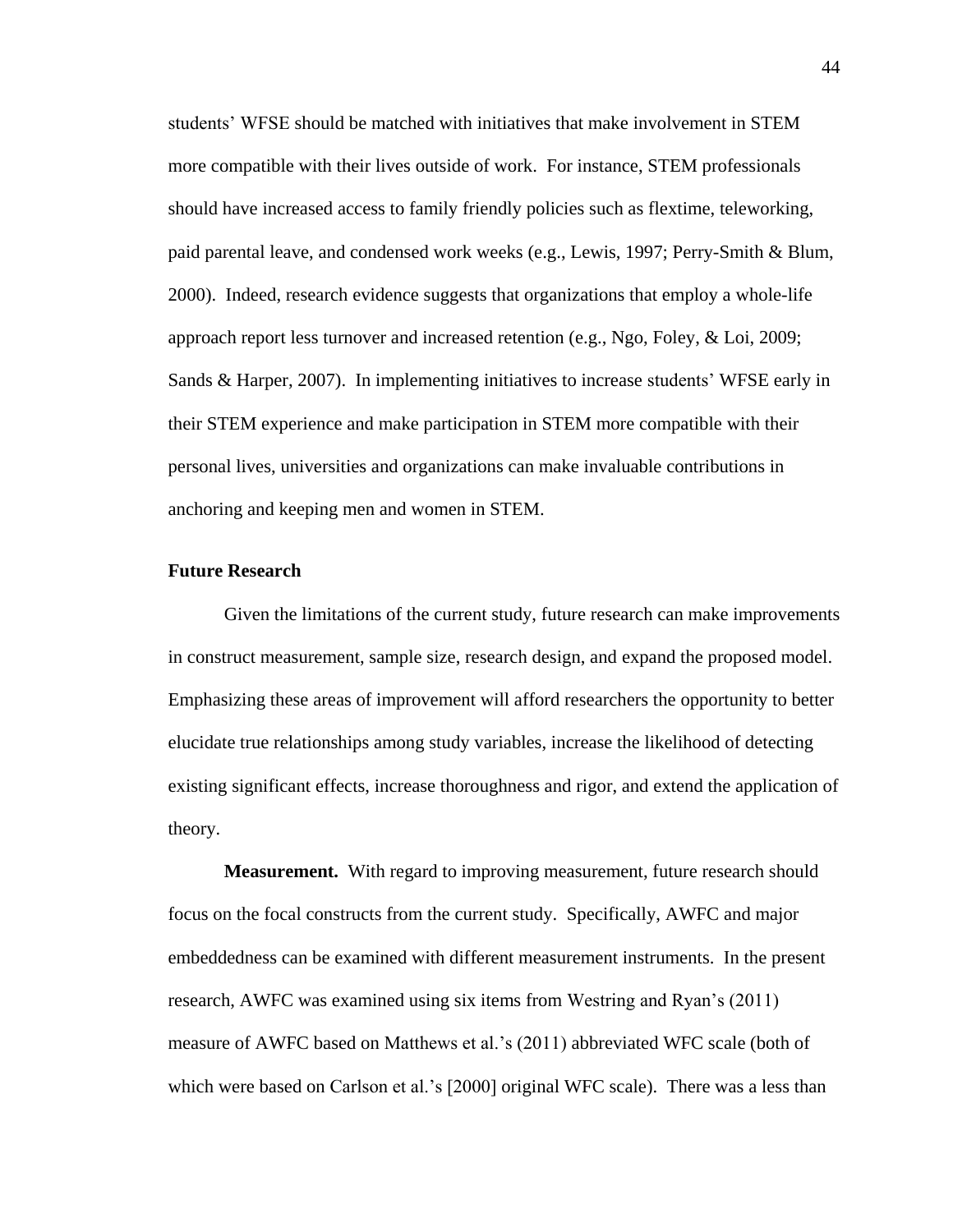adequate reliability estimate for AWIF, which was not surprising as the three items represented conceptually distinct facets of AWIF. Researchers should use alternative measures of AWIF and AFIW (e.g., [Cinamon, 2010;](#page-62-0) [Weer et al., 2006\)](#page-69-2) with reliability estimates that exceed acceptable levels, adapt existing validated measures of WFC to assess AWFC [\(e.g., Netemeyer, Boles, & McMurrian, 1996\)](#page-67-3), or use Westring and Ryan's (2011) measure only if the time, strain, and behavior components of AWFC are explicitly of interest.

Alternate ways of measuring embeddedness may also be appropriate. In this study, embeddedness was assessed by adapting Crossley et al.'s (2007) overall assessment of organizational embeddedness to STEM college majors. Recall that qualitative research [\(i.e., Morganson et al., in press\)](#page-67-4) demonstrated that STEM majors recognized the same dimensions of embeddedness that have been validated in workforce samples (i.e., fit, links, and sacrifice). Researchers are in the process of developing and validating a multidimensional measure of major embeddedness [\(Litano et al., 2015\)](#page-65-2), which will enable future investigators to examine the extent to which anticipated workfamily conflicts are more important in predicting students' major related fit, links, or sacrifice. For instance, might it be the case that high levels of AWFC significantly reduces students' degree of attachment to their major (i.e., major fit) but is unrelated to their interpersonal relationships in their major (i.e., major links)? Further, gender effects may become more apparent when relationships are examined at this level.

**Sample size and research design.** Using alternative measures of AWFC and a validated measure of major embeddedness, that assesses its subdimensions, would require additional indicators and would make models examining the relationships between these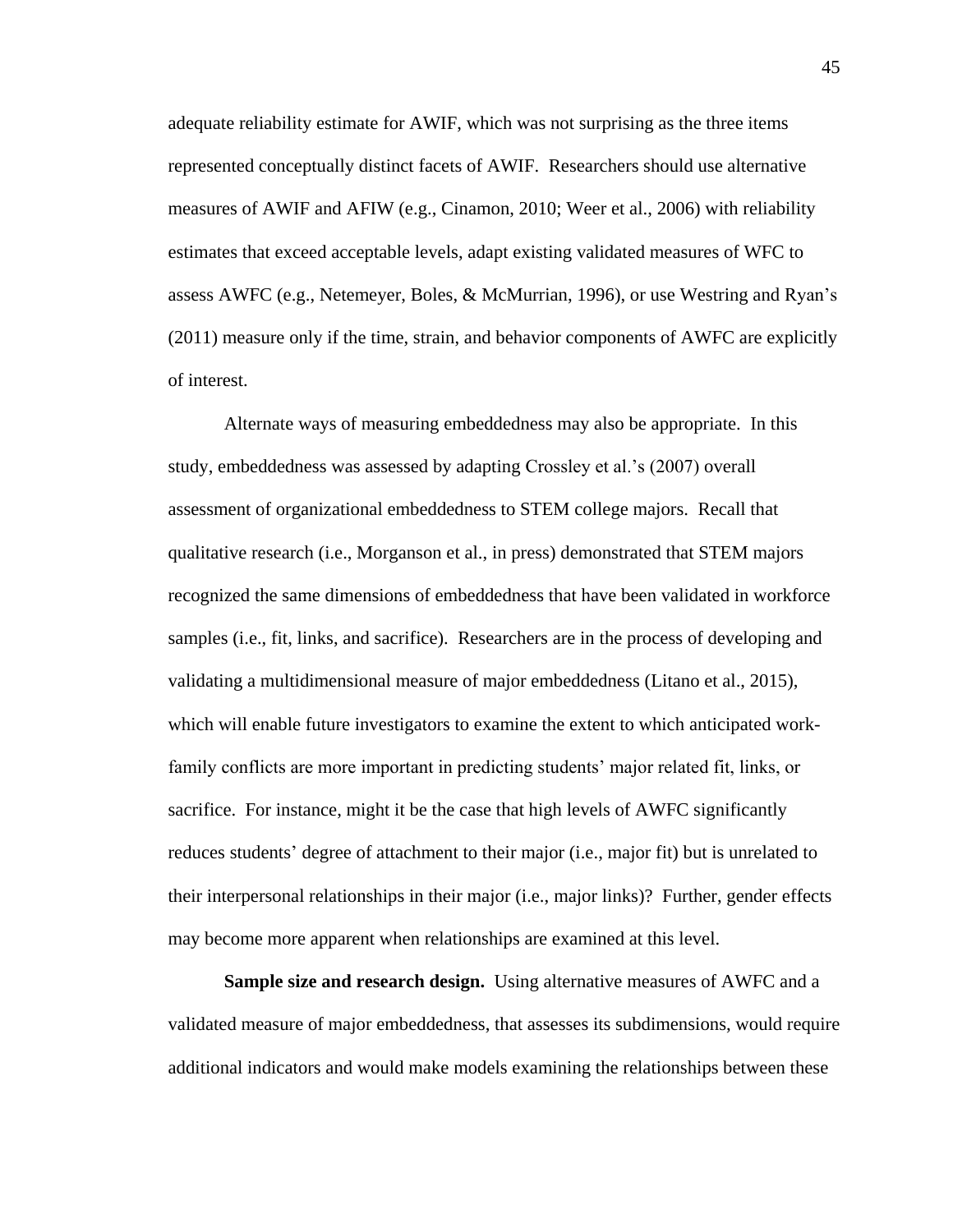latent constructs more complex. Given this reality, future research should pair advances in construct measurement with improvements in sample size and research design. As stated earlier, there may have been insufficient power to detect significant effects in the current study because of the size of the sample. The current project was constrained in this regard as the data used were archival, however, sample sizes in future research should exceed the suggested sample sizes from the power analysis conducted for this study. In terms of research design, the relationships among study variables should be examined with temporal separation between constructs. In examining these variables with temporal separation, future research can circumvent internal validity issues and common method bias concerns [\(Mitchell, 1985;](#page-66-1) [Podsakoff et al., 2003\)](#page-67-0) leading to more defensible conclusions regarding causal inferences.

Expanding on the idea of adding temporal separation between constructs, adding multiple measurements of constructs over time presents the opportunity to examine relationships among study variables in more depth. Specifically, future research can assess change in these constructs over time. It would be interesting to see if/how relationships among these constructs change as students move from freshmen to seniors and how this potential change may differ for men and women. One research question that future research could address is: to what extent do the relationships between WFSE, AWFC, and major embeddedness differ in STEM students' freshman, sophomore, junior, and senior years? It might be the case that WFSE and AWFC have weaker relationships with STEM major embeddedness in students' freshman year vs. other years as concerns regarding work-family incompatibilities have not likely developed and these students have not achieved adequate tenure to develop a "root" in their major. WFSE and AWFC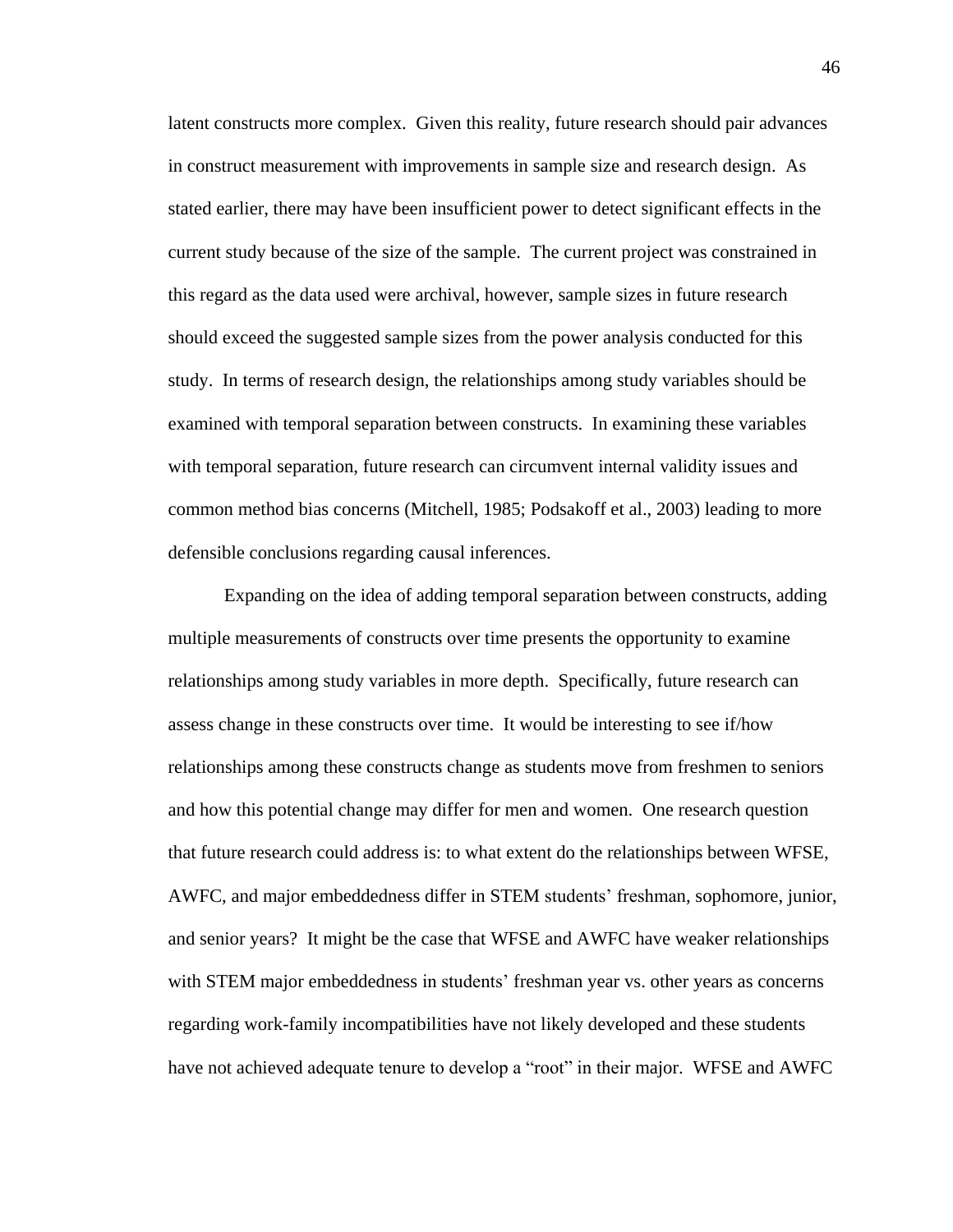may have stronger relationships with STEM major embeddedness during students' sophomore and juniors years as potential work and family discordancy becomes increasingly more present. The relationships between WFSE, AWFC, and major embeddedness during students' senior year are a bit more challenging to predict. While concerns regarding future WFC could potentially reach their peak during this year, so to can the level of students' major embeddedness. A component of major embeddedness, major sacrifice (i.e., the cost associated with leaving one's major), is likely to be high for senior students as they are nearing graduation. Because of this, WFSE and AWFC may have little impact on the STEM major embeddedness of seniors.

Another research question that future research can address is: to what extent do the relationships between WFSE, AWFC, and major embeddedness differ for men and women majoring in STEM across their freshman, sophomore, junior, and senior years? It might be the case that the relationships between WFSE, AWFC, and major embeddedness are consistently more pronounced for women than for men during their freshman, sophomore, junior, and senior years. These are just a couple examples of research questions that future research could investigate that take this study's variables, time (e.g., freshman to senior progression), and gender into account. Certainly, the inclusion of a time element would not only strengthen future research design but extends future research opportunities and possibilities in theoretically valuable ways.

**Model expansion.** In addition to examining the relationships in this study with time sequencing, the model from this study should be expanded to include additional antecedents and additional outcomes. The work-family literature underscores the importance of personality variables' influence on WFC [\(Eby, Casper, Lockwood,](#page-63-2)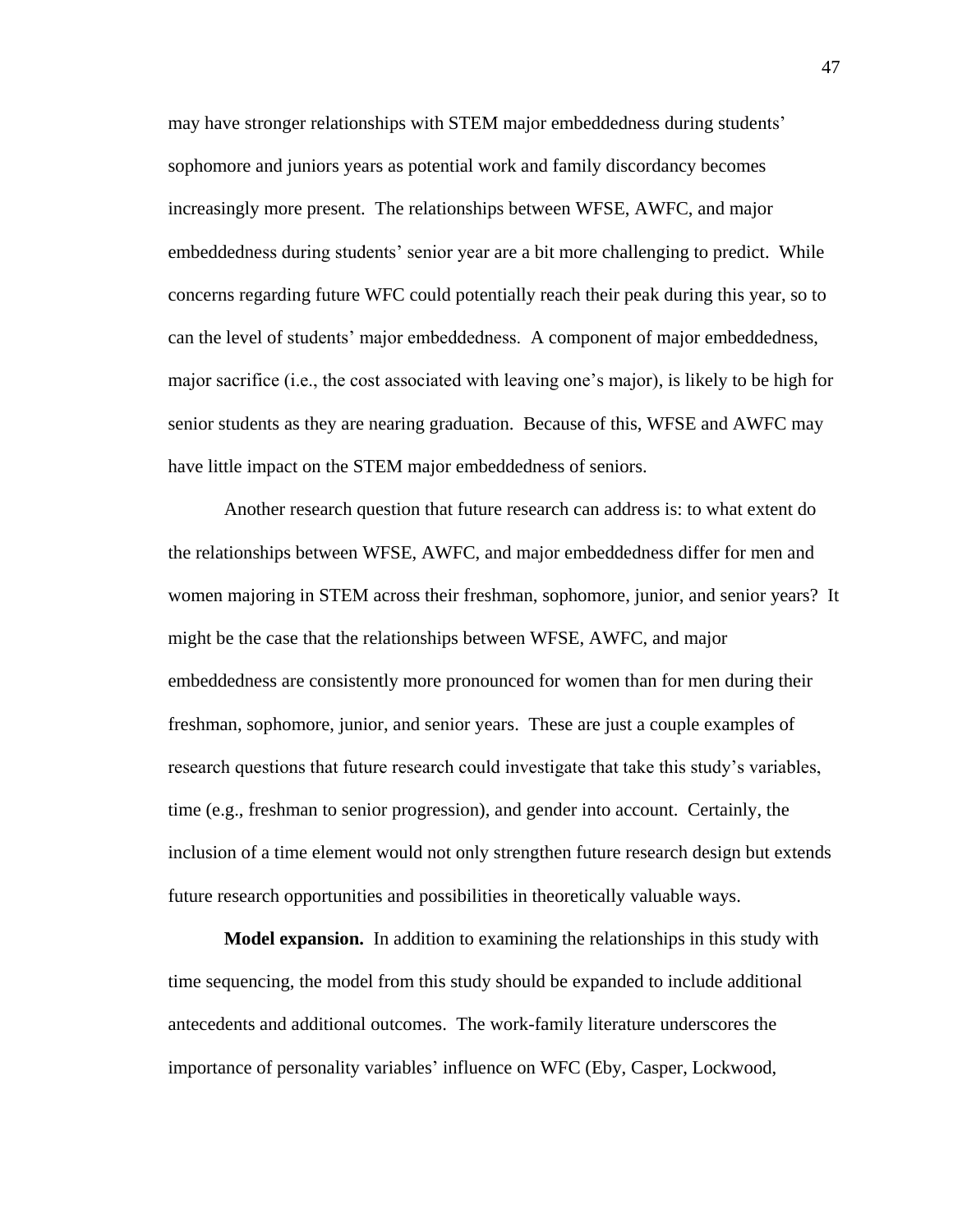[Bordeaux, & Brinley, 2005\)](#page-63-2), however, more research on these relationships is needed in the pre-entry phase of career development. For instance, a personality variable such as proactive personality [\(i.e., people's proclivity to take action to change their](#page-60-2)  [environments; Bateman & Crant, 1993\)](#page-60-2) could be assessed as an antecedent to AWFC. Proactive individuals may be better prepared to deal with work and family conflicts by acting in advance to deal with expected difficulties, thus leading to less AWFC and ultimately higher levels of STEM major embeddedness. Moreover, a more distal outcome such as persistence/retention could be included. Future research should examine the extent to which predictors impact STEM major embeddedness, which in turn predicts student persistence (which could be operationalized as degree completion within a specified time frame).

Future research should also extend the current research by examining similar relationships in multiple contexts, namely, bridging the college environment more explicitly with the workforce. One potential way of doing this is by examining how perceptions of AWFC in the college environment relate to actual experienced WFC and embeddedness in the workforce. It would be interesting to investigate how the degree of match (or mismatch) between expectations of WFC and experienced WFC affect job, organizational, and occupational embeddedness. For example, what would be the effect on embeddedness for participants that anticipated high levels of conflict between work and family but experienced relatively low levels of WFC? Furthermore, what would be the effect on embeddedness for participants that anticipated low levels of WFC but experienced high levels of WFC? Finally, what would be the effect on embeddedness for participants that anticipated and experienced similar levels of WFC?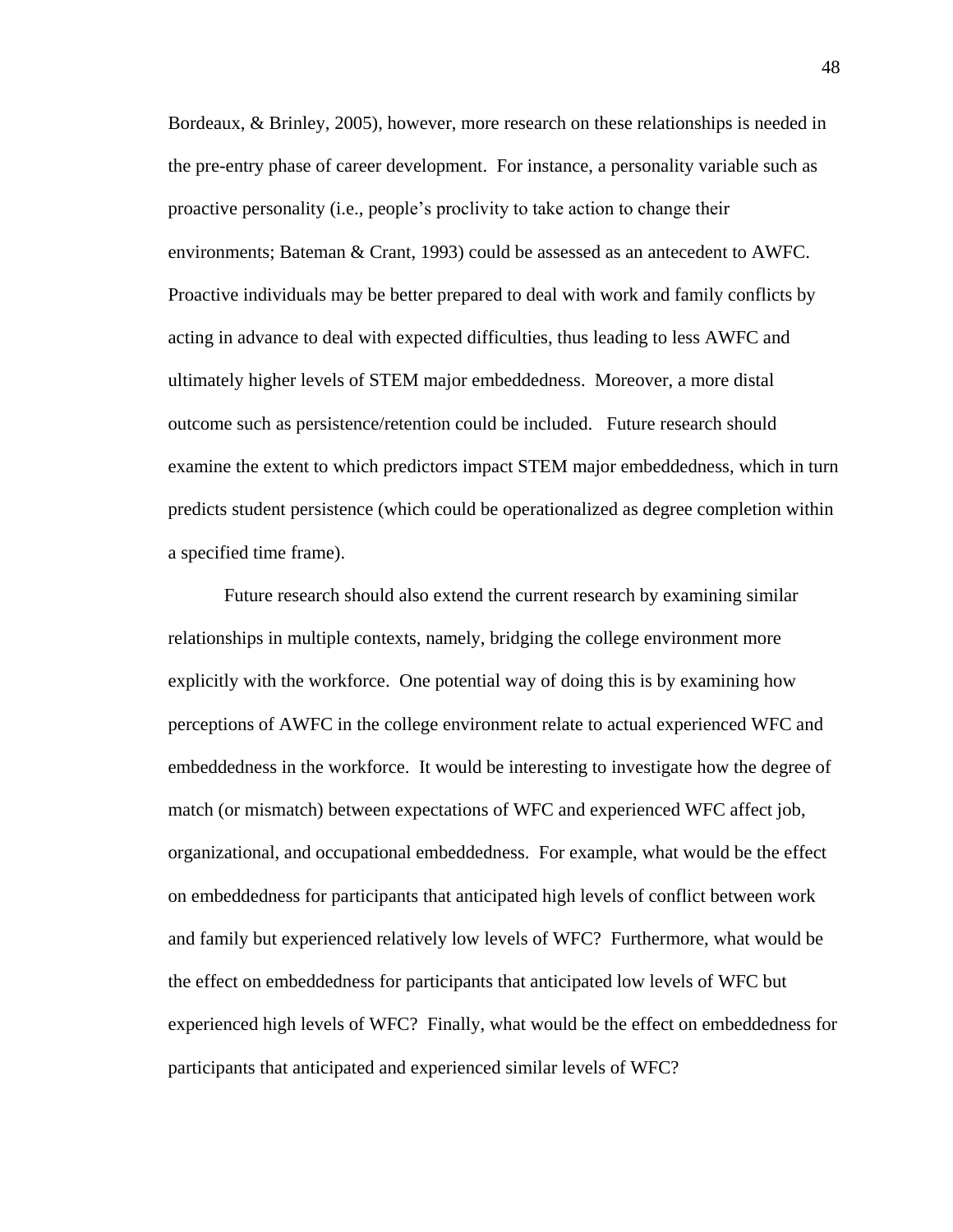## **Conclusions**

In summary, the present research makes important contributions to the STEM literature. Findings demonstrated that WFSE was negatively related to AWFC, which is consistent with prior research. Additionally, AFIW was negatively related to STEM major embeddedness and the indirect effect of WFSE on STEM major embeddedness through AFIW was positive. Although gender differences in the context of the model were hypothesized, no significant gender differences were found. Nonetheless, the findings from this study as a whole are noteworthy. The embeddedness concept quantitatively held up in the STEM environment and work-family considerations were identified as an influence on STEM students' connectedness with their major. Future research should expand the hypothesized model to include additional antecedents and outcome variables and examine these relationships with a larger sample. Also, future research should extend the hypothesized model by bridging it with workforce constructs.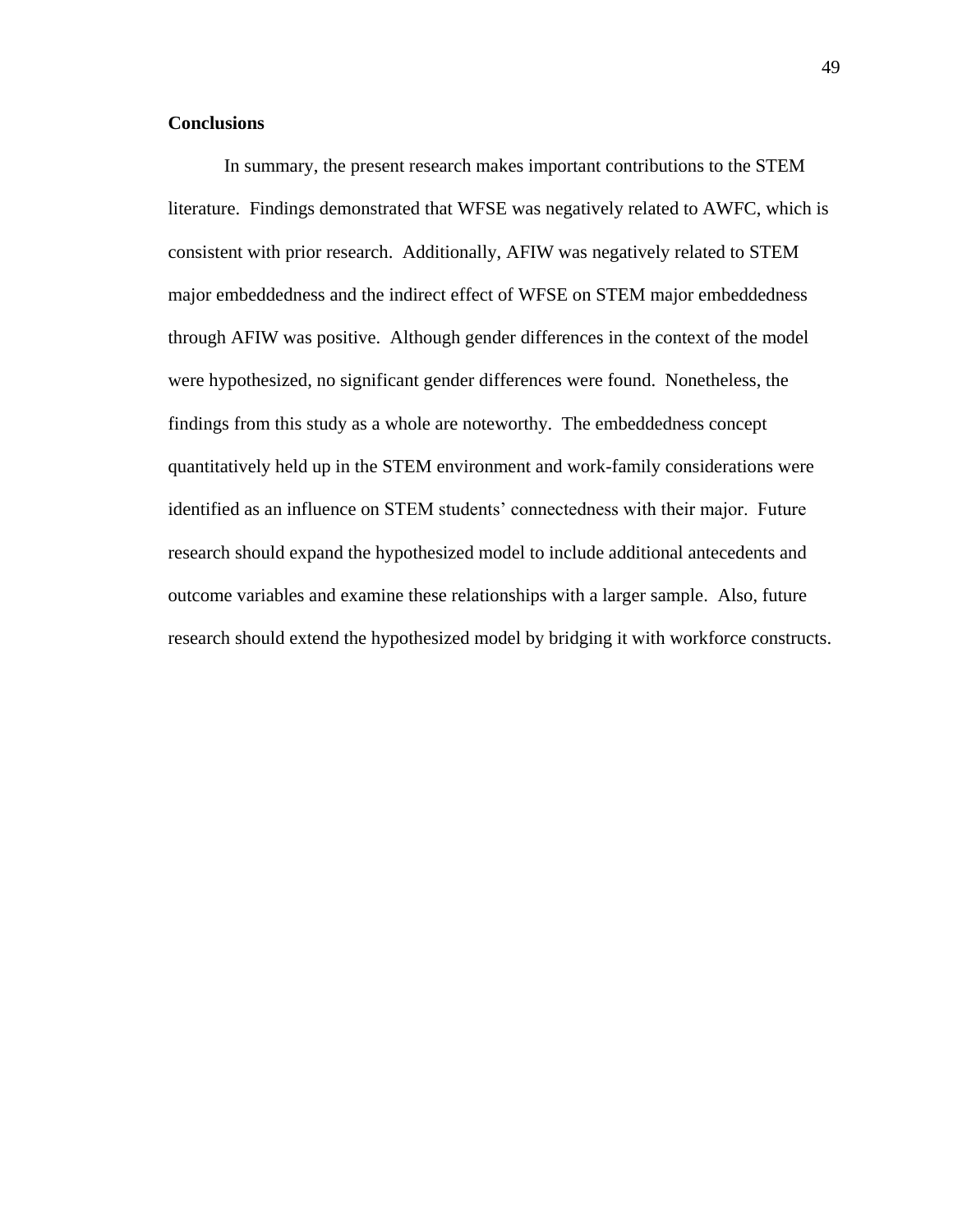### **REFERENCES**

<span id="page-60-1"></span>Advisory Committee on Student Financial Assistance. (2012). *Pathways to success: Integrating learning with life and work to increase national college completion*. Washington D.C.: U.S. Department of Education: Retrieved from

[http://www2.ed.gov/about/bdscomm/list/acsfa/ptsreport2.pdf.](http://www2.ed.gov/about/bdscomm/list/acsfa/ptsreport2.pdf)

American Physical Society. (2011). Fraction of bachelor degrees in STEM disciplines earned by women 1966-2009. Retrieved from <http://www.aps.org/programs/education/statistics/womenstem.cfm>

- <span id="page-60-0"></span>Amstad, F. T., Meier, L. L., Fasel, U., Elfering, A., & Semmer, N. K. (2011). A metaanalysis of work–family conflict and various outcomes with a special emphasis on cross-domain versus matching-domain relations. *Journal of Occupational Health Psychology, 16*, 151-169. doi: 10.1037/a0022170
- Baber, K. M., & Monaghan, P. (1988). College women's career and motherhood expectations: New options, old dilemmas. *Sex Roles, 19*, 189-203. doi: 10.1007/BF00290154
- Bandura, A. (1986). *Social foundations of thought and action: A social cognitive theory*. Englewood Cliffs, NJ: Prentice-Hall, Inc.
- Barnett, R. C., Gareis, K. C., James, J. B., & Steele, J. (2003). Planning ahead: College seniors' concerns about career–marriage conflict. *Journal of Vocational Behavior, 62*, 305-319. doi: 10.1016/S0001-8791(02)00028-3
- <span id="page-60-2"></span>Bateman, T. S., & Crant, J. M. (1993). The proactive component of organizational behavior: A measure and correlates. *Journal of Organizational Behavior, 14*, 103- 118. doi: 10.1002/job.4030140202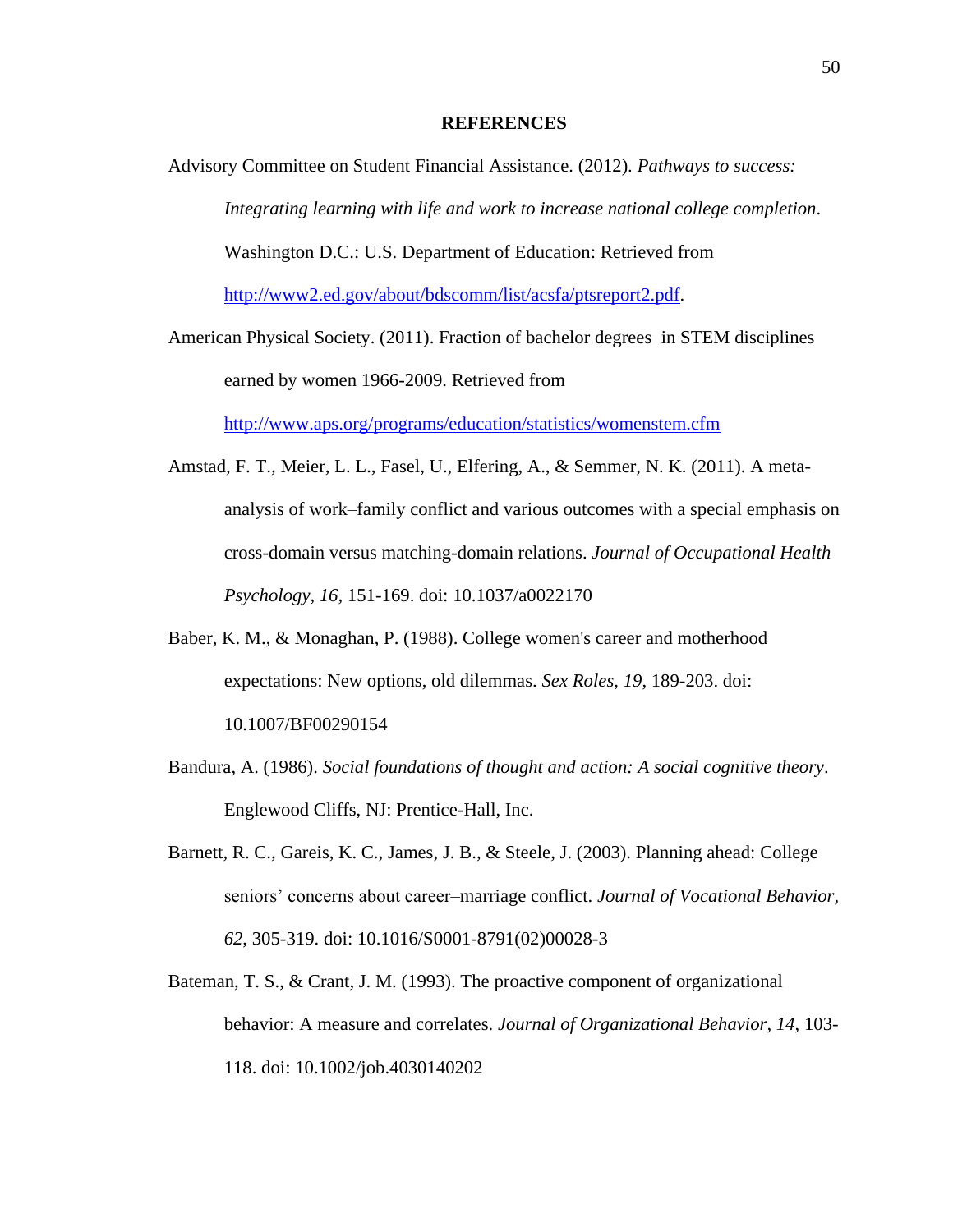- Bentler, P. M. (1990). Comparative fit indexes in structural models. *Psychological bulletin, 107*, 238-246. doi: 10.1037/0033-2909.107.2.238
- Bolzendahl, C. I., & Myers, D. J. (2004). Feminist attitudes and support for gender equality: Opinion change in women and men, 1974-1998. *Social Forces, 83*, 759- 790. doi: 10.1353/sof.2005.0005
- Burley, K. A. (1994). Gender differences and similarities in coping responses to anticipated work-family conflict. *Psychological Reports, 74*, 115-123. doi: 10.2466/pr0.1994.74.1.115
- Carlson, D. S., Kacmar, K. M., & Williams, L. J. (2000). Construction and initial validation of a multidemensional measure of work–family conflict. *56*, 249-276. doi: 10.1006/jvbe.1999.1713
- Casper, W. J., & Buffardi, L. C. (2004). Work-life benefits and job pursuit intentions: The role of anticipated organizational support. *Journal of Vocational Behavior, 65*, 391-410. doi: 10.1016/j.jvb.2003.09.003
- Chen, X. (2013). *STEM attrition: College students' paths into and out of STEM fields (NCES 2014-001).* National Center for Education Statistics, Institute of Education Sciences, U.S. Department of Education. Washington, D.C.
- <span id="page-61-1"></span>Cheryan, S., Plaut, V. C., Davies, P. G., & Steele, C. M. (2009). Ambient belonging: How stereotypical cues impact gender participation in computer science. *Journal of Personality and Social Psychology, 97*, 1045-1060. doi: 10.1037/a0016239
- <span id="page-61-0"></span>Cinamon, R. G. (2006). Anticipated work-family conflict: Effects of gender, selfefficacy, and family background. *The Career Development Quarterly, 54*, 202- 215. doi: 10.1002/j.2161-0045.2006.tb00152.x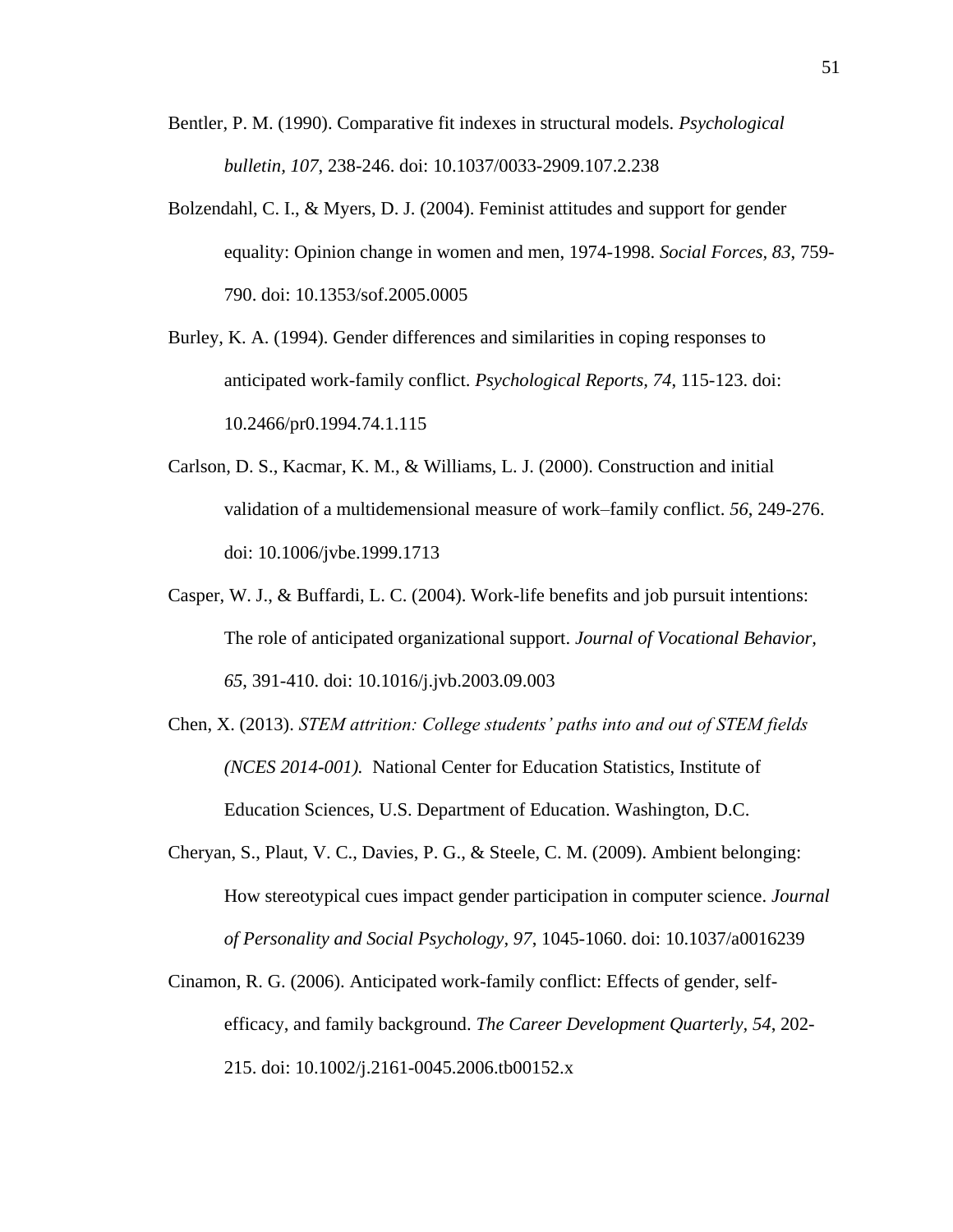- <span id="page-62-0"></span>Cinamon, R. G. (2010). Anticipated work-family conflict: Effects of role salience and self-efficacy. *British Journal of Guidance & Counselling, 38*, 83-99. doi: 10.1080/03069880903408620
- <span id="page-62-2"></span>Cinamon, R. G., & Rich, Y. (2004). A model counseling intervention program to prepare adolescents for coping with work-family conflict. Greenwich, CT: Information Age Publication.
- Cohen, J., Cohen, P., West, S. G., & Aiken, L. S. (2003). *Applied multiple regression/correlation analysis for the behavioral sciences* (3rd ed.). Mahwah, NJ: Lawrence Erlbaum Associates Publishers.
- Crossley, C. D., Bennett, R. J., Jex, S. M., & Burnfield, J. L. (2007). Development of a global measure of job embeddedness and integration into a traditional model of voluntary turnover. *Journal of Applied Psychology, 92*, 1031. doi: 10.1037/0021- 9010.92.4.1031
- Davis, S. N., & Pearce, L. D. (2007). Adolescents' work-family gender ideologies and educational expectations. *Sociological Perspectives, 50*, 249-271. doi: 10.1525/sop.2007.50.2.249
- DiDonato, L., & Strough, J. (2013). Do college students' gender-typed attitudes about occupations predict their real-world decisions? *Sex Roles, 68*, 536-549. doi: 10.1007/s11199-013-0275-2
- <span id="page-62-1"></span>Diekman, A. B., Brown, E. R., Johnston, A. M., & Clark, E. K. (2010). Seeking congruity between goals and roles: A new look at why women opt out of science, technology, engineering, and mathematics careers. *Psychological Science, 21*, 1051-1057. doi: 10.1177/0956797610377342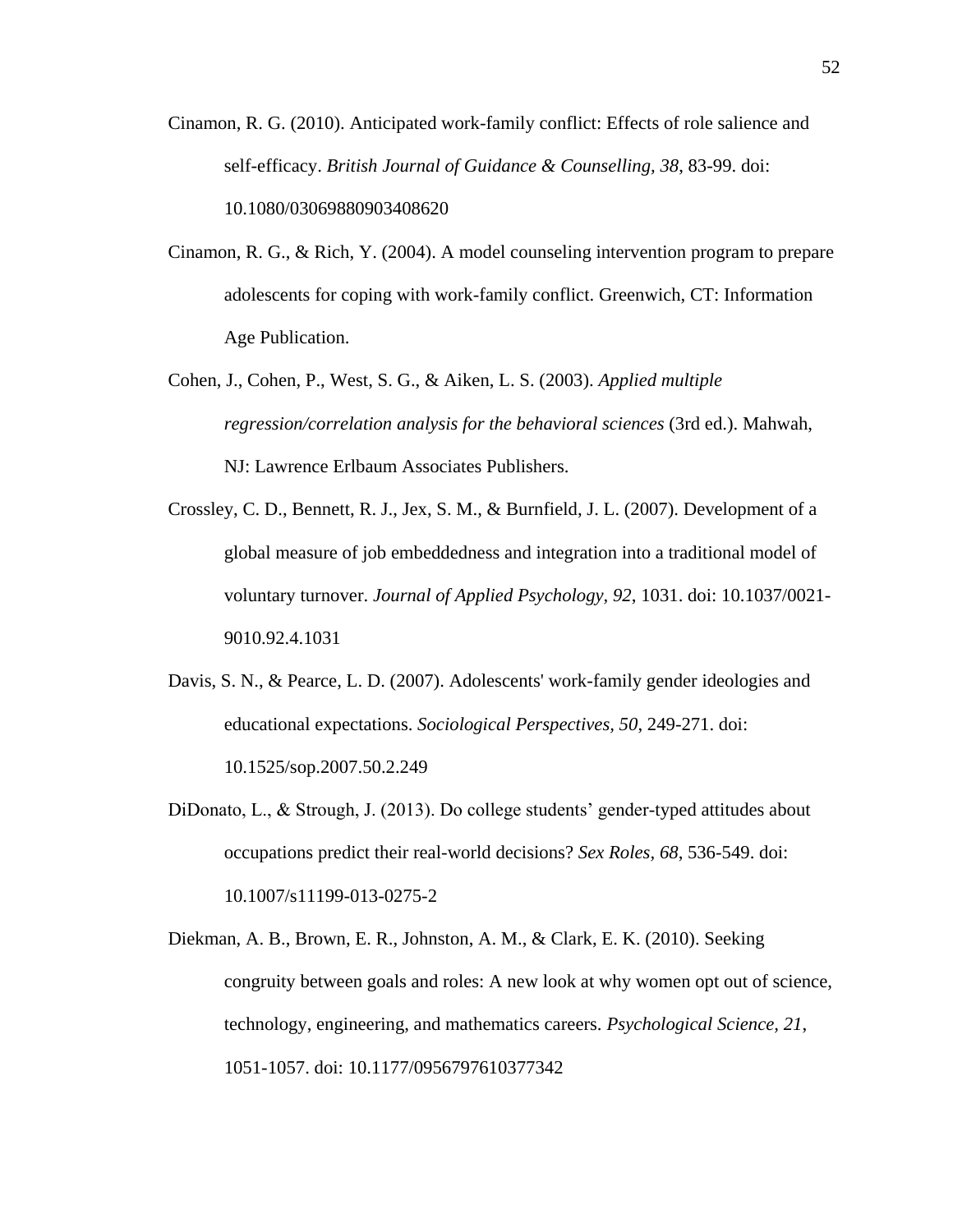<span id="page-63-2"></span>Eby, L. T., Casper, W. J., Lockwood, A., Bordeaux, C., & Brinley, A. (2005). Work and family research in IO/OB: Content analysis and review of the literature (1980- 2002). *Journal of Vocational Behavior, 66*, 124-197. doi:

10.1016/j.jvb.2003.11.003

- Etzkowitz, H., Kemelgor, C., & Uzzi, B. (2000). *Athena unbound: The advancement of women in science and technology*: Cambridge, NY: Cambridge University Press.
- Farley, J. (1970). Graduate women: Career aspirations and desired family size. *American Psychologist, 25*, 1099-1100. doi: 10.1037/h0030405
- <span id="page-63-0"></span>Feldman, D. C., & Ng, T. W. H. (2007). Careers: Mobility, embeddedness, and success. *Journal of Management, 33*, 350-377. doi: 10.1177/0149206307300815
- Frome, P. M., Alfeld, C. J., Eccles, J. S., & Barber, B. L. (2008). Is the desire for a family-flexible job keeping young women out of male-dominated occupations? *Gender and occupational outcomes: Longitudinal assessments of individual, social, and cultural influences* (pp. 195-214). Washington, D.C.: American Psychological Association.
- Greenhaus, J. H., & Beutell, N. J. (1985). Sources and conflict between work and family roles. *The Academy of Management Review, 10*, 76-88. doi: 10.2307/258214
- <span id="page-63-1"></span>Greenhaus, J. H., & Powell, G. N. (2006). When work and family are allies: A theory of work-family enrichment. *The Academy of Management Review, 31*, 72-92. doi: 10.2307/20159186
- Heilbronner, N. N. (2013). The STEM pathway for women: What has changed? *Gifted Child Quarterly, 57*, 39-55. doi: 10.1177/0016986212460085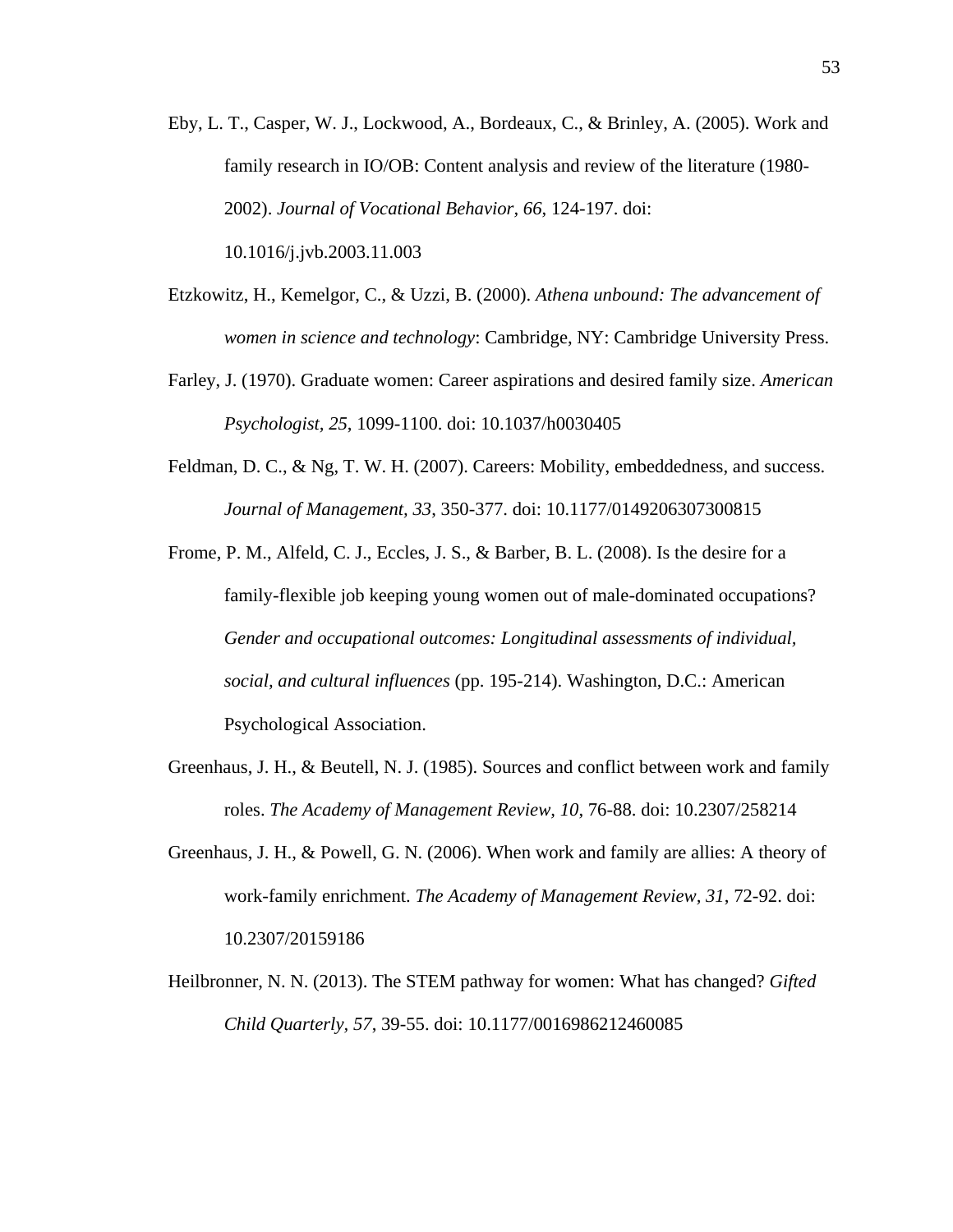- Hennessy, K. D., & Lent, R. W. (2008). Self-efficacy for managing work-family conflict: Validating the english language version of a hebrew scale. *Journal of Career Assessment, 16*, 370-383. doi: 10.1177/1069072708317383
- Hill, C., Corbett, C., & St. Rose, A. (2010). *Why so few?: women in science, technology, engineering, and mathematics*: Washington, D.C.: AAUW.
- <span id="page-64-1"></span>Horn, J. L., & McArdle, J. J. (1992). A practical and theoretical guide to measurement invariance in aging research. *Experimental Aging Research, 18*, 117-144. doi: 10.1080/03610739208253916
- Hu, L., & Bentler, P. M. (1999). Cutoff criteria for fit indexes in covariance structure analysis: Conventional criteria versus new alternatives. *Structural Equation Modeling: A Multidisciplinary Journal, 6*, 1-55. doi:

10.1080/10705519909540118

- Jackson, D. L. (2003). Revisiting sample size and number of parameter estimates: Some support for the N: q hypothesis. *Structural Equation Modeling, 10*, 128-141. doi: 10.1207/S15328007SEM1001\_6
- Jiang, K., Liu, D., McKay, P. F., Lee, T. W., & Mitchell, T. R. (2012). When and how is job embeddedness predictive of turnover? A meta-analytic investigation. *Journal of Applied Psychology, 97*, 1077-1096. doi: 10.1037/a0028610
- <span id="page-64-0"></span>Kline, R. B. (2011). *Principles and practice of structural equation modeling* (3rd ed.). New York, NY: Guilford Press.
- Lee, T. W., Burch, T. C., & Mitchell, T. R. (2014). The story of why we stay: A review of job embeddedness. *The Annual Review of Organizational Psychology and*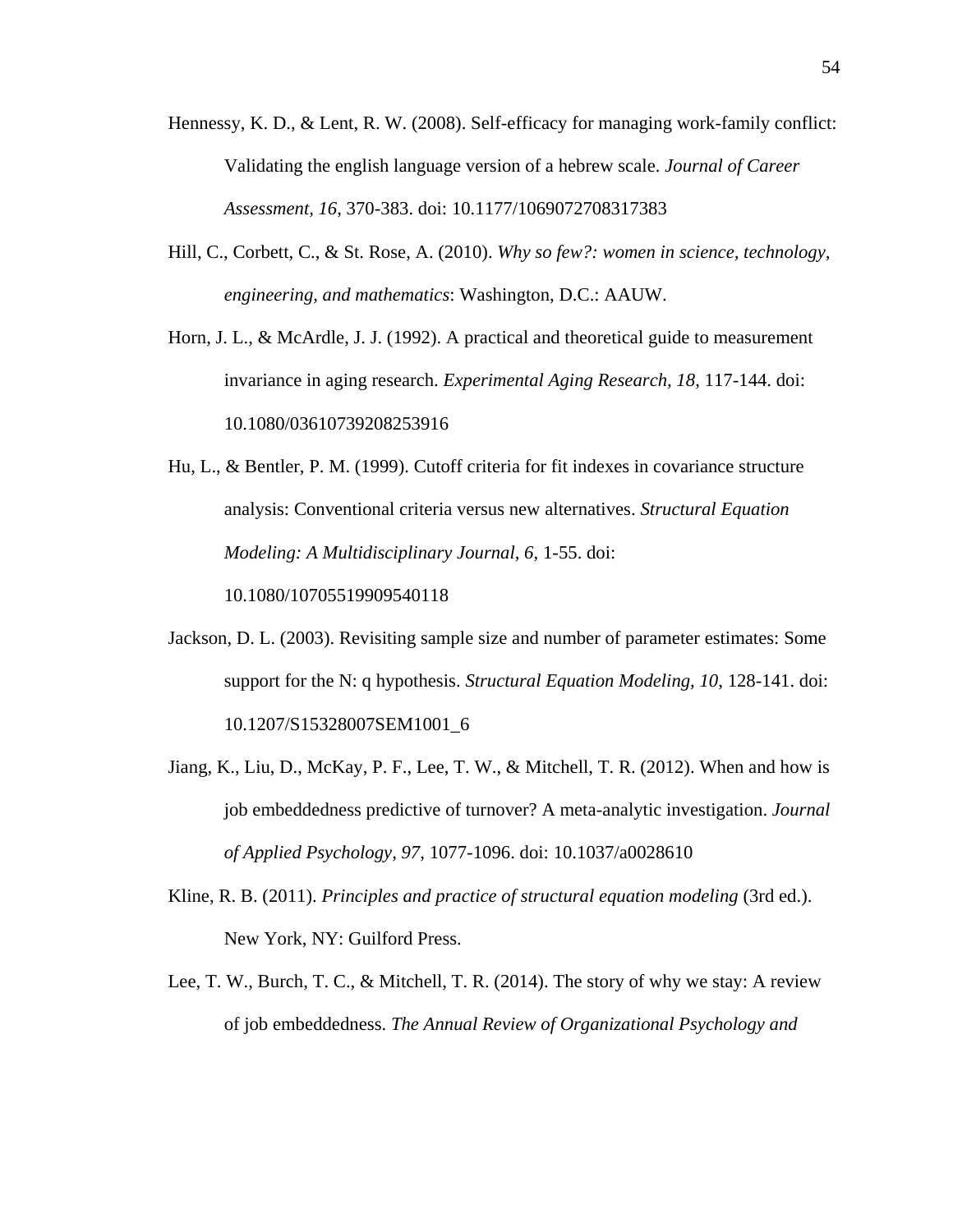*Organizational Behavior, 1*, 199-216. doi: 10.1146/annurev-orgpsych-031413- 091244

- Lei, P. W., & Wu, Q. (2007). Introduction to structural equation modeling: Issues and practical considerations. *Educational Measurement: Issues and Practice, 26*, 33- 43. doi: 10.1111/j.1745-3992.2007.00099.x
- <span id="page-65-1"></span>Lewis, S. (1997). 'Family Friendly' Employment Policies: A Route to Changing Organizational Culture or Playing About at the Margins? *Gender, Work & Organization, 4*, 13-23. doi: 10.1111/1468-0432.00020
- <span id="page-65-0"></span>Litano, M. L., & Major, D. A. (2015). Facilitating a Whole-Life Approach to Career Development: The Role of Organizational Leadership. *Journal of Career Development*. doi: 10.1177/0894845315569303
- <span id="page-65-2"></span>Litano, M. L., Streets, V. N., Myers, D. P., Major, D. A., Henson, J. M., & Cigularov, K. P. (2015). *Development and Validation of a Measure of University Embeddedness.* Poster presented at the 27th Association for Psychological Science Annual Convention, New York, NY.
- Livingston, M. M., & Burley, K. A. (1991). Surprising initial findings regarding sex, sex role, and anticipated work-family conflict. *Psychological Reports, 68*, 735-738. doi: 10.2466/PR0.68.3.735-738

Livingston, M. M., Burley, K. A., & Springer, T. P. (1996). The importance of being feminine: Gender, sex role, occupational and marital role commitment, and their relationship to anticipated work–family conflict. *Journal of Social Behavior & Personality, 11*, 179-192.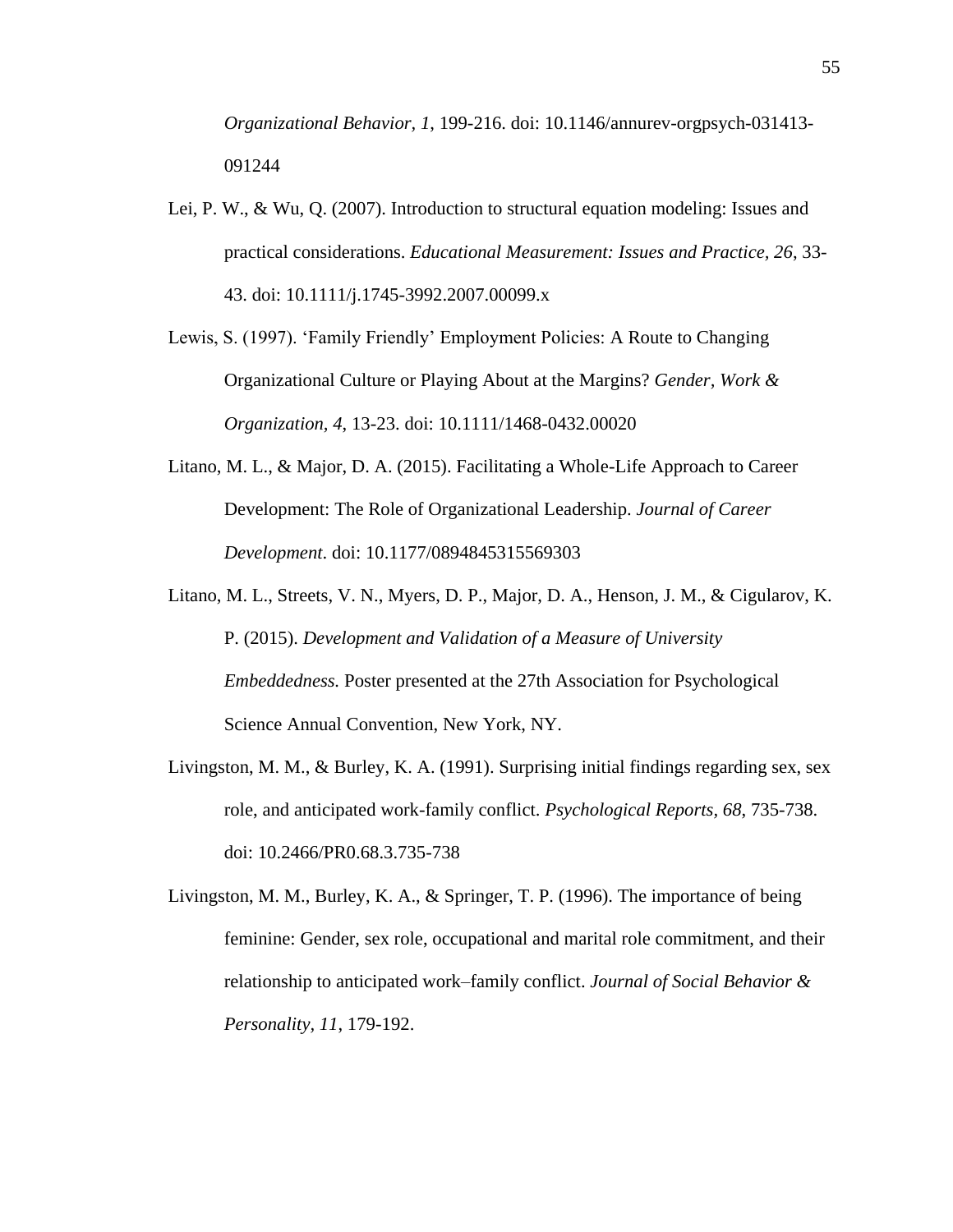- MacCallum, R. C., Browne, M. W., & Sugawara, H. M. (1996). Power analysis and determination of sample size for covariance structure modeling. *Psychological methods, 1*, 130. doi: 10.1037/1082-989X.1.2.130
- MacPhee, D., Farro, S., & Canetto, S. S. (2013). Academic self-efficacy and performance of underrepresented STEM majors: Gender, ethnic, and social class patterns. *Analyses of Social Issues and Public Policty*, 347-369. doi: 10.1111/asap.12033
- Mason, M. A., Wolfinger, N. H., & Goulden, M. (2013). *Do babies matter?: Gender and family in the ivory tower*. New Brunswick, NJ: Rutgers University Press.
- <span id="page-66-2"></span>Matthews, R. A., Kath, L. M., & Barnes-Farrell, J. L. (2010). A short, valid, predictive measure of work–family conflict: Item selection and scale validation. *Journal of Occupational Health Psychology, 15*, 75-90. doi: 10.1037/a0017443
- <span id="page-66-0"></span>Meade, A. W., & Lautenschlager, G. J. (2004). A comparison of item response theory and confirmatory factor analytic methodologies for establishing measurement equivalence/invariance. *Organizational Research Methods, 7*, 361-388. doi: 10.1177/1094428104268027
- Medved, C. E., Brogan, S. M., McClanahan, A. M., Morris, J. F., & Shepherd, G. J. (2006). Family and work socializing communication: Messages, gender, and ideological implications. *Journal of Family Communication, 6*, 161-180. doi: 10.1207/s15327698jfc0603\_1
- <span id="page-66-1"></span>Mitchell, T. R. (1985). An evaluation of the validity of correlational research conducted in organizations. *Academy of Management Review, 10*, 192-205.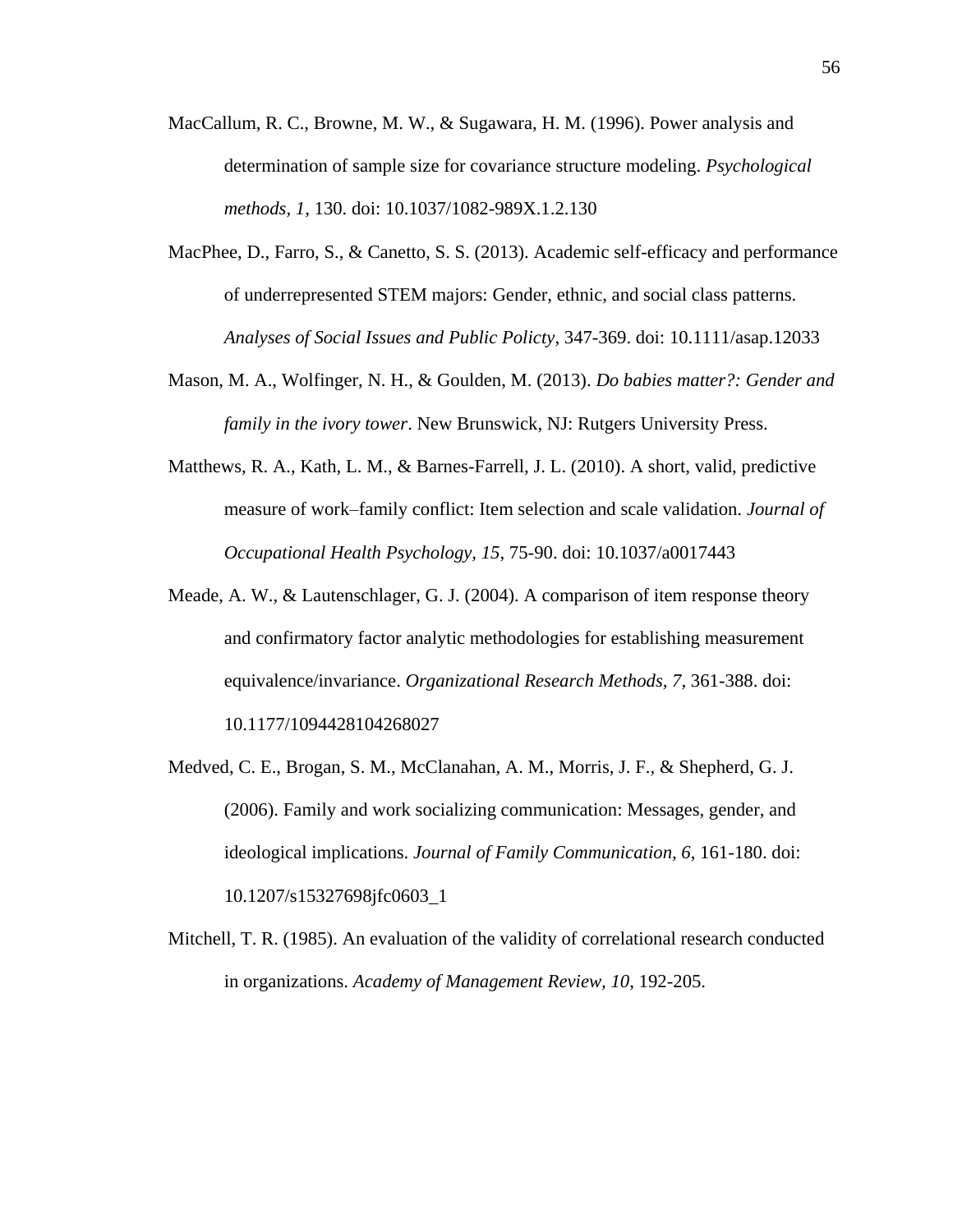- Mitchell, T. R., Holtom, B. C., Lee, T. W., Sablynski, C. J., & Erez, M. (2001). Why people stay: Using job embeddedness to predict voluntary turnover. *Academy of Management Journal, 44*, 1102-1121. doi: 10.2307/3069391
- <span id="page-67-4"></span>Morganson, V. J., Major, D. A., Streets, V. N., Litano, M. L., & Myers, D. P. (in press). Using embeddedness theory to understand and promote persistence in science, technology, engineering, and mathematics majors. *The Career Development Quarterly*.
- National Science Board. (2007). *A national action plan for addressing the critical needs of the U.S. science, technology, engineering, and mathematics education system.* Arlington, VA: National Science Foundation: Retrieved from [http://www.nsf.gov/nsb/documents/2007/stem\\_action.pdf.](http://www.nsf.gov/nsb/documents/2007/stem_action.pdf)
- <span id="page-67-3"></span>Netemeyer, R. G., Boles, J. S., & McMurrian, R. (1996). Development and validation of work–family conflict and family–work conflict scales. *Journal of Applied Psychology, 81*, 400-410. doi: 10.1037/0021-9010.81.4.400
- <span id="page-67-2"></span>Ngo, H. y., Foley, S., & Loi, R. (2009). Family friendly work practices, organizational climate, and firm performance: A study of multinational corporations in Hong Kong. *Journal of Organizational Behavior, 30*, 665-680. doi: 10.1002/job.606
- <span id="page-67-1"></span>Perry-Smith, J. E., & Blum, T. C. (2000). Work-Family Human Resource Bundles And Perceived Organizational Performance. *Academy of Management Journal, 43*, 1107-1117. doi: 10.2307/1556339
- <span id="page-67-0"></span>Podsakoff, P. M., MacKenzie, S. B., Lee, J.-Y., & Podsakoff, N. P. (2003). Common method biases in behavioral research: a critical review of the literature and recommended remedies. *Journal of Applied Psychology, 88*, 879.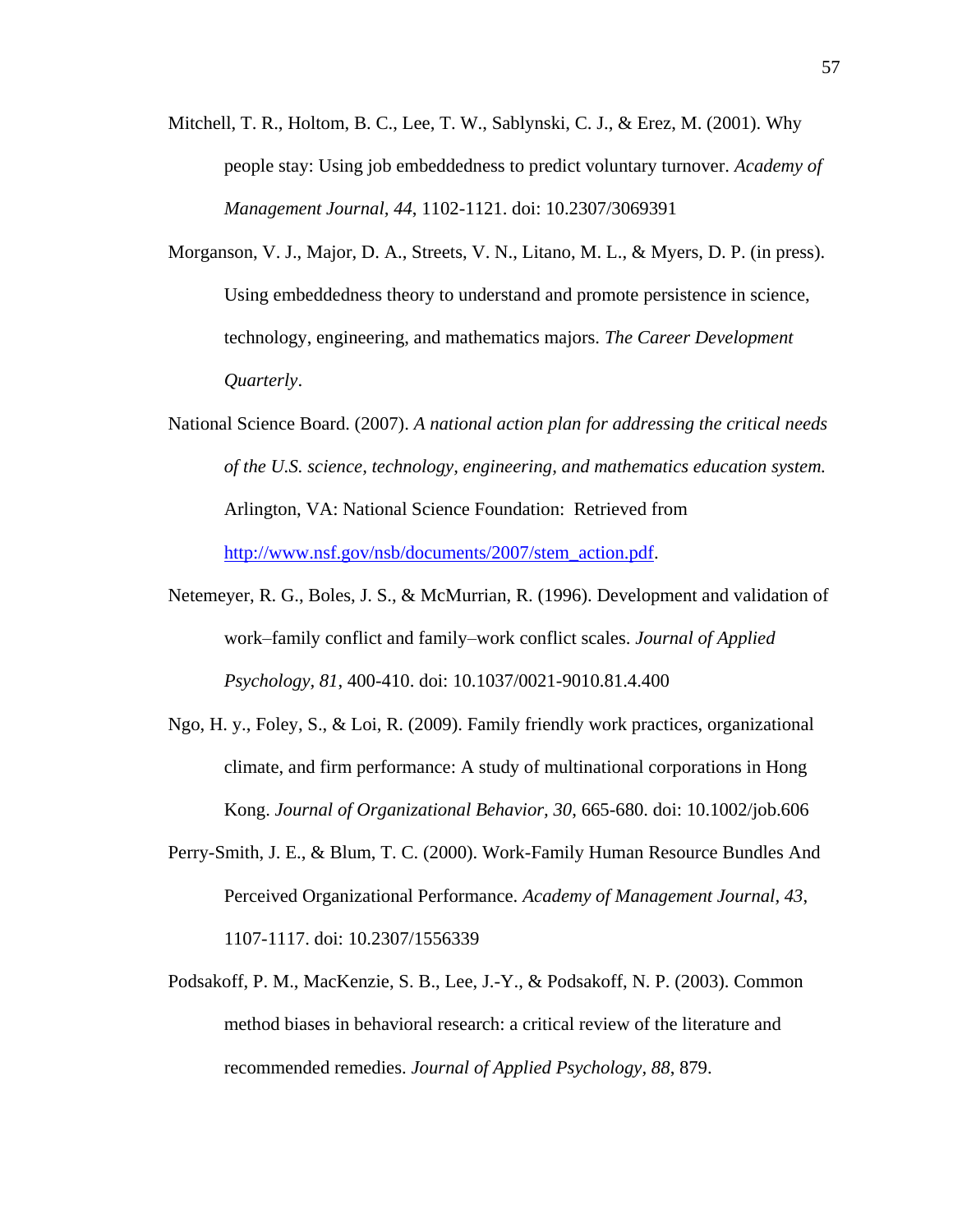- President's Council of Advisors on Science and Technology. (2012). *Engage to excel: Producing one million additional college graduates with degrees in science, technology, engineering, and mathematics*. Washington, D.C.: Retrieved from [http://www.whitehouse.gov/sites/default/files/microsites/ostp/pcast-engage-to](http://www.whitehouse.gov/sites/default/files/microsites/ostp/pcast-engage-to-excel-final_feb.pdf)excel-final feb.pdf.
- Rhea, A., & Otto, L. B. (2001). Mothers' influences on adolescents' educational outcome beliefs. *Journal of Adolescent Research, 16*, 491-510. doi: 10.1177/0743558401165005
- <span id="page-68-2"></span>Sands, J., & Harper, T. (2007). Family-friendly benefits and organizational performance. *Business renaissance quarterly, 2*, 107-126.
- <span id="page-68-0"></span>Schumacker, R. E., & Lomax, R. G. (2004). *A beginner's guide to structural equation modeling* (2nd ed.). Mahwah, NJ: Lawrence Erlbaum Associates Publishers.
- Seymour, E., & Hewitt, N. M. (1997). *Talking about leaving: Why undergraduates leave the sciences*. Boulder, CO: Westview Press.
- <span id="page-68-1"></span>Spector, P. E. (2006). Method variance in organizational research truth or urban legend? *Organizational Research Methods, 9*, 221-232. doi: 10.1177/1094428105284955
- Steiger, J. H. (1990). Structural model evaluation and modification: An interval estimation approach. *Multivariate behavioral research, 25*, 173-180. doi: 10.1207/s15327906mbr2502\_4
- Sun, T., Zhao, X. W., Yang, L. B., & Fan, L. H. (2012). The impact of psychological capital on job embeddedness and job performance among nurses: A structural equation approach. *Journal of Advanced Nursing, 68*, 69-79. doi: 10.1111/j.1365- 2648.2011.05715.x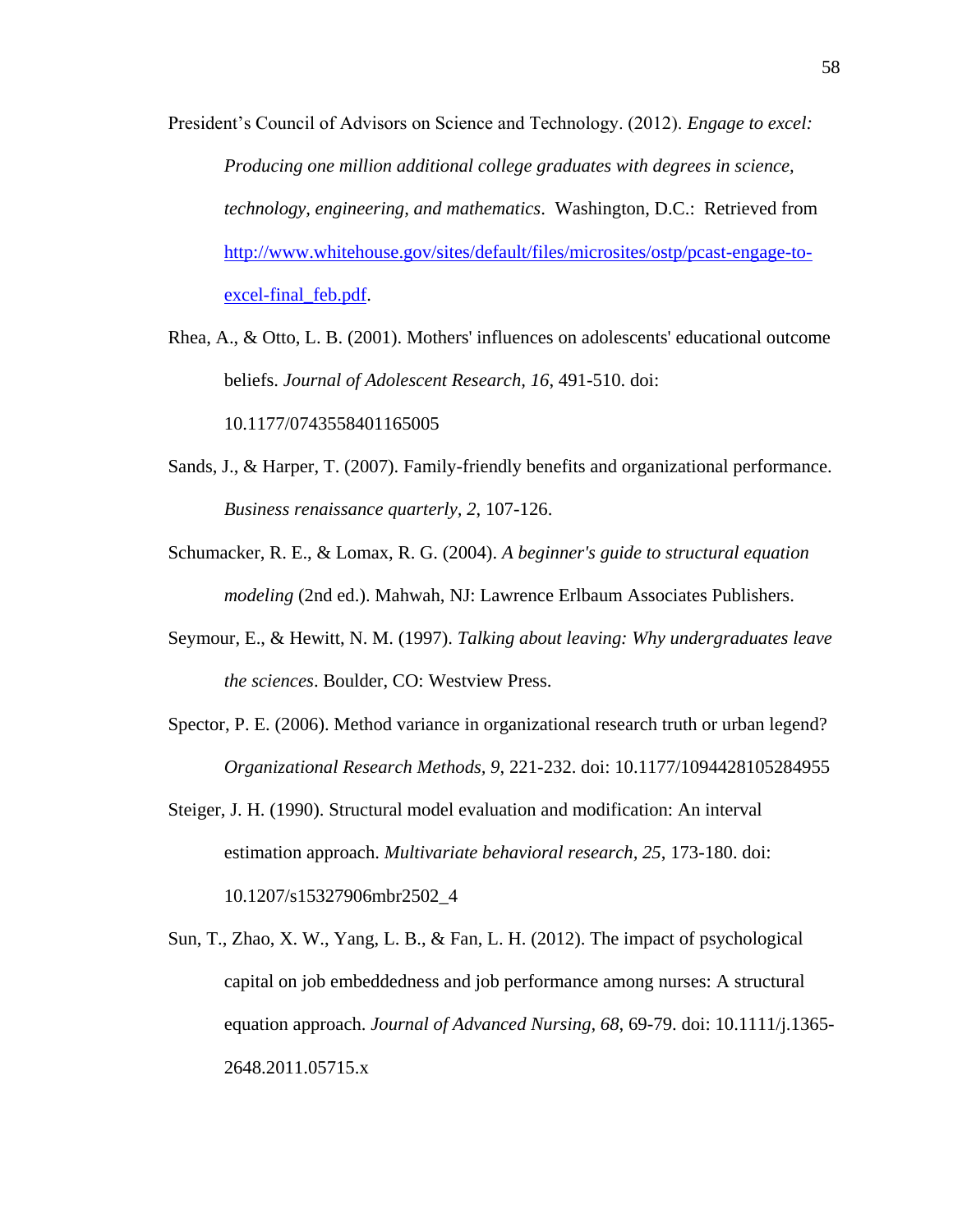- <span id="page-69-0"></span>Vandenberg, R. J., & Lance, C. E. (2000). A review and synthesis of the measurement invariance literature: Suggestions, practices, and recommendations for organizational research. *Organizational Research Methods, 3*, 4-69. doi: 10.1177/109442810031002
- <span id="page-69-2"></span>Weer, C. H., Greenhaus, J. H., Colakoglu, S. N., & Foley, S. (2006). The role of maternal employment, role-altering strategies, and gender in college students' expectations of work–family conflict. *Sex Roles, 55*, 535-544. doi: 10.1007/s11199-006-9107-y
- Weitzman, L. M., & Fitzgerald, L. F. (1996). The development and initial validation of scales to assess attitudes toward multiple role planning. *Journal of Career Assessment, 4*, 269-284. doi: 10.1177/106907279600400303
- <span id="page-69-1"></span>Westring, A. F., & Ryan, A. M. (2011). Anticipated work–family conflict: A construct investigation. *Journal of Vocational Behavior, 79*, 596-610. doi: 10.1016/j.jvb.2011.02.004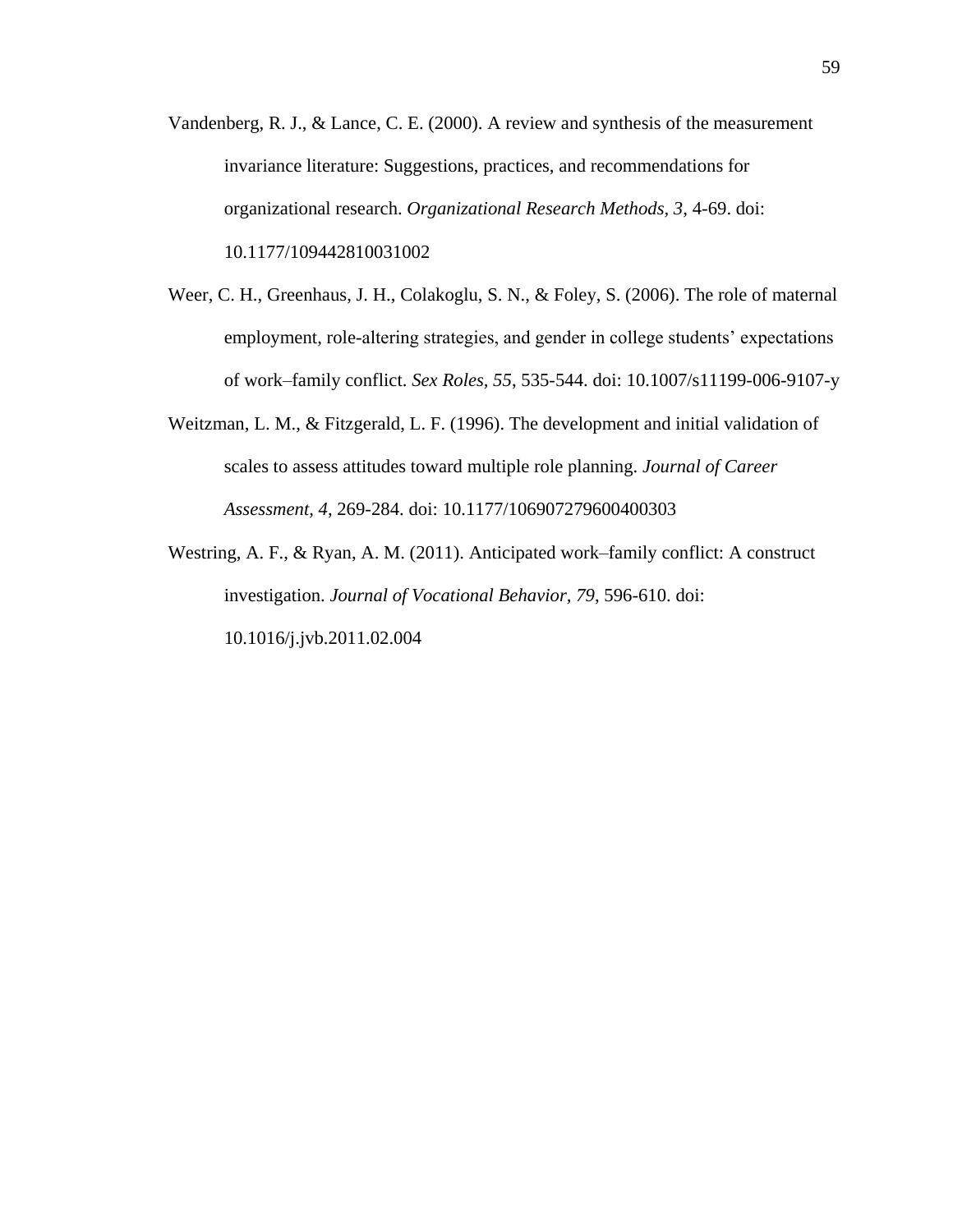## **APPENDIX A**

# **ANTICIPATED WORK-FAMILY CONFLICT**

- 1. My work will keep me from my family activities more than I would like.
- 2. The time I will devote to my job will keep me from participating equally in household responsibilities and activities.
- 3. I will have to miss family activities due to the amount of time I will have to spend on work responsibilities.<sup>a</sup>
- 4. I think that when I get home from work I will often be too frazzled to participate in family activities/responsibilities.
- 5. I will often be so emotionally drained when I get home from work that it will prevent me from contributing to my family.<sup>a</sup>
- 6. Due to all the pressures I will have at work, sometimes when I get home I will be too stressed to do the things I enjoy.
- 7. The problem-solving behaviors I will use in my job will not be effective in resolving problems at home.
- 8. Behavior that is effective and necessary for me at work will be counterproductive at home.
- 9. The behaviors that I will perform that will make me effective at work will not help me to be a better parent and spouse/partner.<sup>a</sup>
- 10. The time I will spend on family responsibilities will often interfere with my work responsibilities.
- 11. The time I will spend with my family will often cause me not to spend time in activities at work that could be helpful to my career.
- 12. I will have to miss work activities due to the amount of time I will have to spend on family responsibilities.<sup>b</sup>
- 13. Due to stress at home, I will often be too preoccupied with family matters at work.
- 14. Because I will often be stressed from my family responsibilities, I will have a hard time concentrating on my work. $b$
- 15. Tension and anxiety from my family life will often weaken my ability to do my job.
- 16. The behaviors that will work for me at home will not be effective at work.
- 17. Behavior that is effective and necessary for me at home will be counterproductive at work.<sup>b</sup>
- 18. The problem-solving behavior that will work for me at home will not be as useful at work.

Note. From Westring & Ryan (2011). Response scale anchors are 1 (*strongly disagree*) to 5 (*strongly agree*). <sup>a</sup> These items were used to represent anticipated work interference with family based on Matthews et al.  $(2010)$ . <sup>b</sup> These items were used to represent anticipated family interference with work based on [Matthews et al. \(2010\).](#page-66-2)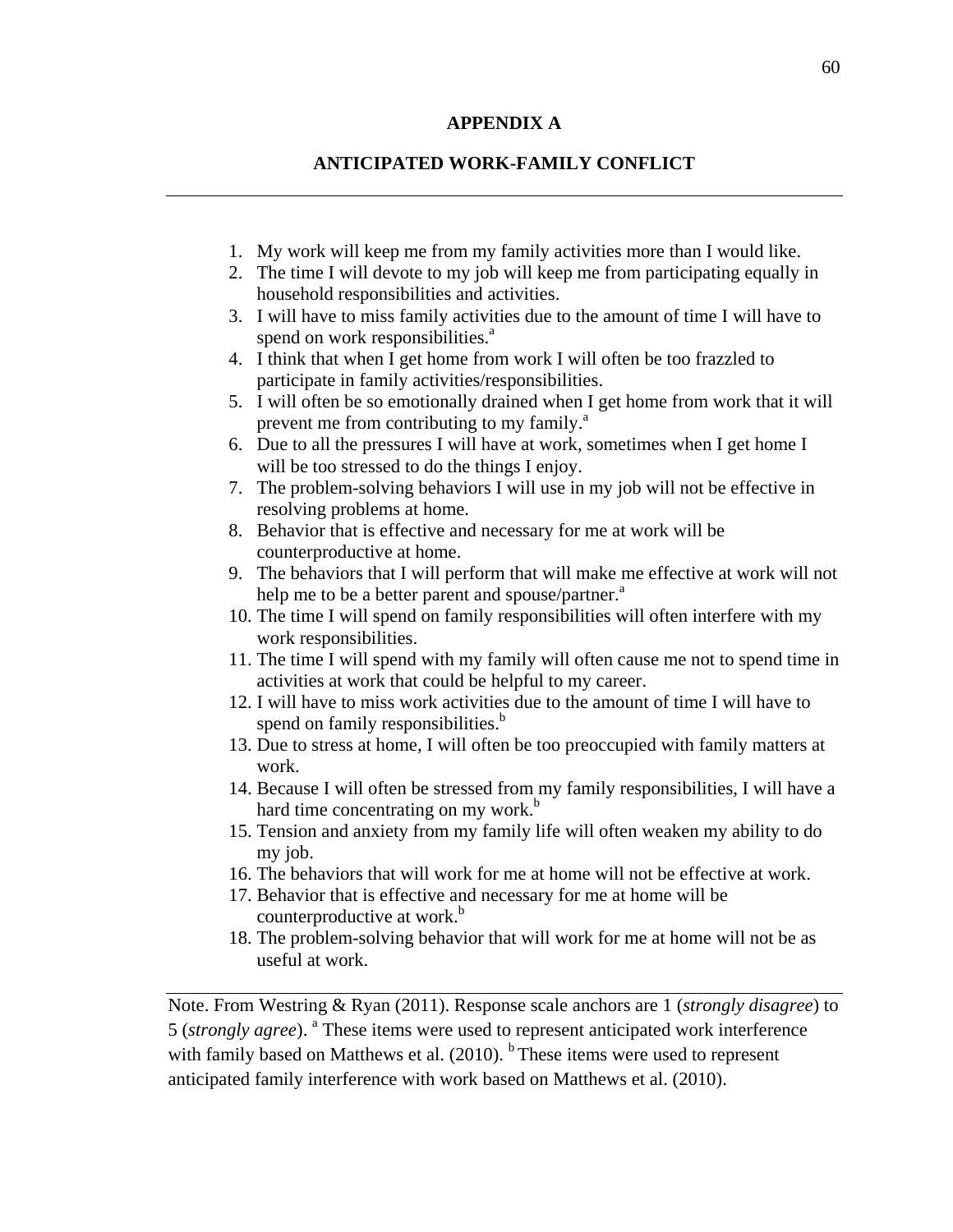## **APPENDIX B**

# **WORK-FAMILY DECISION MAKING SELF-EFFICACY**

- 1. I don't know how to plan for combining my career and my family.
- 2. Figuring out how to balance my career and my family confuses me because I don't feel I know enough about myself or about the stresses involved in balancing these roles.
- 3. I can't understand how some people can be so certain about how to successfully manage career and family responsibilities.
- 4. When it comes to combining my career with my family, I can't seem to make up my mind how to do it successfully.
- 5. It's easy to be certain how to manage my future career and family obligations in ways that are realistic for me. $a<sup>a</sup>$
- 6. I have little or no idea of what being both a professional in my field and a parent will be like.
- 7. I don't know whether my plans for combining my career and my family will allow me to be the kind of person I want to be.
- 8. I'm very clear on how to plan for combining my career and family responsibilities.
- 9. I don't know whether my plans for combining my career with my family are realistic.
- 10. I know a lot of strategies for combining a family with a career in a way that minimizes the stress involved.<sup>a</sup>

Note. From Weitzman & Fitzgerald (1996). Response scale anchors are 1 (*strongly disagree*) to 5 (*strongly agree*). All items were reverse coded except items 5, 8, and 10. <sup>a</sup>These items were excluded because they shared weak correlations with other workfamily decision making self-efficacy items and had relatively poor item-total correlations..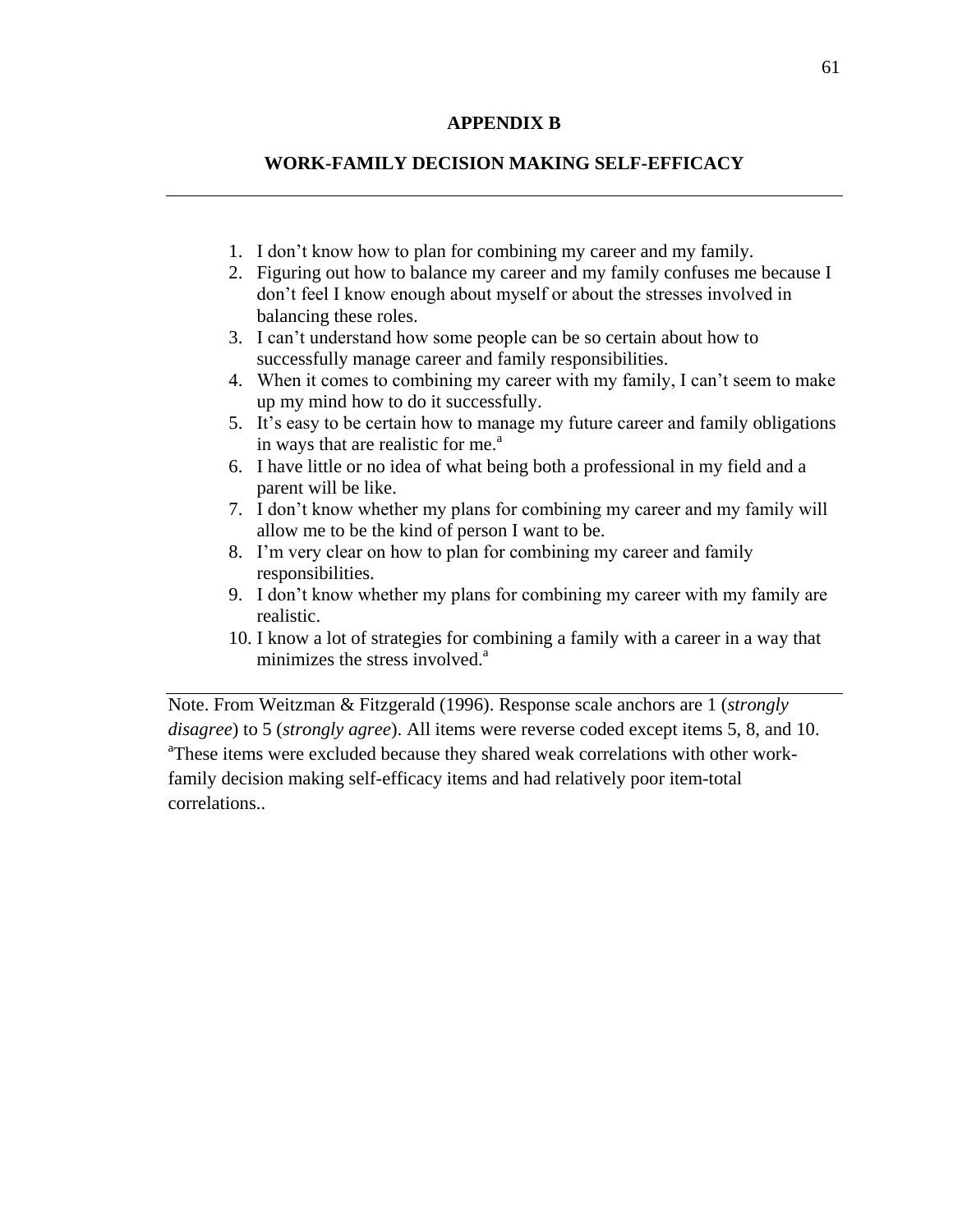## **APPENDIX C**

## **MAJOR EMBEDDEDNESS**

- 1. I feel attached to my major.
- 2. It would be difficult for me to leave my major.
- 3. I'm too caught up in my major to leave.
- 4. I feel tied to my major.
- 5. I simply could not leave my major.
- 6. It would be easy for me to leave my major.
- 7. I am tightly connected to my major.

Note. From Crossley et al. (2007). Response scale anchors are 1 (*strongly disagree*) to 5 (*strongly agree*).